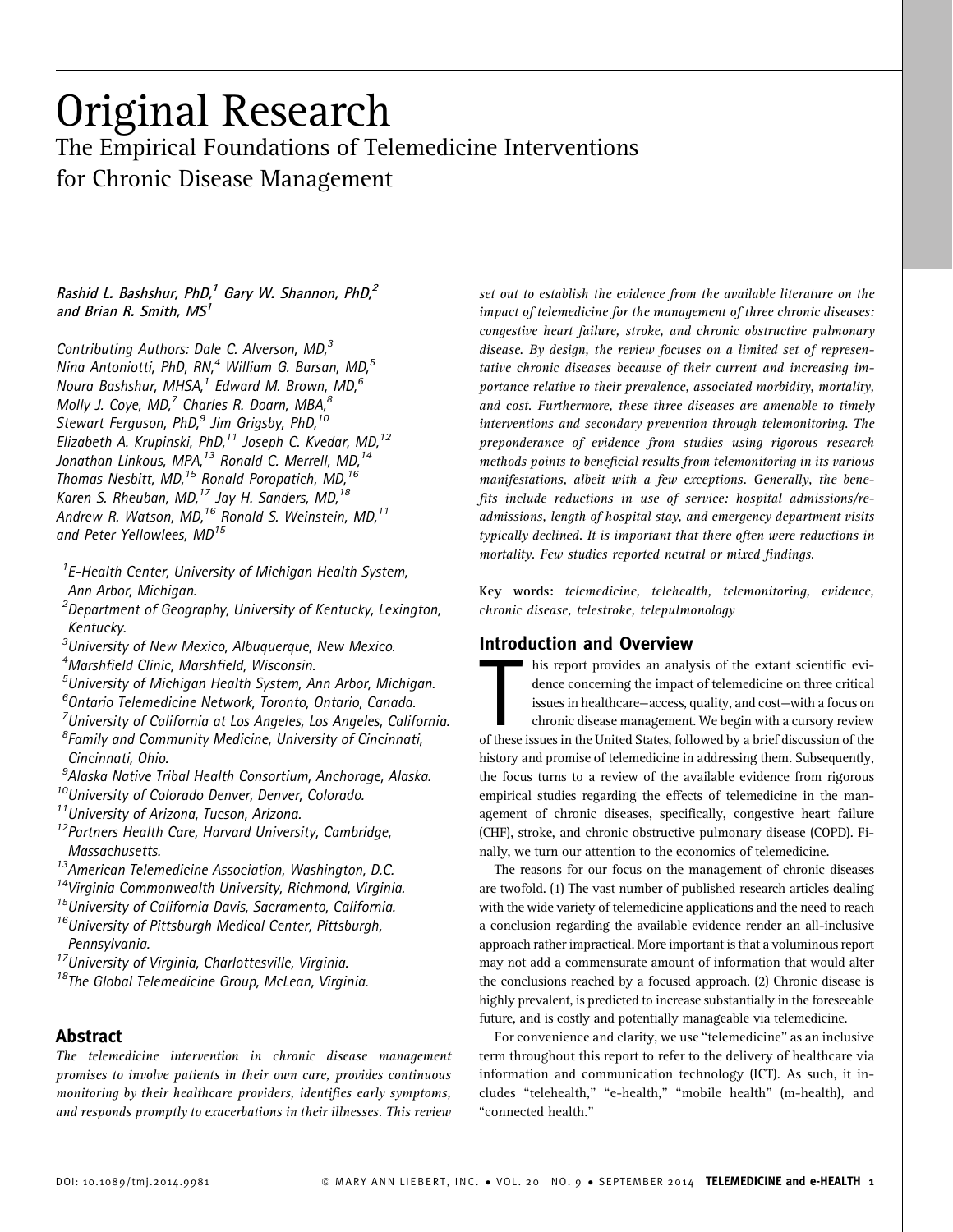Beyond the Patient Protection and Affordable Care Act, a wide range of reforms is necessary to address intransigent problems in healthcare delivery in the United States and worldwide. These include inequities in the availability and access to health services for significant segments of the population, inefficiencies in the prevailing modes of healthcare delivery and financing, uneven distribution of quality, escalating cost, and the prevalence of adverse lifestyles that tend to exacerbate these problems. Concurrently, dramatic advances in the capabilities of ICT and its expanding vital role in all sectors of modern society present a compelling case for a thorough examination of the underlying evidence and its appropriate deployment in healthcare. Indeed, the use of ICT in healthcare lags behind in comparison with other sectors in society, including commerce, education, transportation, entertainment, and finance. It is time to examine the empirical evidence regarding the effectiveness and efficiency of ICT in the health sector for lessons learned and for optimal deployment of these systems.

### The Differentials in Access, Quality, and Cost

Differences in access to care reflect economic, geographic, and functional as well as social, cultural, and psychological factors. Whereas the Affordable Care Act was implemented mostly to relieve the economic burden of medical care access for those currently without insurance or underinsured, there remain sizeable segments of the population (including the insured) with limited access to care by virtue of where they live and work or having chronic health problems that require continual care and attention. Residents of rural and isolated areas are frequently faced with limited medical resources within reasonable driving distance/time, whereas many residents of the inner city have limited access to medical resources for economic reasons. It is important that a large and growing segment of the population suffers from chronic diseases and can benefit from improved spatial–temporal access to health resources while trying to manage their health as best they can in their own homes.<sup>1</sup>

Concern with quality dates back more than a century. For example, in 1847, a resolution was passed at the first national meeting of the American Medical Association to determine the quality of ''practitioners of medicine in respective states...."<sup>2</sup> A subsequent report<sup>3</sup> from Virginia pointed out an alarming number of practitioners ''who practice without any authority whatever'' and those ''who do not pretend to have devoted one hour to the study of the profession.'' However, the drastic reforms in medical education and professional licensing at the turn of the 20th century had the unintended effect of decreasing physician supply substantially, especially in rural areas and among minority populations. We have yet to fully rectify that problem. It is interesting that, at the time, some<sup>4,5</sup> have suggested that the ''alleged shortage'' of physicians would soon be resolved by a new technology...the automobile. This has not materialized because the problems were vastly more complex than mere transportation.

Differences in the distribution of good-quality healthcare largely reflect the discrepancy between the locations of medical resources at various levels of expertise  $vis-\hat{a}-vis$  the location of patients who need their care. Physicians tend to locate in urban areas because the educational system reinforces specialization, and the availability of advanced

technology at tertiary-care centers acts as a further attraction. A longstanding consensus among students of the field points to an optimal ratio of 1:1 for specialist to generalist.<sup>6</sup> Instead, it is about 3:1. In 2012, in total, 878,194 physicians with an active license were practicing in the United States.<sup>7</sup> Of these, 657,208 (76.5%) were certified by a specialty board, and 216,352 (23.5%) were not. For many, specialization narrows the scope of practice to specific body organs, diseases, or age and gender groups, hence the tendency to locate specialty practices in large urban areas with large populations from which to draw their patients.

Concern with medical care cost inflation (typically expressed as a percentage of gross domestic product) dates back to the 1960s, when it was around 5%. It is now close to 18%. As many have observed, the health system in the United States is on a nonsustainable course unless significant changes are introduced to deliver care more efficiently and effectively. Indeed, without appropriate innovative structural changes, we may soon be faced with the dilemma of either maintaining substantial inequities in access to care by virtue of residential location, socioeconomic status, and health need or not being able to afford the system we have. The basic problem was brought about by a combination of factors, including the following:

- 1. The demographic composition of the population is changing. A long-term trend of low birth rates and longer life expectancy has resulted in a larger proportion of the population in older age groups. This segment of the population experiences more chronic illness, which entails increased costs.
- 2. Advances in medical science, technology, and interventions have led to the development of more sophisticated diagnostic tools, life-saving interventions, medications, and devices. Although contributing to improved health status, this has fueled inflationary trends in healthcare.
- 3. Advances in ICT have heightened public awareness and health sophistication (with greater public awareness of behavioral risk factors, ready access to sources of health information, and an active and extensive lay referral system), thereby increasing demand for medical care.
- 4. Finally, system fragmentation, discontinuities in patient care, and serious inefficiencies in the financing and delivery of care as well as the prevalence of unhealthy lifestyles have all exacerbated the problem, especially among those suffering from chronic illness.

Hence, the focus of this article is on the capabilities of health ICT not only in extending the reach of clinical resources to serve a widely dispersed and underserved patient population, but, more importantly, in improving the efficiency, effectiveness, coordination, and continuity of care with active patient participation in the management of chronic illness.

As a prelude to the discussion of the integral role of telemedicine in modern healthcare delivery in general and chronic disease management in particular, we begin with a brief account of telemedicine's long history. This demonstrates the centrality of long distance communication in medicine and in human experience. At the same time, it provides a stark reminder of the remarkable and steady progress in the underlying technology of telemedicine.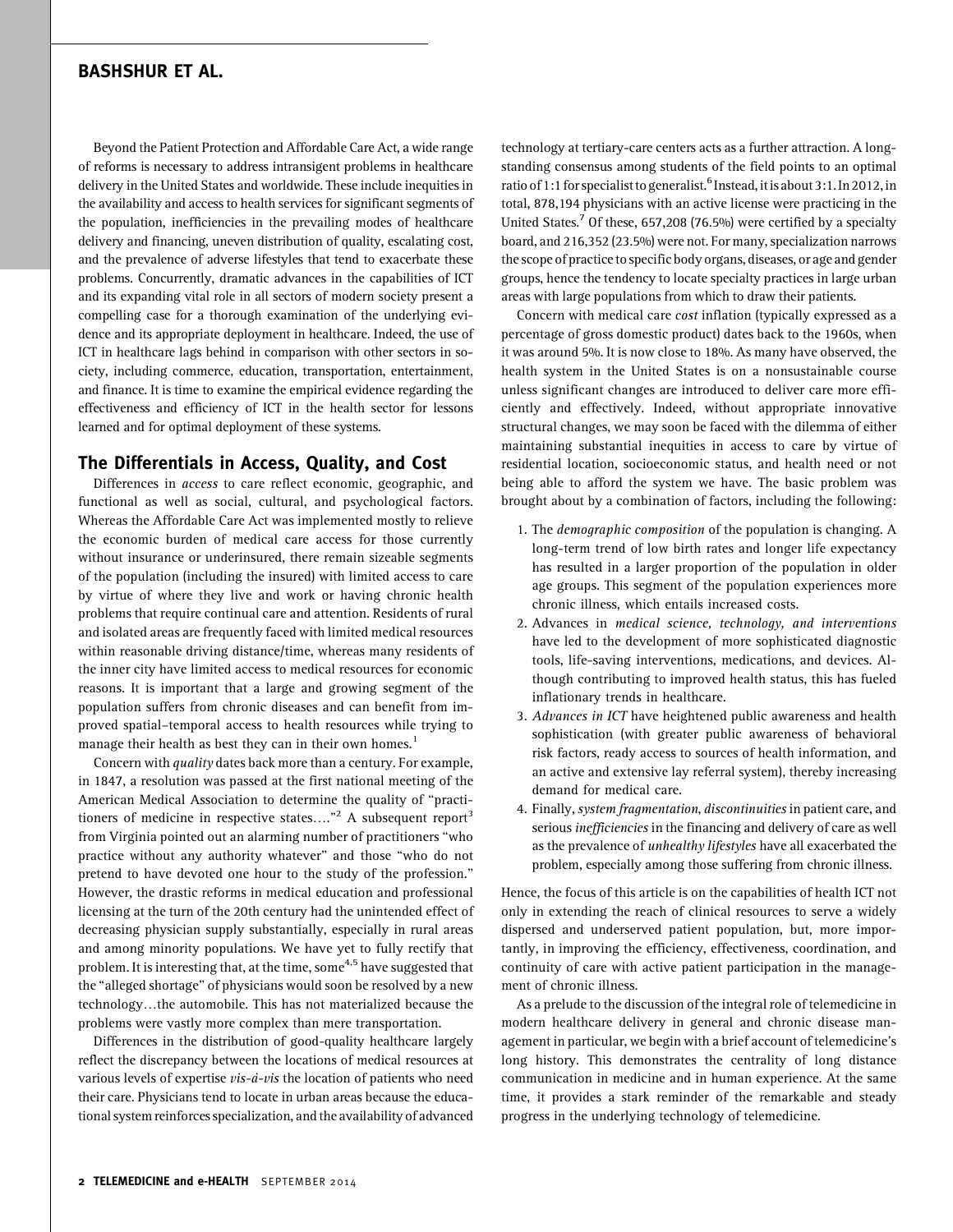### Brief History of Telemedicine

The use of long distance communications for medical purposes extends into antiquity. (For a more complete history, see Bashshur and Shannon.<sup>8</sup>) For example, among aboriginal peoples of Australia "message sticks" carried by runners, sometimes more than 70 miles, brought information pertaining to tribal gatherings (friendly and hostile), disease and deaths.<sup>9</sup> Medicine "in absentia" was practiced in the 17th century common era as patients sent urine samples to distant physicians who, in turn, provided diagnoses based on uroscopy charts patterned after those used by the ancient Greeks.<sup>10</sup> In return, local physicians and their patients received a "prescription-by-post" containing detailed instructions on regimen. $11$  Our major focus here, however, is on the use of electronic communication providing medical care at a distance. We begin, therefore, with the telegraph.

During the American Civil War, the need to identify the location and movement of troops led to the development of the Signal Corps, which relied heavily on the telegraph. The Corps was established in 1862 and became operational in 1863 under the direction of Major Albert Myer, a surgeon and medical officer in the Union Army. In addition to the original intent of the Corps, he used the telegraph to request medical supplies and coordinate the transport of patients.<sup>12</sup> Anecdotal justification for use of the telephone in distant diagnosis can be found in an early report in The Lancet in 1879.<sup>13</sup> A mother, convinced her baby had the "croup," called the infant's grandmother...who, in turn telephoned the family doctor at midnight ''to tell him the terrible news.'' The physician telephoned the mother and asked her to ''lift the child to the telephone and let me hear it cough.'' Subsequently, he declared: ''That is not the croup,'' advising the mother, child, and grandmother to stay in bed, whereupon "the trio settled down happily for the night."

Willem Einthoven (1860–1927), a Dutch physician and inventor, demonstrated the use of the telephone for diagnostic purposes in 1905. He combined his improved galvanometer with the emerging telephone technology to transmit heart sounds from a hospital to his laboratory—a distance of 0.9 mile—and referred to the product as a ''telecardiogram.'' Einthoven is credited with the first use of the prefix ''tele'' in a medical context that appeared in an article published in 1906.<sup>14</sup>

In 1910, British (but Chicago-born) Sidney G. Brown discovered a diagnostic function for the telephone while looking for a solution to the rapid degradation of telephone signals over distances of more than 20 miles. He developed a ''repeater, amplifier, and receivers allowing clear articulation (of telephone) transmission of up to and more than fifty miles.''15 Subsequently, he demonstrated his invention at several hospitals in London. It is important that Brown concluded ''this trial proved that it is now possible for a specialist, say, in London, to examine a patient, say, in the country, stethoscopically, and to arrive at a correct diagnosis.''15 Also in 1910, in New York, cardiologists Walter James and Horatio Williams described their experience with the transmission of electrocardiograms (ECGs) for a wide range of cardiac issues, including hypertrophy, ectopics, and fibrillations: ''We have the wards of Presbyterian Hospital connected with the laboratory by a system of wiring which permits the taking of any patient's electrocardiogram without removing him from his bed."<sup>16</sup>

In 1920, the concept of using telecommunications for medical purposes was put into practice in Norway.<sup>17</sup> Bergen's Haukeland Hospital established a radio service to provide clinical support for ships at sea, including urgent surgical operations.<sup>18</sup> By the end of the 1920s, several Western European countries with substantial maritime operations had established similar radio services to provide medical consultation, diagnosis, and clinical and surgical mentoring for ships at sea.<sup>19</sup> The Italian maritime program, begun in 1935, continues to be operational today.

In 1948, Austin Cooley, a telecommunications inventor who played a major role in the development of the facsimile machine, developed a system for ''long-distance roentgenographic facsimile via commercial telephone wires or radio.'' In 1950, Gershon-Cohen, a radiologist, and Cooley<sup>20</sup> described their experience transmitting X-ray images over wire or radio circuits, referring to this system as "'telognosis'...a 'condensation' of three terms, to wit, teleo, roentgen, and diagnosis." They used the system routinely over a distance of some 28 miles. In one instance,<sup>20</sup> Philadelphia physicians at Albert Einstein Medical Center successfully identified a large bowel obstruction of a ''prominent'' citizen in Chester County, which was treated locally. This was followed by Albert Jutras, a radiologist in Montreal who demonstrated in a 1957 publication the feasibility of transmitting radiographic images via coaxial cable between the Hotel-Dieu and the Jean-Talon Hospitals, about 5 miles apart; Jutras and Duckett $^{\mathrm{21}}$  presaged "asynchronous'' telemedicine by suggesting ''the use of video tapes would be an indispensable tool adjunct.'' Jutras introduced the term ''telefluoroscopy'' for the transmission of radiologic images via coaxial cable. Both Jutras' term and that of Cooley and Gershon-Cohen did not achieve much ''traction'' and were soon forgotten. At about the same time at the University of Nebraska, Wittson and Dutton<sup>22</sup> experimented with the use of bidirectional closed-circuit television in psychiatry for medical education and training and later to conduct group therapy sessions "at a distance." Telemedicine came of age during the 1970s. The first prototype telemedicine program was established in 1968 in Boston, linking the Medical Station at Logan International Airport with Massachusetts General Hospital. This was followed by several exploratory projects funded by the federal government (including the Department of Health, Education and Welfare, the National Science Foundation, the National Library of Medicine, the Office of Economic Opportunity, and the Regional Medical Program) as well as the National Aeronautics and Space Administration's terrestrial telemedicine test beds in Alaska and Arizona and its use of telemetry in early human space flight.

Today, telemedicine can be found in every state of the union and almost every country in the world. However, in the United States it continues to be encumbered by policies that are no longer functional, especially those related to the rules and requirements for reimbursement and interstate licensure and practice.

# Prerequisites for Definitive Evaluation of Telemedicine

Despite voluminous research in this field, investigators have yet to reach consensus on a set of requirements for valid evaluation in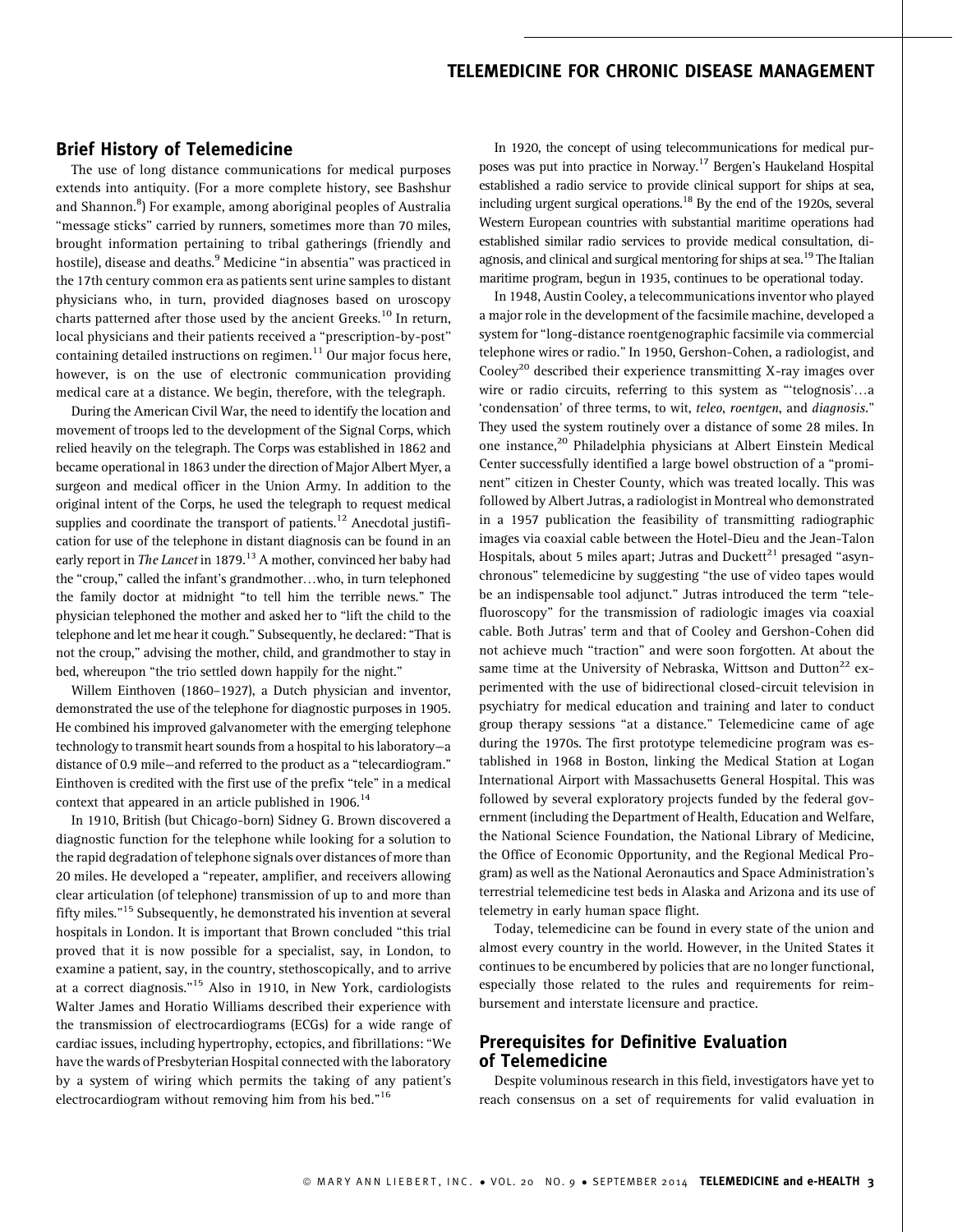telemedicine as well as healthcare in general. (For a detailed discussion of these issues, see Bashshur et al.<sup>23</sup>) Certainly, choice of study design and sample design, measurement tools, and analytic methodology are central. However, there are also variations in the settings, choice of study populations (in terms of illness severity and other parameters), and program implementation that may have significant implications for interpreting the findings. These can be grouped into three major issues: fidelity, maturation, and bundling. The issue of "fidelity" pertains to the intervention itself. A valid evaluation depends on assessing the intervention in a "full fidelity mode," that is, at an appropriate setting with the optimal level of strength and integrity. Telemedicine interventions vary by clinical application (type and range of services offered), technological configuration (telephone, video, cameras, scopes, sensors, and other devices; automated and manual), transmission mode (synchronous and/or asynchronous), and health manpower mix (physicians, nurses, therapists, managers, and engineers), as well as organizational structures and protocols. All have implications on what hypotheses can or cannot be demonstrated in a given research study. Without fidelity, we may not be able to attribute outcomes to interventions in any definitive manner. The second prerequisite is ''maturation.'' This pertains to the timing of the implementation/adoption process and the point in the maturation process at which the assessment takes place. Included is the function of the ''learning curve'' necessary for the integration of personnel, technology, and patients to achieve maximum efficiency. It is difficult to determine the point along the learning curve of a program's road to maturity. Additionally, telemedicine has evolved as an ''innovation bundle'' consisting of various configurations of technology, human resources, service populations, clinical applications, and organizational structures. Each of these components may have independent effects on access, quality, and/or cost. However, it is often difficult to separate the specific effects of each component in a scientific study because the components are rarely taken into account in the design of studies, and the statistical power associated with small samples does not usually permit reliable subgroup analysis.

### Telemedicine and Chronic Disease Management

The justification for the wider deployment of telemedicine stems from an ever-expanding and complex body of empirical evidence, albeit not always based on rigorous methodology, which attests to its potential in addressing the seemingly intransigent problems of inequitable access to care, uneven distribution of quality of care, and healthcare cost inflation. This is particularly notable in the case of chronic disease management. Chronic diseases—such as heart disease, stroke, cancer, diabetes, pulmonary disease, and arthritis—''are among the most common, costly, and preventable of all health problems in the U.S."<sup>24</sup> Almost 50% of all adults have at least one chronic illness. Approximately 70% of all deaths in the United States are from chronic diseases, and an estimated 50% of all deaths are from heart disease, cancer, and stroke. Increasing percentages (over 7%) of U.S. children and adolescents have a chronic disease condition. In terms of cost, approximately 75% of all healthcare expenditures are spent on chronic illness. Thus, an intervention that (1)

promises to involve patients in their own care, (2) provides continuous monitoring by their healthcare providers, and (3) identifies early symptoms and responds promptly to exacerbations in their illnesses must be seriously considered and carefully assessed.

As with any other technology-based application, telemedicine has costs and benefits. The costs include the necessary investment in technology, human resources, and organizational development. Over time, however, equipment and connectivity costs have declined substantially, whereas the capabilities have expanded at a phenomenal rate. When properly, implemented telemedicine can enhance care coordination across various providers, ensure continuity of care regardless of site, and enable on-site triage and prompt referral when needed. Patients can receive appropriate and timely care from an appropriate provider, whether locally or when determined to be suitable at tertiarycare centers, as indicated by their condition. Patients in remote or medically underserved locations can have ready access to clinical resources and can be monitored in their home environment. In many instances, telemedicine obviates the cost and time of travel to seek medical services while providing diagnostic expertise normally available in tertiary-care centers. New models of accountable care organizations and the patient-centered ''medical home'' also can incorporate telemedicine services to improve their efficiency and effectiveness.

Within the current healthcare system, which is weighted heavily toward acute care, the traditional model of care for those with chronic health conditions can be aptly described as a "revolving door" arrangement whereby patients are seen in a physician's office, and future appointments for return visits are scheduled at fixed ''arbitrary time intervals," based, at least in part, on physician availability.<sup>25</sup> Exacerbations in illness that occur in between appointments are handled mostly by referral to the emergency room or urgent treatment center. This arrangement is clinically and economically ineffective. In most instances, the need for medical attention generally and among patients with chronic illness in particular, cannot, a priori, be determined with any accuracy. Hence, the formal and arbitrary scheduling of return visits at fixed dates and times cannot be synchronized to match the timing when patients need care, resulting in costly emergency room usage.

In 1997, it was observed that "available evidence suggests that chronically ill patients receive limited assistance from their providers in their efforts to maintain function and quality of life as they cope with their illness."<sup>26</sup> To address this problem, and while acknowledging barriers in adopting it in its entirety, in 2002 Bodenheimer et al. $^{27}$ proposed an ''optimal'' chronic care model for use as an universally applicable guide to improve outcomes for individuals living with chronic illness. Initially, implementation of the model required reorganizing the care system, typically through a staff-model managedcare plan. However, the same model was considered useful as a guide for revisions at a number of integrated delivery systems that included, at minimum, a hospital, office practice, and home care in the same system. As posited, the model predicted improvement in six interrelated components (including self-management support, clinical information systems, delivery system redesign, decision support, healthcare organization, and community resources) in which informed, activated patients interact with prepared, proactive care teams.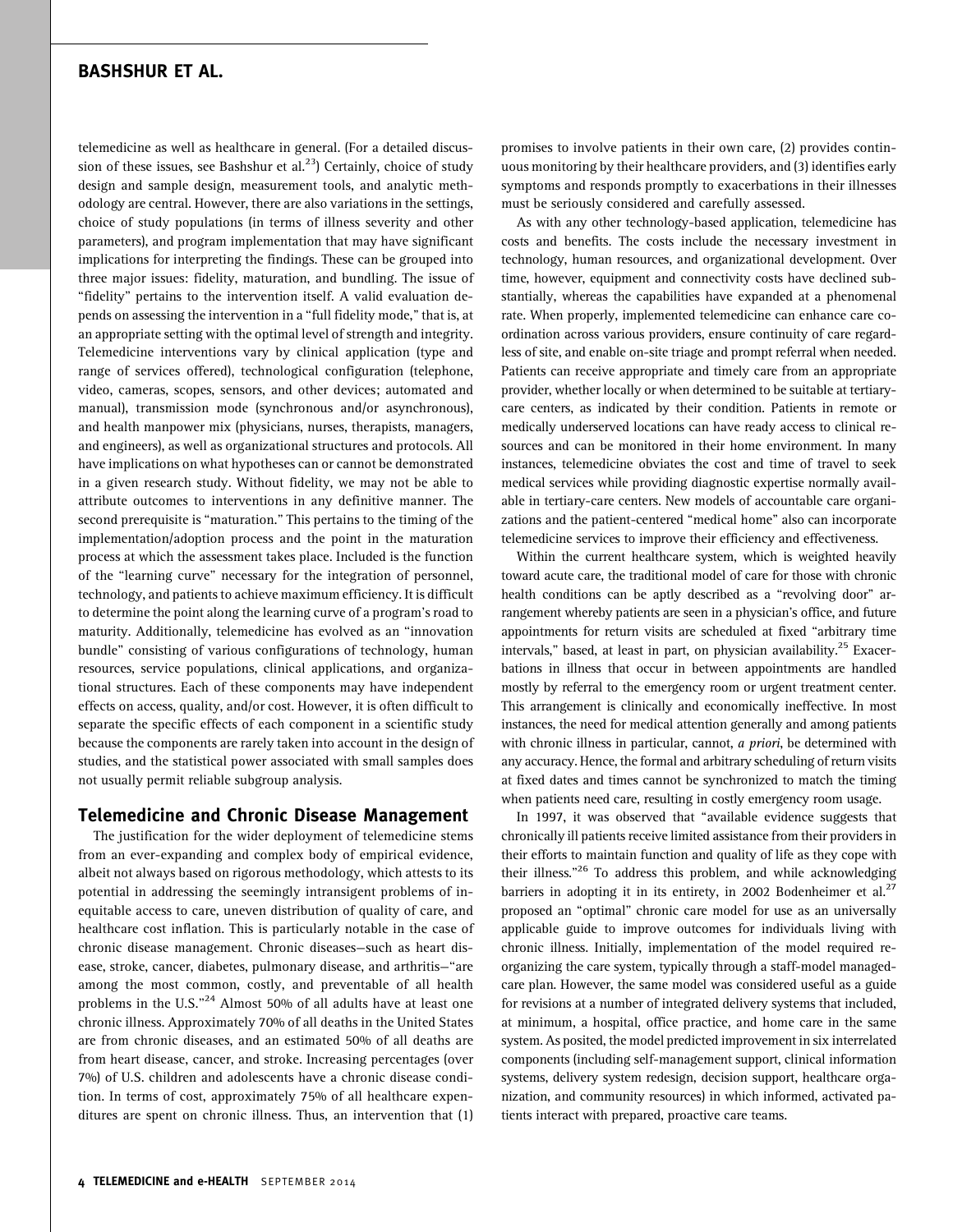In this model, the care system would be responsible for developing patient registries and using them to ensure timely preventive and maintenance services. Because the basic premise is to activate patients in managing their own health, the model must ensure that they are capable of self-care. The successful implementation of the model would ultimately depend on the effective use of information technology. $^{28}$ 

# Telemonitoring

Telemonitoring or monitoring patients at a distance (also called telehome care or home telecare—although telemonitoring now extends far beyond the home) is a component of a larger chronic care model that includes disease management and care coordination, in which patients assume a greater role in managing their health, while having ready access to their providers who have up-to-date information on various parameters of their health. It includes the collection of clinical data from the patient and the transmission, processing, and management of such data by a healthcare provider through an interface system. As such, it represents an innovative paradigm for the medical management of chronic illness, which aims at providing ''appropriate care at the appropriate time and place in the most appropriate manner."<sup>25</sup> The major pillars of telemonitoring include patient-centered care, the medical home, and shared decision making. When optimally implemented, patients are electronically connected with their usual sources of medical care, and teams of providers (nurses, physicians, and therapists) monitor critical parameters (generally via sophisticated computer and algorithm-based decision tools) affecting their health and well-being and provide them with relevant advice, information, and follow-up care. Under this system, patients would have:

- . An electronic device that monitors and reports relevant data to a provider team on a prespecified set of relevant vital signs and other disease-specific parameters
- . Relevant educational materials tailored to the individual patient concerning medication management, symptom recognition, especially when indicative of worsening conditions that require action, as well as lifestyle preventive measures to improve their health and well-being (such as proper diet, smoking cessation, exercise, and moderate alcohol consumption)
- . Ready access to their personal health records, including long-term trends in their functional status, symptoms, and benchmarks
- . Tools for participating in shared decision making together with their providers and explicit guidance on the appropriate use of service, such as when symptoms warrant a visit to the emergency room or hospitalization, as well as when their conditions do not warrant emergency care or hospitalization
- . Ready access to medical advice when they have questions or concerns

The preceding discussions were designed to provide a comprehensive context for the subsequent analysis of the evidence pertaining to telemedicine's role in chronic disease management. We now turn to a review and analysis of the evidence.

### The Review Process

This review is based on a systematic process for the selection of relevant literature on the impact of telemedicine for the management of three chronic diseases: CHF, stroke, and COPD. By design, the review focuses on a limited set of representative chronic diseases because of their current and increasing importance relative to their prevalence, associated morbidity, mortality, and cost. Furthermore, these three diseases are amenable to timely interventions and secondary prevention through telemonitoring. In each instance, we provide a brief explanation of the disease entity as well as essential information on its epidemiology and cost, as an appropriate context for the search for evidence from the scientific literature. As mentioned earlier, a separate section addresses the issue of cost.

The review process entailed four steps: (1) a comprehensive search for all publications using key terms such as "telemedicine," "telehealth," "telemonitoring," and each of the three chronic diseases to identify the universe of publications available during 2000–early 2014; (2) a paring down of this list to research articles only; (3) a review of the abstracts of the research publications to determine their eligibility for inclusion in the final list, using the two criteria of (a) robust research design and (b) sample size of 150 or more; and (4) a review of complete manuscripts of all publications in the final list. In a few instances, where a special case could be made for their inclusion in the analysis, we included studies with samples of fewer than 150 cases. In addition, we reviewed the list of references in each of these publications to identify articles that should be added to the final list. With the exception of two studies from Germany, our search was limited to publications from all countries where we could obtain an English version.

Because the studies did not use a standard methodological protocol, their respective findings and conclusions must be viewed from the perspective of the specific methodological features that were used, including research design, sample size, specific attributes of the intervention itself, and the population studied. We tried to reduce these variations by selecting only randomized clinical trials (RCTs) or designs approximating an RCT and by limiting our analysis to studies that had an adequate sample size for reliability and statistical power.

The methodologies used varied from one study to the next. They differed in terms of the manner in which clinical and utilization data were captured, transferred, processed, and stored (e.g., automated or manual, machine captured or patient reported over time, with or without trend displays, provider-only accessed or shared with the patient), human health resources used (e.g., doctors, nurses, or combinations of both), the content of the intervention (e.g., medication management, education, support), the protocols for frequency (e.g., daily, weekly, monthly, etc.) and duration (e.g., from 1 month to 5 years or more), and technology (e.g., telephone, video, automated and manual devices).

There was also some variation in the outcomes measured. The majority of studies focused on hospitalization and mortality as primary outcomes. Stroke studies, however, focused on event timing from onset of symptoms to diagnostic tests to treatment, as will be explained later. Hospitalization included all-cause and disease-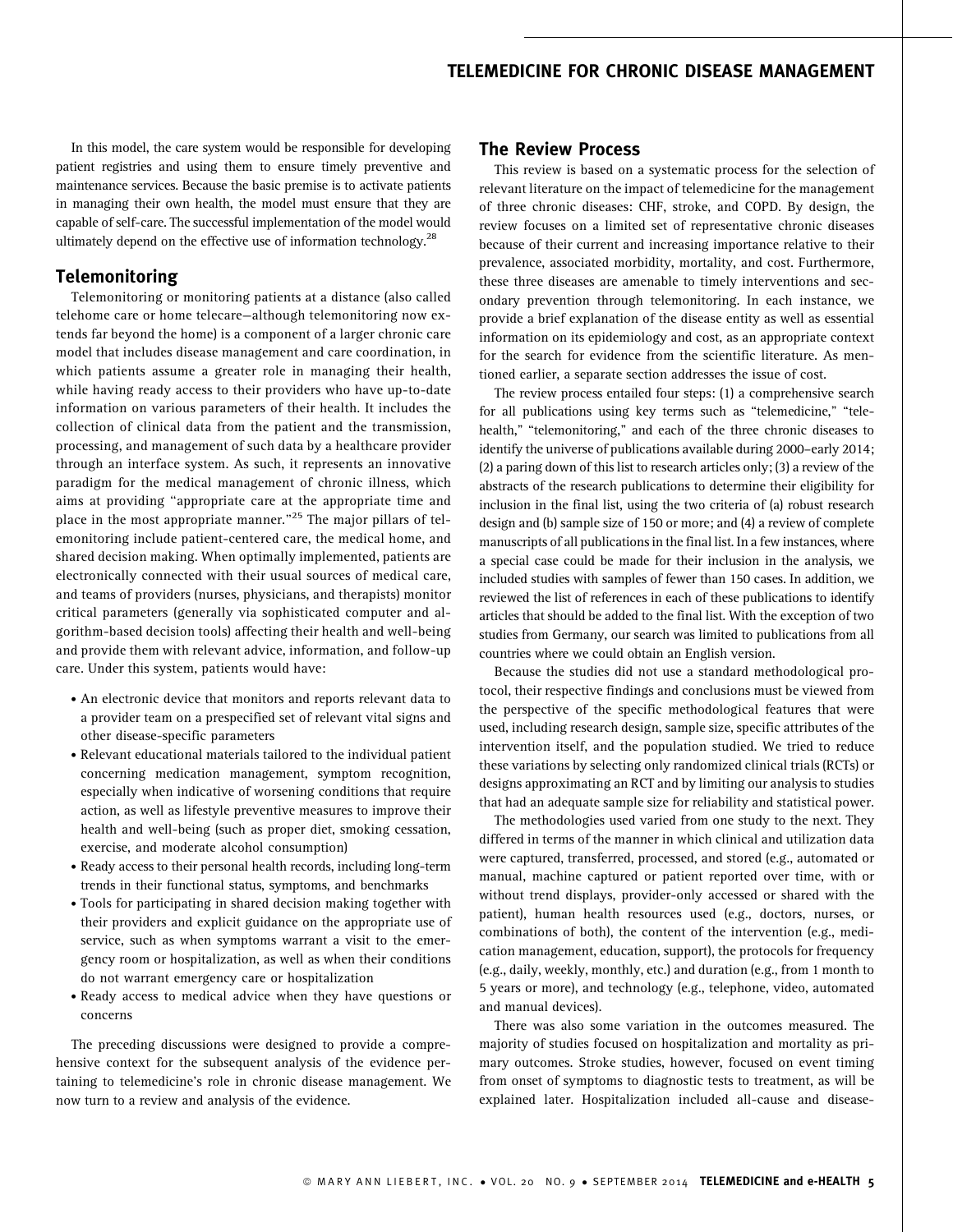specific hospital admissions, re-hospitalization, and length of hospital stay. Mortality was typically treated as resulting from any cause. Some studies focused on other outcomes, such as symptom severity, physiological status, functional performance, quality of life, and health knowledge. As far as we can determine, no study differentiated between appropriate and inappropriate use of service (e.g., appropriate hospitalization or appropriate use of the emergency department), and no studies addressed the cause of mortality.

### CHF

CHF is a chronic, progressive condition in which the heart muscle is unable to pump sufficient blood to meet the body's need for oxygen and nutrients. Blood is responsible for transport of materials and waste products throughout the body, carrying oxygen from and carbon dioxide to the lungs, nutrients from the digestive system or storage sites to tissues that require them, and waste products from tissues to the liver for detoxification and to the kidneys for disposal. When the heart muscle is weakened or stiffened, it compensates by enlarging, developing more heart muscle or pumping faster. The body also tries to compensate by narrowing blood vessels and diverting blood away from less important tissues to maintain the flow to more vital organs.<sup>29</sup>

Cardiologists usually classify patients with heart failure according to the severity of their symptoms and their eligibility for various levels of treatment. However, there are several different classifications, and serious concerns have been expressed about their validity. According to current recommendations, a diagnosis of CHF requires typical symptoms and signs together with evidence of abnormal cardiac structure or function.30 In 1994, the New York Heart Association (NYHA) developed an updated functional capacity/objective assessment in four classes: no objective evidence of cardiovascular disease (I) or objective evidence of minimal (II), moderate (III), or severe (IV) cardiovascular disease, coupled with limitations in physical activity.<sup>31</sup>

In 2005, the American College of Cardiology and the American Heart Association published a combined functional/objective CHF classification combining the NYHA functional categories with more precise stages of heart failure. Patients in Stages A and B do not have heart failure but have risk factors that predispose them to the development of heart failure. Patients in Stage C comprise the majority of patients with heart failure—those who have current or past symptoms of heart failure associated with underlying structural heart disease. Patients in Stage D have refractory heart failure and may be eligible for specialized, advanced treatments.<sup>32</sup>

### CHF EPIDEMIOLOGY<sup>a</sup>

In 2001, He et al.<sup>37</sup> observed that "during the past several decades, the incidence of and mortality from coronary heart disease have been continuously declining. In contrast, the incidence of and mortality from CHF have been increasing and have become important public health and clinical problems.'' Crude prevalence estimates show that in 2010, 6.6 million or 2.8% of U.S. adults older than 18 years of age had CHF.<sup>38</sup> Based on data from the Framingham Health Study, the incidence of CHF approached 10 per 1,000 of those over 65 years of age in 2002.<sup>39</sup>

The incidence of CHF varies considerably among racial/ethnic groups, with a larger percentage of black males having CHF compared with white males. Although the overall incidence is lower in females than in males, the rate in black females tends to be higher than that of while females. Annual incidence rates for heart failure "events" per 1,000 population for white men is approximately 15 cases for those 65–70 years of age, 32 cases for those 75–84 years of age, and 65 cases for those older than 85 years of age. For black men in the same age groups, the rates are approximately 17, 26, and 51 cases per 1,000, respectively. For white women in the same age groups, the respective rates are 8, 20, and 46, whereas for black women in the same age groups, the respective rates are 14, 26, and 44. Although survival rates after CHF diagnosis have improved, overall mortality remains high. It is estimated that approximately 50% of people diagnosed with heart failure will die within 5 years.<sup>40</sup>

#### CHF COST

Heart failure is a growing public health problem in the United States, with high morbidity and mortality rates and frequent hospital admissions. In 2005, it was the primary reason for an estimated 12– 15 million office visits and 6.5 million hospital days. In the Medicare population, CHF is the leading cause for hospitalization, accounting for more than 1 million admissions per year.<sup>34</sup> In 2010, the annual cost of heart failure for the nation was estimated at \$39 billion.<sup>41</sup> This includes the cost of medical services, medications, and missed days of work. The percentage of heart failure costs in relation to total costs for cardiovascular disease has increased from approximately 24% to 37%. The largest percentage of costs is associated with hospital care (60%), followed by nursing home care (13%), home healthcare and medication (9% each), and physicians (7%). $42$  In 2009, the number of hospitalizations per 10,000 population was 34.8 for persons 45–64 years of age and 197.5 for persons 65 years of age and older.<sup>42</sup>

#### CHF TELEMONITORING

CHF is not only a source of difficulty for patients and their families, but also a serious public health burden for society. CHF patients suffer from a poor quality of life coupled with short life expectancy. The high mortality rate associated with CHF emphasizes the need to identify modifiable risk factors and develop effective, efficient, timely, and costefficient strategies for the management of CHF in the general population. The essential element of telemonitoring is the reliance on information technology for connecting patients and providers in a coordinated system of care, described earlier. Telemonitoring figures prominently as an efficient and effective model in the management of CHF.

### EVIDENCE OF THE IMPACT OF TELEMONITORING FOR PATIENTS WITH CHF

Our literature search for telemonitoring and CHF yielded an initial total of 436 publications. Of these, only 19 met the criteria for inclusion

<sup>&</sup>lt;sup>a</sup>For a more complete review of CHF epidemiology, see Mahmood and Wang,  $33$  Rathi and Deedwania,  $34$  Zarrinkoub et al.,  $35$  and Wong and Felker.  $36$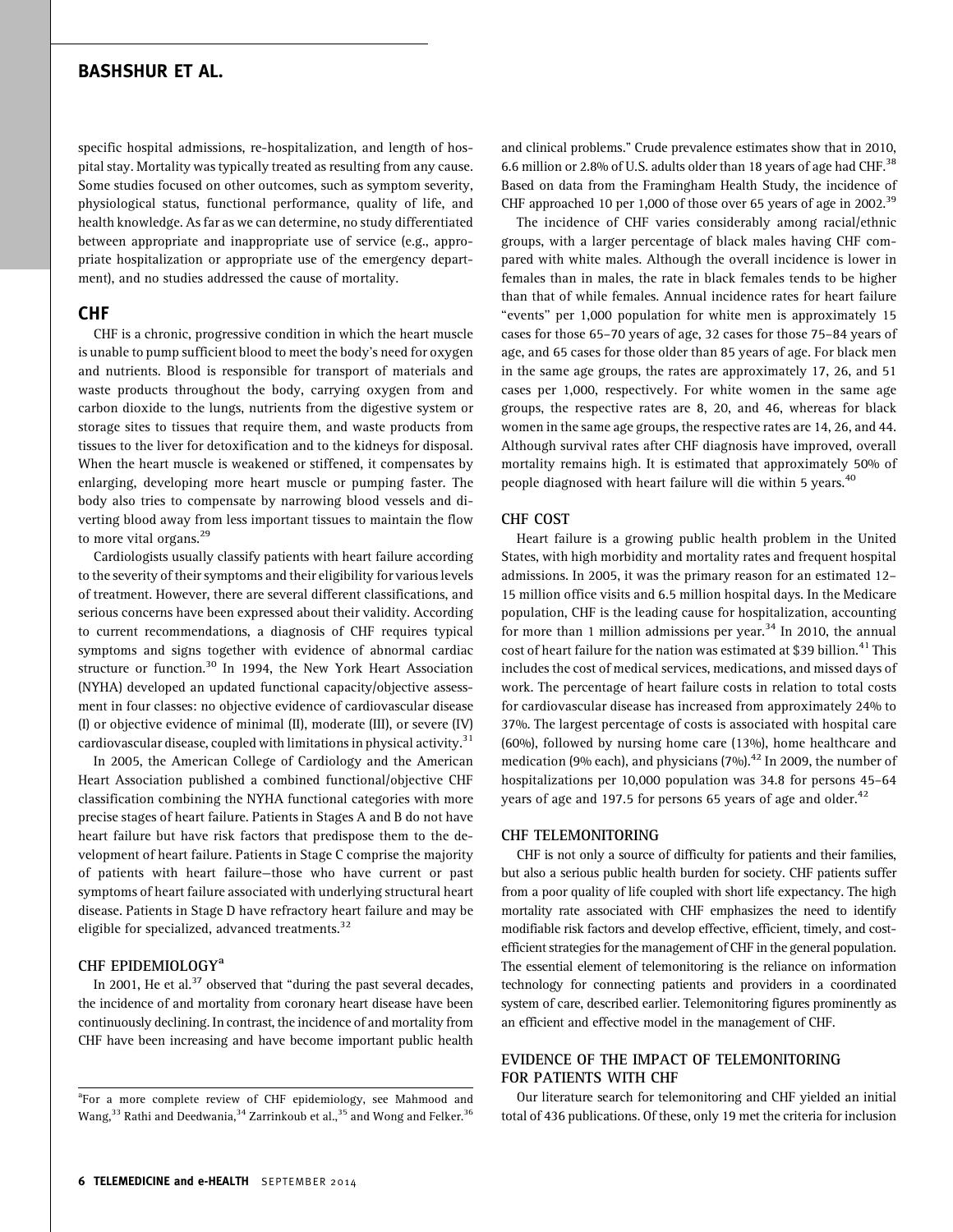in the final analysis. In addition, we encountered 35 literature reviews and 1 review of reviews. We did not include the literature reviews in our analysis because our inclusion criteria excluded several studies that were included in these reviews. Significant numbers of the studies in our analysis were not limited to heart failure, and they included other chronic diseases, although not consistently the same set.

This report is based on the findings from the select set of 19 studies (shown in Table 1), dating from 2000 to 2013 in 10 countries (the United States, the United Kingdom, Canada, Germany, France, Belgium, The Netherlands, Italy, China, and Argentina). Forty-seven percent of these studies were conducted in the United States.

As a prelude to the report of the findings from these studies, it is important to point out again significant methodological issues that may have a direct bearing on their findings. With four exceptions, these studies used the RCT research design. Three of the four exceptions used a case control design in which cases in the intervention group were matched prospectively or retrospectively to create a control or comparison group. One large study in the United Kingdom used ''cluster randomization'' in which whole groups of patients were randomized on the basis of their usual sources of care. This method does not assure the same level of randomization as individual case randomization.

Sample sizes of the studies included here ranged from a low of 160 to a high of 17,025. The most critical problem in interpreting the findings has to do with the variation along several different dimensions in which the intervention was applied. From one study to another, the intervention varied by technology, provider mix, frequency, and duration as well as the illness severity in patient populations. From a technology standpoint, they used a variety of devices and various configurations of telephone, videoconferencing, and automated devices. Staffing varied from nurses using telephones to visiting nurses who conducted home visits to physicians. The frequency of monitoring was typically daily but varied from twice daily to every 3 weeks. The duration of observations varied from a low of 3 months to 26 months, typically 12 months. Patient populations varied from young and middle-aged adults (18 years of age and over) to older adults  $(65 + \text{ years of age})$  to the elderly  $(75 + \text{ years})$ of age). Some studies selected only patients classified as I or II (mildly impaired) on the NYHA scale, whereas some selected only Classes III and IV (moderately to seriously impaired). One study selected older adults with multiple health issues. Moreover, some interventions included educational content and/or medication management, and some were limited to reporting of vital signs and responses to standard inquiries. Hence, generalization across studies is neither simple nor straightforward.

We paid particular attention to findings pertaining to the effects of telemonitoring on cost-intensive phases of medical care, including emergency department visits, hospital admissions (for CHF only and for all causes), and length of hospital stay. We also paid special attention to health outcomes, typically measured in terms of mortality. Where reported, satisfaction with service and quality of life are also included in our discussion of findings. As it turned out, some studies investigated the effects of telemonitoring on several chronic

diseases simultaneously, including CHF. When this occurred, we reported their findings in one place only.

#### THE OBSERVED EFFECTS OF CHF TELEMONITORING

One of the earlier landmark studies was conducted in California at Kaiser Permanente in the late 1990s (published in 2000) by Johnston et al.<sup>43</sup> It was based on a quasi-experimental design, and it evaluated the effects of a videoconferencing system that ''allowed nurses and patients to interact in real-time."<sup>43</sup> Both intervention and control groups received home visits and telephone contact by nurses. The study reported no differences in quality indicators (medication compliance, knowledge of disease, and ability for self-care), patient satisfaction, or use of service. However, the study reported significant differences in direct cost between the intervention and control groups (\$1,167 versus \$1,830) as well as total cost (\$1,948 versus \$2,674). (These figures are based on 1997 dollars and do not include the cost of home health services.)

In 2002, another study in California (RCT,  $n = 358$ : intervention group,  $n = 130$ ; usual care group,  $n = 228$ ) investigated the effects of a nurse case management telephone intervention on resource use among patients with CHF.<sup>44</sup> Outcome measures included hospital admissions and re-admissions, length of stay, emergency department visits, and inpatient costs as well as patient satisfaction. The findings from this study demonstrated that telephonic case management provided by registered nurses using decision support software during the early months following a heart failure hospitalization was associated with significant cost savings (lower re-hospitalization rates and use of other resources). As well, patients reported being satisfied with the intervention, which proved useful in addressing predictors associated with CHF hospitalization, such as poor adherence to medication regimens and to dietary recommendations, and insufficient knowledge of symptoms of worsening illness. Heart failure hospitalizations in the intervention group were significantly lower at 3 months (45.7%) and at 6 months (47.8%). ''There was no evidence of cost shifting to the outpatient setting." $44$  In addition, both heart failure–related hospital days and multiple re-admissions were significantly lower in the intervention group at 6 months. The authors concluded that telephonic case management in the early months following CHF is more effective than standard pharmaceutical therapy and other case management strategies.

Also in 2002 (published in 2003), investigators from several universities in the United States conducted a multicenter RCT ( $n = 280$ ) to evaluate the effects of daily weight monitoring and symptom reporting among ''advanced'' heart failure patients (NYHA Classes III and IV) using the AlereNet system for a 6-month period.<sup>45</sup> Although the use of the AlereNet system was associated with a 56.2% reduction in mortality, it did not increase hospitalization. The intervention group experienced greater improvement in all quality of life measures, but the differences were not statistically significant. The unique feature of this study was the strict adherence to ''aggressive guideline-driven heart failure care'' by cardiologists with heart failure expertise. The authors explained that ''heart failure hospitalizations may not be a failing of the patient's own personal heart failure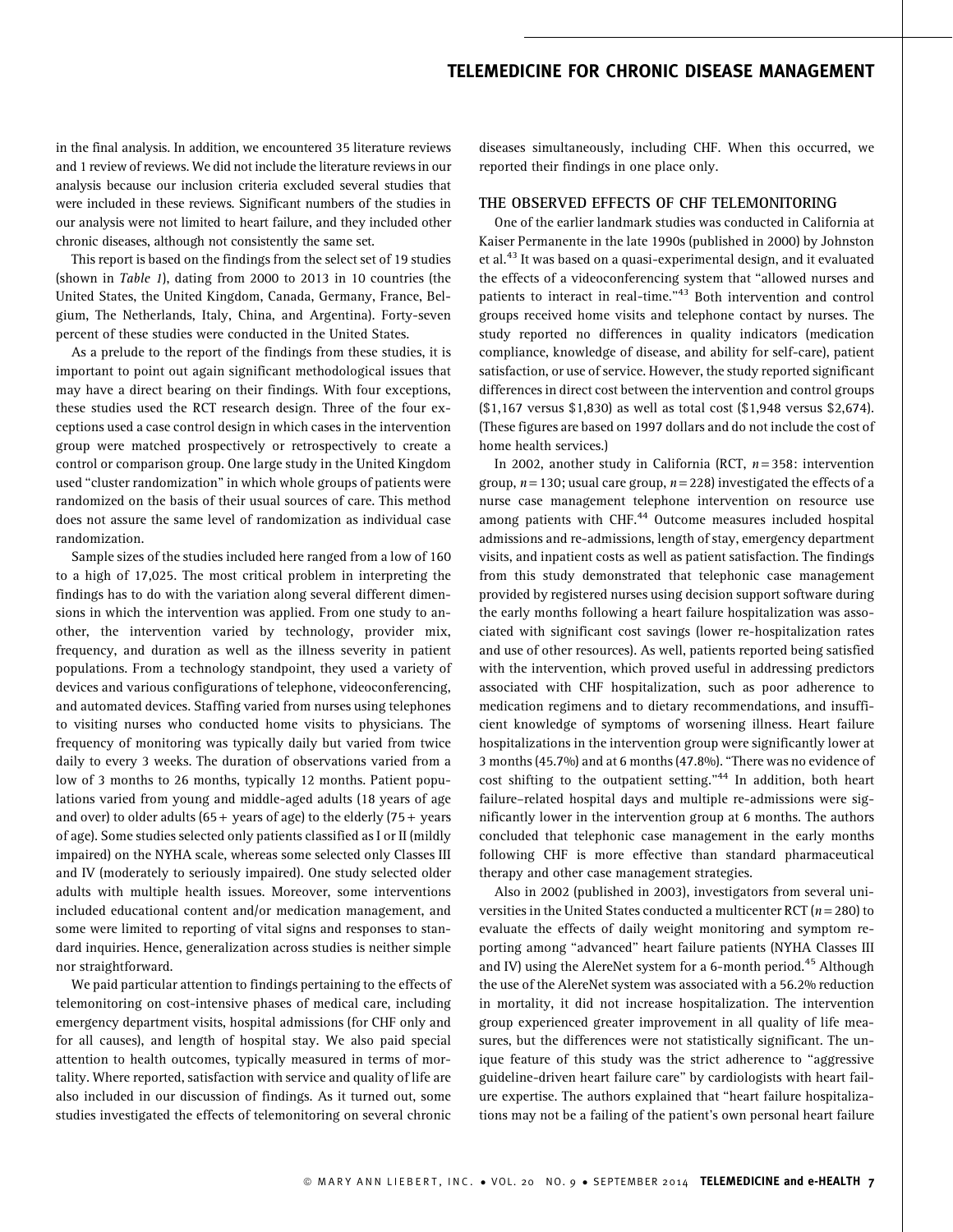| Table 1. Methodology and Findings Pertaining to Congestive Heart Failure |             |                                    |               |             |                 |                   |                        |                             |              |                     |                        |                                                                                            |
|--------------------------------------------------------------------------|-------------|------------------------------------|---------------|-------------|-----------------|-------------------|------------------------|-----------------------------|--------------|---------------------|------------------------|--------------------------------------------------------------------------------------------|
| <b>LITERATURE SOURCE</b>                                                 |             | <b>METHODOLOGY</b>                 |               |             |                 |                   |                        | <b>FINDINGS<sup>a</sup></b> |              |                     |                        |                                                                                            |
|                                                                          |             |                                    |               | <b>SIZE</b> | <b>DURATION</b> |                   | <b>HOSPITALIZATION</b> |                             |              |                     |                        |                                                                                            |
| <b>REFERENCE</b>                                                         | <b>DATE</b> | <b>COUNTRY</b>                     | <b>DESIGN</b> | (M)         | (MONTHS)        | <b>TECHNOLOGY</b> | <b>ADMIT</b>           | LOS                         | <b>ED</b>    | <b>MORTALITY</b>    | <b>QUALITY</b>         | <b>COMMENTS</b>                                                                            |
| Johnston<br>et al. <sup>43</sup>                                         | 2000        | United<br><b>States</b>            | QE            | 212         | 17              | T, VTC            | J                      | $\downarrow$                | <b>NM</b>    | <b>NM</b>           | $\mathbf 0$            | Cost savings                                                                               |
| Riegel et al. <sup>44</sup>                                              | 2002        | United<br><b>States</b>            | <b>RCT</b>    | 358         | 6               | $\top$            | $\downarrow$           | $\downarrow$                | $\uparrow$   | <b>NM</b>           | <b>NM</b>              | Inpatient HF costs 45.5%<br>lower at 6 months; nurse<br>used decision support<br>software. |
| Goldberg<br>et al. <sup>45</sup>                                         | 2003        | United<br><b>States</b>            | <b>RCT</b>    | 280         | 6               | T, HTM            | $\mathbf 0$            | $\mathsf{O}\xspace$         | $\mathsf{O}$ | $\downarrow$        | $\uparrow$             | NYHA Class III (75%), IV<br>$(25\%)$                                                       |
| Cleland et al. <sup>46</sup>                                             | 2005        | Germany,<br>United                 | <b>RCT</b>    | 426         | 8               | $\top$            | $\mathbf 0$            | $\mathsf{O}\xspace$         | $\uparrow$   | $\perp$             | <b>NM</b>              | Usual care control group<br>mortality was 45%.                                             |
|                                                                          |             | Kingdom,<br>and The<br>Netherlands |               |             |                 | <b>HTM</b>        | $\mathbf 0$            | $\downarrow$                | $\uparrow$   | $\downarrow$        | <b>NM</b>              |                                                                                            |
| Woodend<br>et al. <sup>47</sup>                                          | 2008        | Canada                             | <b>RCT</b>    | 249         | 3/6/12          | T, VTC            | $\downarrow$           | $\downarrow$                | $\mathsf{O}$ | <b>NM</b>           | <b>NM</b>              | 3 months of VTC with nurse<br>intervention                                                 |
| Darkins et al. <sup>48</sup>                                             | 2008        | United<br><b>States</b>            | OS            | 17,025      | 53              | T, VTC, HTM       | $\downarrow$           | $\downarrow$                | <b>NM</b>    | <b>NM</b>           | <b>NM</b>              | 25.9% utilization reduction                                                                |
| Dendale et al. <sup>49</sup>                                             | 2012        | Belgium                            | <b>CRCT</b>   | 160         | 6               | HTM, T            | $\downarrow$           | $\downarrow$                | <b>NM</b>    | $\downarrow$        | <b>NM</b>              | TM increases collaboration                                                                 |
| Ferrante et al. <sup>50</sup>                                            | 2010        | Argentina                          | <b>RCT</b>    | 1,518       | 36              | Τ                 | $\downarrow$           | <b>NM</b>                   | <b>NM</b>    | $\mathbf 0$         | $\uparrow$             | T coaching to improve diet,<br>weight, edema, and exercise                                 |
| Weintraub<br>et al. <sup>51</sup>                                        | 2010        | United<br><b>States</b>            | <b>RCT</b>    | 188         | 3               | T, HTM            | $\downarrow$           | $\downarrow$                | $\circ$      | $\downarrow$        | $\mathbf 0$            | NYHA Class II and III<br>patients                                                          |
| Chaudhry<br>et al. <sup>52</sup>                                         | 2010        | United<br><b>States</b>            | <b>RCT</b>    | 1,653       | 6               | T, HTM            | $\mathbf 0$            | $\mathsf{O}\xspace$         | $\mathsf{O}$ | $\mathsf{O}\xspace$ | $\mathbf 0$            | Participation waned to 55%.                                                                |
| Giordano<br>$et$ al. $53$                                                | 2011        | Italy                              | <b>RCT</b>    | 358         | 96              | HTM, NC           | $\uparrow$             | <b>NM</b>                   | <b>NM</b>    | $\mathsf{O}\xspace$ | $\uparrow$             | Number patients on beta-<br>blockers decreased.                                            |
| Koehler et al. <sup>54</sup>                                             | 2011        | Germany                            | <b>RCT</b>    | 710         | 26              | <b>HTM</b>        | $\mathbf 0$            | $\mathsf{O}\xspace$         | $\circ$      | $\mathsf{O}\xspace$ | $\mathbf 0$            | NYHA Class II and III;<br>physician led                                                    |
| Landolina<br>et al. <sup>55</sup>                                        | 2012        | Italy                              | <b>RCT</b>    | 200         | 16              | T, VTC, HTM       | $\mathbf 0$            | $\downarrow$                | $\downarrow$ | <b>NM</b>           | $\uparrow$             | Fewer visits with TM and<br>increased efficiency                                           |
| Chen et al. <sup>56</sup>                                                | 2010        | China                              | QE            | 550         | 6               | $\mathsf T$       | $\downarrow$           | $\downarrow$                | $\downarrow$ | <b>NM</b>           | <b>NM</b>              | Overall lower total cost                                                                   |
| Boyne et al. <sup>57</sup>                                               | 2012        | The<br>Netherlands                 | <b>RCT</b>    | 382         | 12              | T, HTM            | $\downarrow$           | <b>NM</b>                   | <b>NM</b>    | $\mathbf{0}$        | <b>NM</b>              | Decrease in contact with<br>specialized nurses                                             |
| Steventon<br>$et$ al. $58$                                               | 2012        | United<br>Kingdom                  | CRCT          | 3,230       | 12              | T, HTM            | $\downarrow$           | $\downarrow$                | $\downarrow$ | $\downarrow$        | $\mathsf{N}\mathsf{M}$ | Better patient management<br>of CHF and clinical decisions                                 |
| Baker et al. <sup>59</sup>                                               | 2011        | United<br><b>States</b>            | OE            | 1,767       | 24              | T, HTM            | <b>NM</b>              | <b>NM</b>                   | <b>NM</b>    | $\downarrow$        | <b>NM</b>              | Savings of 7.7-13.3%                                                                       |
| Baker et al. <sup>60</sup>                                               | 2013        | United<br><b>States</b>            | OE            | 1,767       | 24              | <b>HTM</b>        | $\downarrow$           | $\mathsf{O}\xspace$         | $\circ$      | $\downarrow$        | <b>NM</b>              | High impact on outcomes                                                                    |
| Takahashi<br>et al. <sup>61</sup>                                        | 2012        | United<br><b>States</b>            | <b>RCT</b>    | 205         | 12              | <b>VTC</b>        | $\mathsf{O}\xspace$    | $\mathsf{O}\xspace$         | $\circ$      | $\uparrow$          | $\circ$                | Older and sicker patients                                                                  |

a<br>Arrows indicate direction of change: increased (1) or decreased (1).

CHF, congestive heart failure; CRCT, cluster randomized trial; ED, emergency department; HF, heart failure; HTM, home telemonitoring; LOS, length of stay; NM, not measured; NYHA, New York Health Association; O, neutral outcome; OS, observational study; QE, quasi-experimental; RCT, randomized controlled trial; T, telephone; VTC, video teleconference.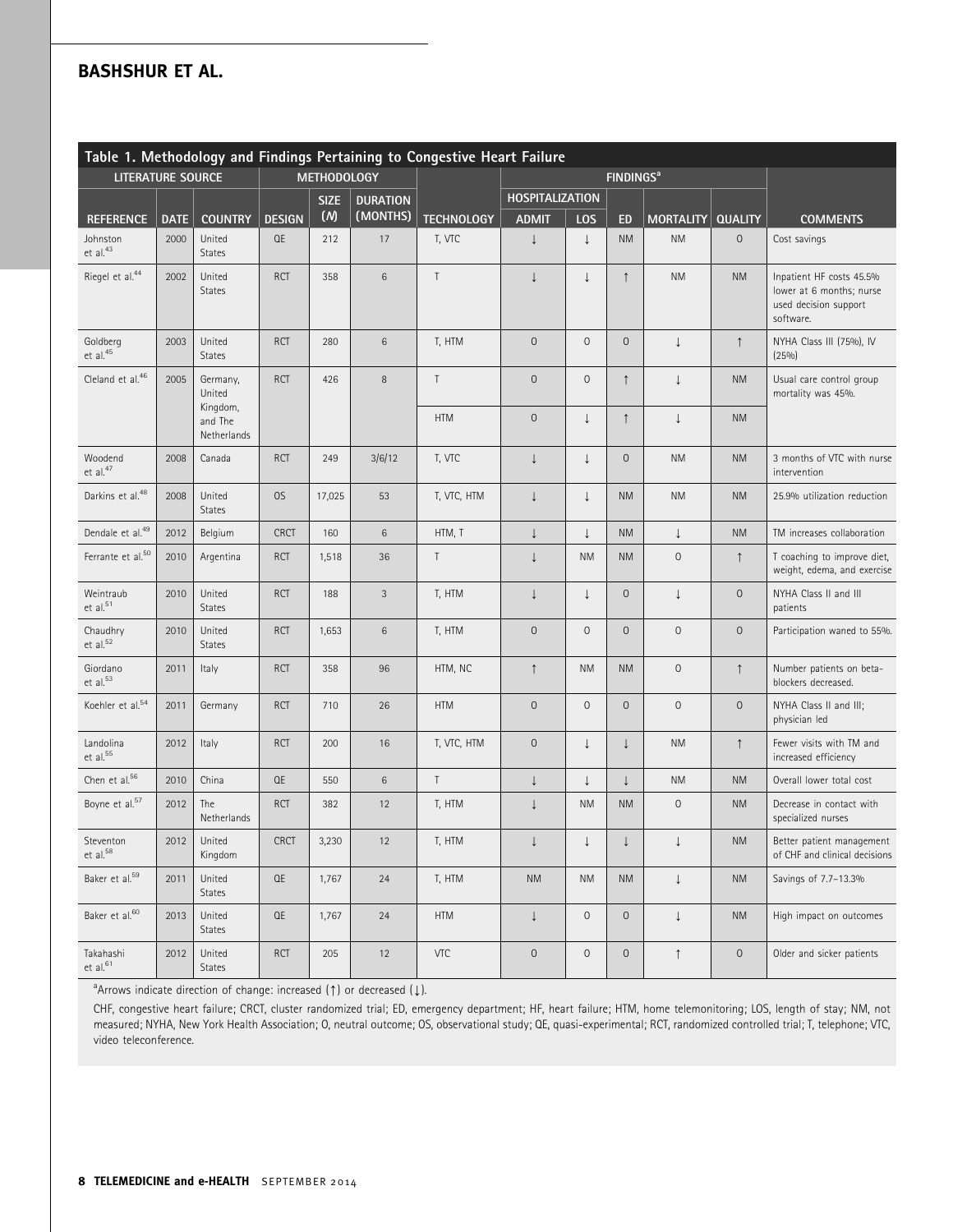care regimen...but rather a manifestation of their progressively advanced disease state."<sup>45</sup> They also pointed out that restricting the study to patients with advanced heart failure (NYHA Classes III and IV) left unanswered the question of the effectiveness of the intervention among those with moderate or mild heart failure.

Only three studies meeting our criteria for inclusion in this analysis were conducted between 2005 and 2010, whereas 13 were conducted from 2010 to 2013. A Trans-European (United Kingdom, Germany, and the Netherlands) RCT  $(n=426)$  was conducted among 200 subjects at high risk for hospital re-admission and death.<sup>46</sup> It compared three modalities: (1) telemonitoring (twice daily with automated measurement), (2) nurse telephone support, and (3) usual care for patients who were at high risk for hospitalization. The main comparison of interest was between telemonitoring and nurse telephone support. The study was conducted at 12 main and 4 satellite hospitals in three countries, and it followed a uniform protocol for data collection. After 8 months, the number of hospital admissions was similar between the telemonitoring and telephone support groups, whereas length of hospital stay was reduced by 6 days in the telemonitoring group. Patients randomly assigned to the usual care group had higher 1-year mortality (45%) compared with the nurse telephone support (17%) and those receiving telemonitoring (29%).

In 2008, an RCT ( $n = 249$ ) was conducted in Ontario, Canada involving cardiac patients at high risk of hospital re-admission (NYHA Class II or higher CHF; Canadian Cardiovascular Society Class I or II angina).<sup>47</sup> The intervention consisted of 3 months of videoconferencing with a nurse, daily transmission of weight and blood pressure, and periodic transmission of the 12-lead ECG. Within 48 hours of discharge, a technician set up the monitoring equipment in patients' homes and trained them on their use. Weekly videoconferences over standard telephone lines were held with a nurse, during which time the patient's progress was assessed and self-care education was provided. Data from electronic weight scales, blood pressure, and ECG machines were transmitted via telephone lines to a central station at the Heart Institute housing the patient's electronic record. After 3 months of observation, telemonitoring resulted in reductions of 51% in hospital admissions and of 61% in length of stay but no effect on re-admissions. After 1 year, hospital admission rates were reduced by 45% in the intervention group, as well as a reduction of 21% in length of stay. Similar trends were observed in fewer emergency department and outpatient cardiologist visits. Although the rates in utilization of service declined over 1 year, the differences between the intervention and control groups remained significant.

A 2008 Veteran's Health Administration (VHA) case report<sup>48</sup> provided a trend analysis for a cohort of 17,925 patients with chronic conditions between July 2003 and December 2007. It was during this period that the VHA introduced a national home telehealth program: Care Coordination/Home Telehealth (CCHT). The purpose of the intervention was to coordinate care for Veteran patients with chronic conditions in order to avoid unnecessary admission to long-term institutional care. The chronic conditions included CHF, diabetes mellitus, hypertension, posttraumatic stress disorder, COPD, and depression. The program was necessitated by changes in the demographic characteristics of the Veteran population and, more specifically, the need for the VHA to increase its non-institutional care services by 100% over its 2007 level in providing care for an estimated 110,000 non-institutional care patients in 2011. Now a routine non-institutional care service, the CCHT involves the use of home telehealth and disease management technologies as adjuncts to the VHA's existing health information technology infrastructure. The CCHT provides a range of interventions, and decisions are made as to which one is best suited for each individual patient. These include videophones, messaging devices, biometric devices, digital cameras, and telemonitoring devices. Twenty-five percent of the CCHT caseload were composed of CHF patients only; another 33.3% had multiple conditions. Hospital admission data were collected for CCHT patients during the year prior to enrollment in the CCHT program and compared with data collected 6 months after enrollment. The overall cohort reduction was 19.7%. However, the percentage decrease for CHF patients was 25.9%. The major conclusion from the VHA assessment was that ''the CCHT is a practical and cost-effective means of caring for populations of patients with chronic disease that is acceptable to both patients and clinicians."<sup>48</sup>

Acknowledging the need for an extensive reorganization of the healthcare system in Belgium to prevent unnecessary re-hospitalization, an RCT ( $n = 160$ ) was conducted among male CHF patients discharged from seven hospitals to assess the effects of a telemonitoring intervention on re-hospitalization and mortality rates among patients with severe heart failure. The study was conducted in 2010 and published in 2012.<sup>49</sup> The intervention group was assigned to telemonitoring-facilitated collaboration between their general practitioner (GP) and heart failure clinics. Upon discharge from the hospital, patients in both intervention and control groups received a standard education course on heart failure and were instructed on how to use an electronic body weight scale, a blood pressure monitoring device, and a cell phone. In addition, the intervention group was given automated telemonitoring devices that reported body weight, blood pressure, and heart rate each morning at a fixed time. The scale and sphygmomanometer were connected to a dedicated cell phone, which automatically forwarded the results to a central computer programmed to alert both the primary care physician and the heart failure clinic via automatic e-mail alerts. This system limited calls that fell outside prescribed parameters. The total number of days lost to hospitalization, death, or dialysis among CHF patients was significantly lower for the intervention group compared with the usual care group (13 days versus 30 days,  $p = 0.02$ ). Similarly, during the study period, hospital admission rates for heart failure per patient were significantly lower (0.24 versus 0.42) for the telemonitoring cohort.

In contrast to studies using smaller samples, shorter follow-up, and sicker patients, a large sample study  $(n = 1, 518$  recruited from 51 participating health centers), with a longer duration  $(11/2-$  and 3-year follow-up) and generally stable patients, was conducted in Argentina.<sup>50</sup> It was aimed at assessing the effects of a telephone intervention on improving patient education and compliance and subsequently on hospitalization and death. The study compared a centralized regular telephone intervention with usual care for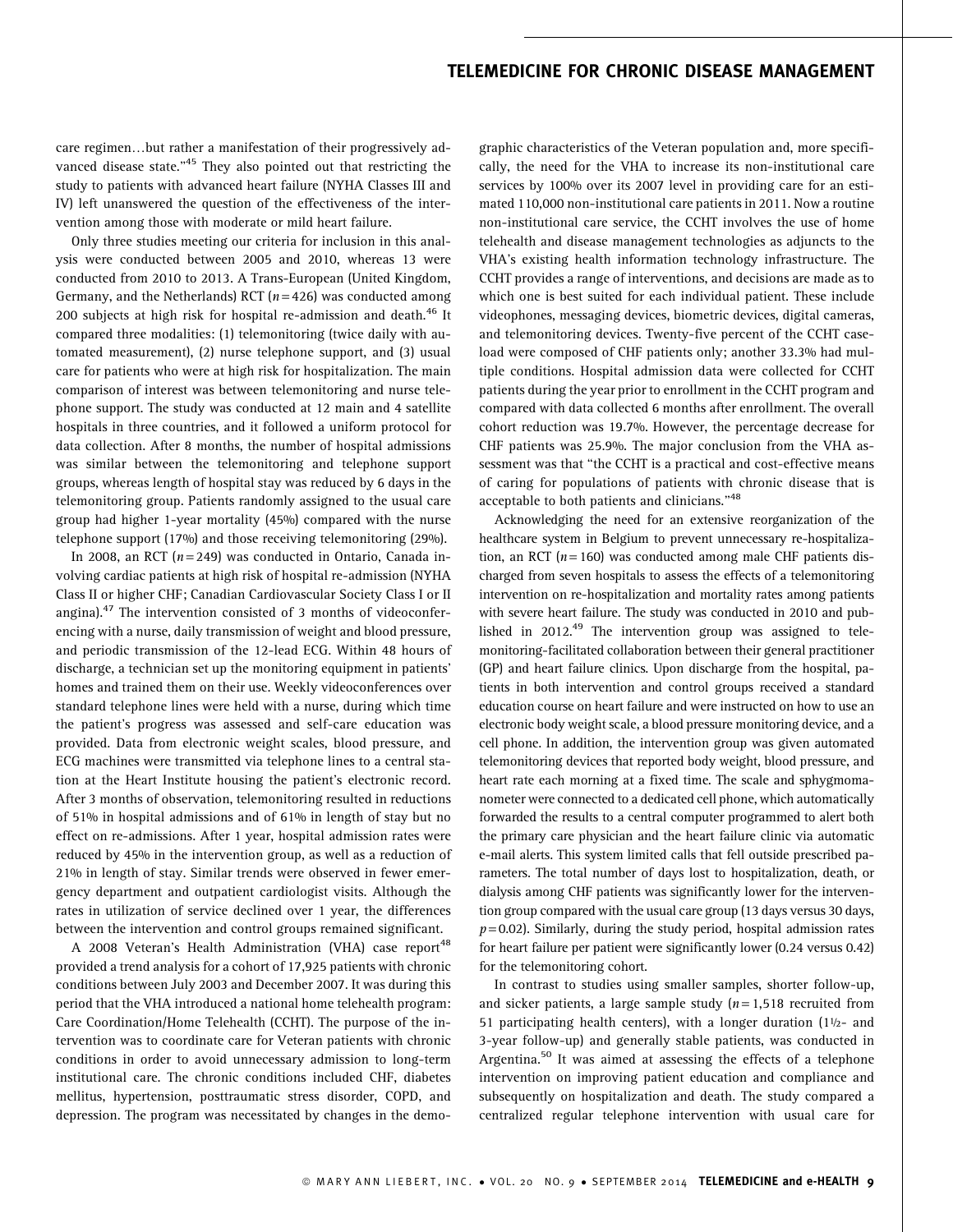outpatients with stable, chronic heart failure. Patients in the intervention group received an explanatory booklet and were followed up via telephone by specialized nurses. The intervention objectives were to improve dietary and treatment compliance, to promote exercise, to regularly monitor symptoms, weight, and edema, and to promote early visits if signs of deterioration were detected. All patients were called every 14 days (a total of four times) after randomization. Subsequent call frequency was adjusted on the basis of case severity and compliance. In other words, those with severe conditions and who were less compliant were contacted more frequently. Under supervision of a cardiologist, nurses were allowed to make short-term changes in diuretics and suggest unscheduled visits to the cardiologist. Control group subjects continued treatment with their cardiologists in the usual manner. A significant difference between the two groups was observed with regard to hospitalization: 16.7% of patients in the intervention group and 22.3% in the control group had an admission for heart failure, but there was no significant effect on mortality. One year later, 22.9% of the intervention group and 29% of the control group had been admitted to the hospital. Three years later, 28.9% of the intervention group and 35.1% of the control group had been admitted. Moreover, patients who scored high on three compliance indicators (diet, weight, and medication) had lower risk events. The study authors observed that a ''simple, nurse-based telephone intervention was associated with a clear clinical benefit for patients with CHF one and three years after the intervention stopped."<sup>50</sup>

A 2009 (published in 2010) U.S.-based multicenter RCT  $(n = 188)$ investigated the effects of automated home monitoring and telephonic disease management.<sup>51</sup> Patients in the intervention group received an automated home monitoring system, whereas those in the control group received ''Specialized Primary and Networked Care in Heart Failure.'' The end point was hospitalization within 90 days. Patients in the intervention group had fewer hospitalizations compared with their counterparts.

In 2010, a U.S. large multi-institution RCT ( $n = 1,653$ ) investigated the effects of telemonitoring using the Pharos Tel-Assurance system for patients with heart failure on hospital re-admission for any reason or death within 6 months of enrollment.<sup>52</sup> Secondary outcomes included hospitalization for heart failure, length of hospital stay, and number of hospitalizations in 6 months. All patients (in both intervention and control groups) received educational materials and a weight scale. Also, all patients were told to contact their clinicians directly with any urgent concern. Hence, this was a comparison between two robust treatments, and the data for the intervention group were self-reported by patients using an interactive voice recognition system. The participation rate (adherence to the intervention) started at 90.2% in the first week but dropped to 55.1% by week 26. By the final week of the 6-month study, "only 55% of the patients were still using the system at least three times a week."<sup>52</sup> It is not surprising that the authors concluded that their ''telemonitoring strategy failed to provide a benefit over usual care'' with respect to hospitalization and mortality. They did not report any cost data.

Another long-duration (8-year) study ( $n = 358$ ) was conducted in Italy.<sup>53</sup> It investigated the effects of weekly nurse telephone tele-

monitoring and physician follow-up only when needed. Data were gathered prospectively over a period of 8 years following the intervention. The findings suggest improvements in clinical, functional, and quality of life measures as well as lower hospital re-admissions for cardiovascular reasons.

A single-site RCT  $(n=710)$  involving medium-severity CHF patients was conducted in Germany in 2011.<sup>54</sup> The telemedical management was led by physicians, and the median follow-up was 26 months (minimum, 12 months). The intervention consisted of portable devices for ECG, blood pressure, and body weight measurement, which were connected to a personal digital assistant with cell phone transmission. The study population consisted of adults 18 years of age or older with NYHA Class II or III (Classes I and IV were excluded). Among patients assigned to the intervention group, 81% provided at least 70% of their daily data transfers. Hence, about 20% did not participate, and of those who participated, 30% did not comply with daily transmission of monitoring data. The results were mostly neutral—showing no statistically significant differences in mortality or other event-based outcomes. Overall results suggest that physician-led telemedical management ''was not associated with a reduction in all-cause mortality."<sup>54</sup> However, fewer hospitalizations were observed in the intervention group compared with the control group (14.7% versus 16.5%).

In 2008–2009 (published in 2012), Italian researchers conducted a multicenter RCT ( $n = 200$ ) to investigate the effects of remote monitoring on emergency room visits for CHF patients with implantable cardioverter defibrillators (ICDs).<sup>55</sup> They compared remote monitoring with standard patient management consisting of scheduled visits and patient response to audible ICD alerts. The primary end point was the rate of emergency department or urgent in-office visits for heart failure, arrhythmias, or ICD-related events. The intervention consisted of implanting heart failure patients with a wireless-transmissionenabled ICD/cardiac resynchronization therapy endowed with specific diagnostic features (remote arm/home monitor), thereby increasing efficiency compared with the standard management protocol (standard arm). A significant difference in emergency department/urgent in-office visits between the groups was documented. Of a total of 192 visits, 75 were made in the ''remote arm'' group and 117 in the ''standard arm'' group. Compared with standard management, remote monitoring was significantly associated with a reduction of emergency department/urgent in-office visits for episodes of heart failure worsening. The authors noted that in addition to reductions in emergency room visits, there was an overall increase in the efficient use of healthcare providers and improved quality of care. But, quality of care was not expressed in quantitative terms.

Similar findings were reported from a 2010 study in China in which 550 heart failure patients were randomized to an intervention consisting of nursing telephone consultations versus a control group receiving the usual standard of care.<sup>56</sup> After 6 months, the intervention group had a significantly lower all-cause admission rate, a shorter all-case hospital stay (8 days fewer per patient), and overall lower total cost.

A multicenter RCT ( $n = 382$ ) was conducted in The Netherlands in 2012 to ascertain the effects of telemonitoring on heart failure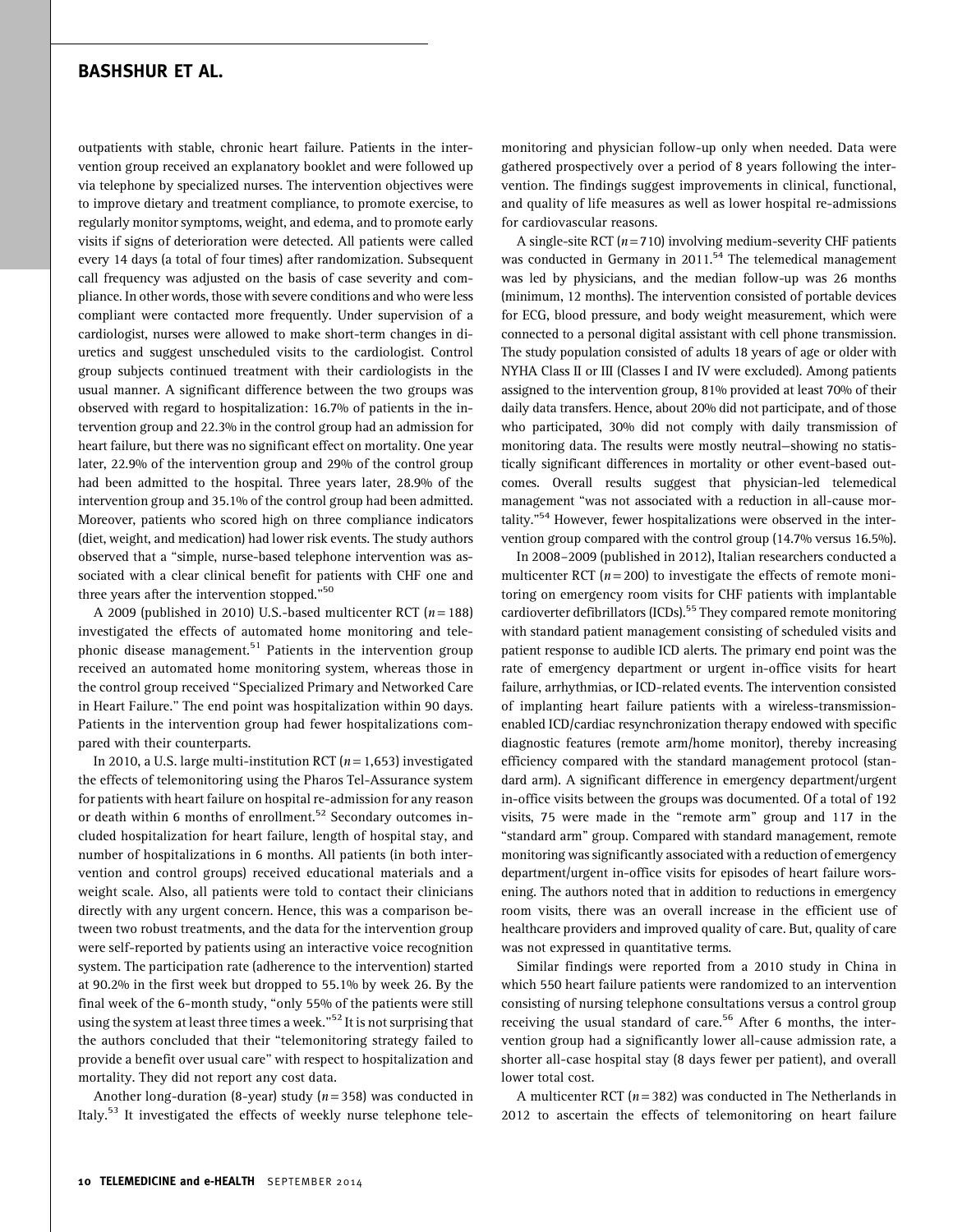hospitalization over a 1-year follow-up period.<sup>57</sup> The intervention group received a liquid crystal display device with four keys connected to a landline phone, but there was no automatic transfer of vital signs. Information on heart rate and blood pressure for both intervention and control groups was collected during regular clinic visits. The intervention group had daily preset dialogues regarding symptoms, knowledge, and behavior. Although telemonitoring had no impact on initial CHF hospitalization, it was found to reduce heart failure re-admissions and to decrease contact with specialized nurses.

A large study ( $n = 3,230$  from 179 sites in three areas in England) investigated the impact of remote exchange of data via a range of devices and monitoring systems for patients with CHF, COPD, and diabetes.<sup>58</sup> This was a "cluster randomized trial," which means randomization was done by clusters (or clinics) rather than individuals, and it used a relatively costly intervention for the electronic exchange of information between patients and providers. During the 12-month clinical trial period, patients in the intervention group were significantly less likely to be hospitalized (odds ratio of 0.82) and significantly less likely to die, compared with patients in the control clusters. Although the investigators recognized the potential for selection bias because of group rather than individual randomization, they tried to match groups by practice size, disease prevalence, and other characteristics. The study concluded that the telemedicine intervention could serve several purposes: namely, to help patients manage chronic disease better, to change patients' perceptions as to when they need to seek additional support, and to assist professionals' decisions regarding when to refer or admit patients.

The findings from a large study ( $n = 1,767$ ) of Medicare beneficiaries reported significant savings among patients who used the Health Buddy program in 2011.<sup>59</sup> The intervention accounted for 7.7–13.3% savings per person per quarter as well as ''noticeable change in health outcomes."<sup>59</sup> The mortality rate in the second year of observation was 2.5% lower in the intervention group. It is important to note that these findings were based on a retrospective matched cohort design that relied heavily on "intent to treat," necessitated by the low level of participation in the intervention. Only 37% of those assigned to the intervention group actually agreed to participate. A later analysis of data on the same population  $(n=1,767)$ focused on mortality, hospital admissions, and emergency department visits.60 After 2 years, patients using the Health Buddy program had a 15% reduction in mortality risk and an 18% reduction in quarterly hospital admissions. The strongest effects were observed on admissions among COPD patients and on mortality among CHF patients and among those labeled as "engaged."

A U.S. RCT ( $n = 205$ ) (published in 2012) reported an increase in mortality and no impact on use of service among the intervention group.<sup>61</sup> The intervention group received the Intel Health Guide, a highend device with videoconferencing and peripheral attachments. Patients performed daily sessions to assess symptoms and biometric measurements, which were relayed asynchronously to a nursing station. A registered nurse monitored data and communicated with patients (approximately 100 patients, which corresponds to the total number of patients in the intervention group) by phone or video when alerts were triggered. The usual care group had access to primary and specialty care, telephonic nursing care, urgent care, and emergency department services. The decision triage was made by the nurse with decision support assistance from an electronic medical record. The results showed no difference between the two groups in terms of hospitalization or emergency department visits, but mortality (causes unknown) was higher in the telemonitoring group (14.7% versus 3.9%).

Because this was the only study in our review that reported the intervention group experiencing higher mortality than the control group, a closer examination of the methodology of this study may provide a better understanding of the results. The study population consisted of elderly patients with multiple health issues, putting them in the top 10% on the Elder Risk Assessment Index—an electronic database used to assess risk for hospitalization and comorbidities (stroke, dementia, heart disease, diabetes, and COPD). The average age of study participants was 80.3 years. Also, baseline comparison between the intervention and control groups revealed slightly lower mental health scores for the intervention group. During the 12 month study, 26 patients (25.5%) of the intervention group dropped out, which represented 15 deaths and 11 withdrawals. This compares with only 12 who dropped out from the usual care group (11.7%), representing four deaths and eight withdrawals. The analysis was made on the basis of the entire original groups in the study using the intent-to-treat method. In other words, utilization and mortality data were imputed for those who died or dropped out. The authors concluded that mortality experience of patients in the intervention group was consistent with ''previous experience.'' No information was provided on the timing or the causes of death in the two groups, and there was no analysis of potential bias that may have been introduced as a result of nonparticipation.

An invited commentary by Wilson<sup>62</sup> sheds further light on the environment where the study was conducted, indicating that the study group was composed of ''highly educated and affluent residents of Olmsted County, Minnesota, that may not benefit from telehealth because such patients are highly activated and engaged in their own health at baseline.'' He cautioned against either a dismissal or a negative indictment of telemedicine as a potentially useful technology and pointed out that ''the effectiveness of telehealth programs would be mediated by an array of patient, physician, and larger health system factors, as well as by factors related to the details of the implementation of the telehealth program." $62$  It is also important to consider the metrics for evaluation. The focus on hospitalization and emergency visits would ignore other outcomes, such as healthcare spending, outpatient visits, and quality of life.

### Stroke (Cerebrovascular Disease)<sup>b</sup>

Stroke is the fourth leading cause of death in the United States and is the leading cause of brain damage. Often referred to as

<sup>&</sup>lt;sup>b</sup>Information on stroke was compiled several sources, including the American Heart Association/American Stroke Association,<sup>63</sup> the National Institute of Neurological Disorders and Stroke,<sup>64</sup> and Go et al.<sup>65</sup>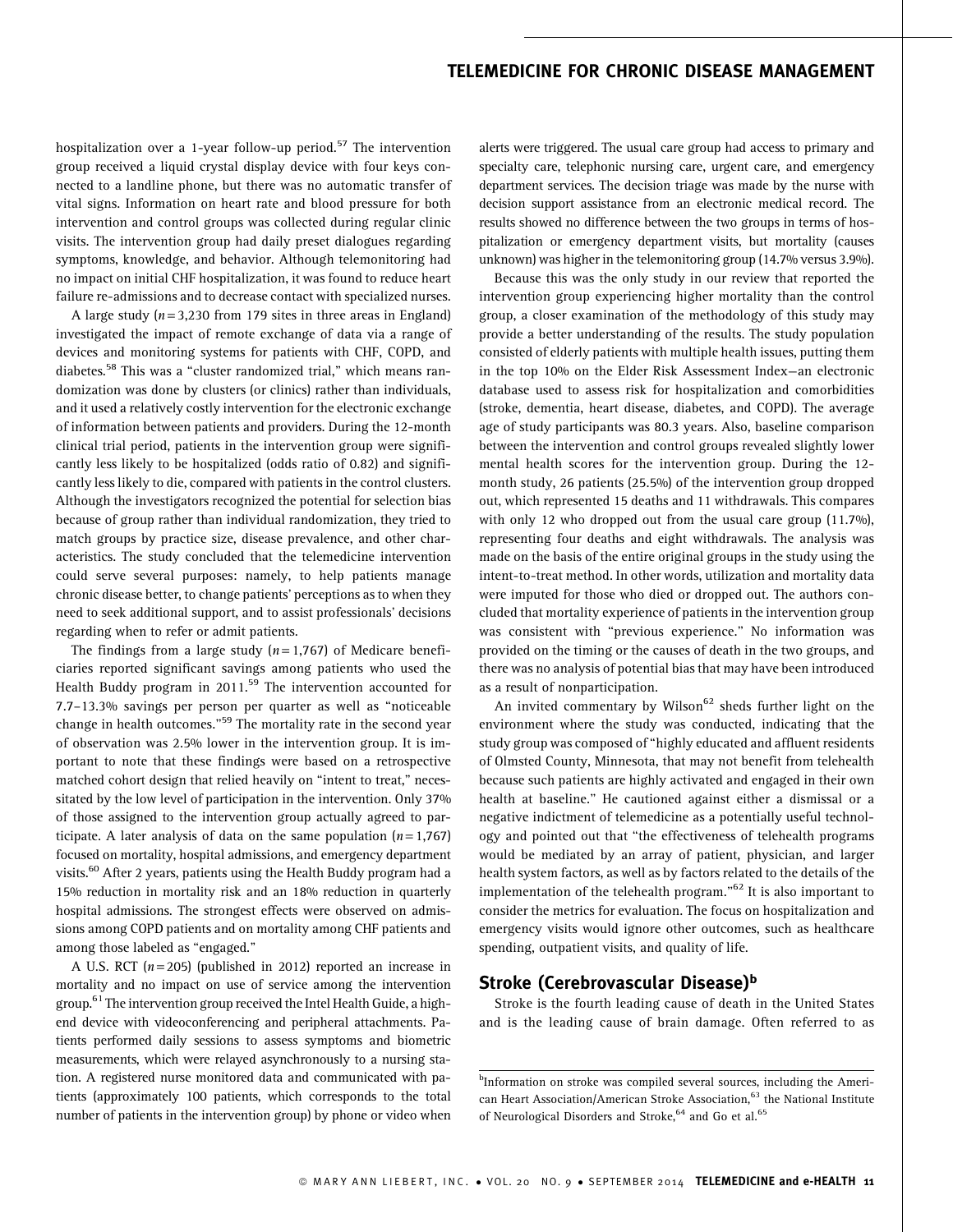cerebrovascular accident, a stroke occurs when the blood supply to part of the brain is suddenly occluded or when a blood vessel in the brain bursts (or ruptures), causing damage to the brain. When part of the brain cannot get the necessary blood and oxygen it needs, the affected brain cells die. Stroke can be caused by a clot obstructing the flow of blood to the brain (ischemic stroke), bleeding within the brain (spontaneous intracerebral hemorrhage), or rupture of a weakened blood vessel around the brain (subarachnoid hemorrhage). A transient ischemic attack (TIA), or ''mini stroke,'' is a temporary neurologic deficit that resolves leaving no residual damage.

Ischemic stroke accounts for about 83–87% of all cases, whereas hemorrhagic stroke accounts for about 13–17% of stroke cases. The majority of the latter are intracerebral hemorrhage, a devastating condition frequently resulting in a 30-day mortality of up to 50%. Smaller numbers of hemorrhagic strokes are caused by subarachnoid hemorrhage. These typically result from rupture of intracranial aneurysm or arteriovenous malformations, head trauma, or clotting disorders (include use of anticoagulant medications). It is estimated that between 1.5% to 5% of the general population have or will develop a cerebral aneurysm. About 3–5 million people in the United States have cerebral aneurysms, but most do not have any symptoms. Between 0.5% and 3% of people with a brain aneurysm may suffer from bleeding. Brain aneurysms differ considerably in size, shape, and location, but they are especially likely to be found in the anterior or posterior communicating arteries or the internal carotids.

A TIA can last minutes to hours. It occurs when the blood supply to part of the brain is briefly interrupted, and it is a risk factor for subsequent stroke. A TIA is generally thought to be caused by a clot. The primary difference between a stroke and TIA is that the blockage in TIA is temporary, although in some cases there may be some injury to brain tissue. In the earliest stages of ischemic neurologic deficit, there is no way to tell if the individual is experiencing a TIA or a major stroke.

A stroke mimic is a condition that can present similarly to ischemic stroke and may give a false-positive diagnosis of stroke. When it occurs, a patient initially diagnosed with stroke ultimately gets an alternate diagnosis, including seizure, conversion disorder, or encephalopathy. Hence, it is important to understand the role of telestroke in differentiating mimics from actual stroke.

Stroke can produce a wide range of neurological deficits that can significantly alter quality of life. A common disability that results from stroke is paralysis on one side of the body, which can be complete (hemiplegia) or partial (hemiparesis). Stroke may also cause problems with thinking, awareness, attention, learning, judgment, sensation, and memory. Stroke survivors often have problems understanding or using speech. A stroke can lead to emotional problems such as difficulty controlling one's emotions or inappropriate expressions of emotions. Depression is common. Stroke survivors may also experience numbness or strange sensations.

Fewer people are dying of stroke today. The age-adjusted stroke mortality rate has decreased 70% since 1950 and 33% since 1996. However, as the population ages, further advances are needed to keep pace.<sup>66</sup> It remains a leading cause of disability in the United States.<sup>67</sup>

#### STROKE EPIDEMIOLOGY<sup>c</sup>

Stroke kills approximately 130,000 Americans each year, accounting for 1 out of every 19 deaths.<sup>d</sup> On average, one American dies from stroke every 4 minutes. Between 2007 and 2010, an estimated 6.8 million American  $\geq$  20 years of age have had a stroke (extrapolated to 2010 from National Health and Nutrition Examination Survey 2007–2010 data) and were living with its impact every day. During this period the overall stroke prevalence was an estimated  $2.8\%$ .<sup>65</sup>

Considered a precursor to symptomatic stroke and progressive brain damage, silent cerebral infarction is a brain lesion presumably resulting from vascular occlusion found incidentally by magnetic resonance imaging.<sup>69</sup> The prevalence of silent cerebral infarction is estimated to range from 6% to 28% of the population, with higher prevalence associated with increasing age and varying with ethnicity, sex, and risk factor profile.<sup>70</sup>

Based on the latest available data, on average, every 40 seconds, someone in the United States has a stroke.<sup>65</sup> In a national cohort study, the prevalence of at least one stroke-related symptom among those free of a prior diagnosis of stroke or TIA and older than 45 years of age was approximately 18%.<sup>71</sup> Projections indicate that an additional 3.4 million people  $\geq$  18 years of age will have had a stroke by 2030, a 20.5% increase in prevalence from 2012. The highest projected increase (29%) is expected to occur among Hispanic men.<sup>72</sup>

The data on stroke prevalence are unclear. However, there is general agreement that women have a higher prevalence rate at all ages, whereas men have a higher death rate due to stroke.<sup>65,73</sup>

In total, 27,744 participants in a national ''Reasons for Geographic and Racial Differences in Stroke (REGARDS) Study'' were followed up for 4.4 years between 2003 and 2010. In this cohort, the overall age- and sex-adjusted black/white incidence ratio was 1.51, but for those 45–54 years of age it was 4.02. However, the black/ white incidence ratio for those  $\geq$  85 years of age declined to 0.86.<sup>71</sup> In a population-based stroke surveillance study (2000–2010), $^{74}$ significant ethnic disparities in stroke rates for people in the 45– 59-year-old and 60–74-year-old age groups persisted (but not in for people > 75 years of age) despite significant declines in ischemic stroke rates between Mexican Americans and non-Hispanic whites  $\geq 60$  years of age.

<sup>&</sup>lt;sup>c</sup>Although based on findings reported in the current literature, the stroke prevalence and incidence estimates presented here are based on a considerable number of diverse study populations, in terms of sample size, geographic setting, and time period. The reader should, therefore, exercise caution in extending and/or assigning validity/accuracy to the estimates presented  $vis-\dot{a}-vis$  current populations and subpopulations. For a more comprehensive review, the reader is referred to Go et al.<sup>65</sup>

<sup>&</sup>lt;sup>d</sup>In fact, treatment of stroke has risen to a cross-national goal as stated in the World Health Organization's Helsingborg Declaration of 2006. One of the goals for 2015 pertained to the organization of stroke services and specifically stated that ''a system be established to incorporate new achievements into stroke care."<sup>68</sup>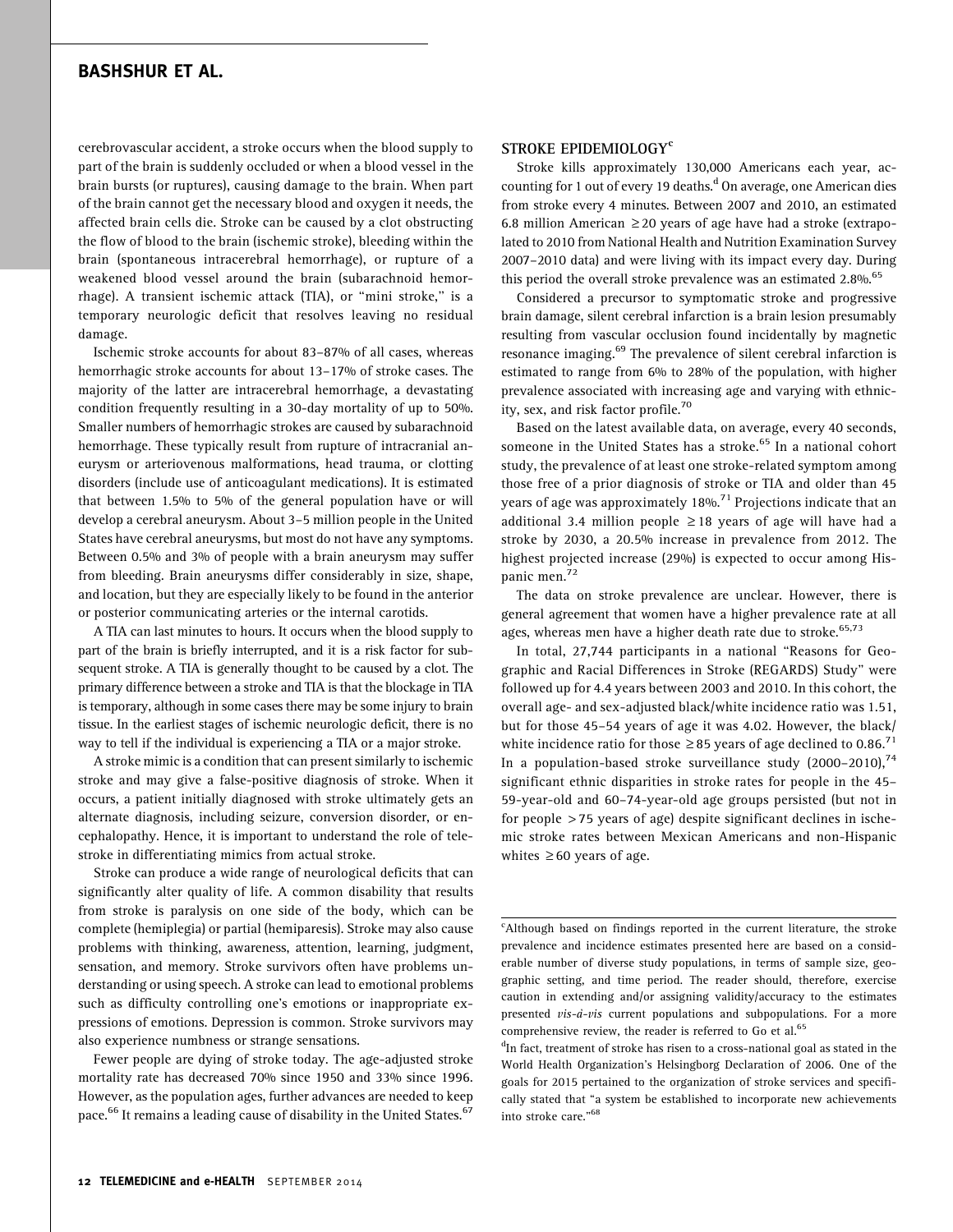#### STROKE RISK FACTORS

More than 20 "leading" risk factors have been associated with stroke, including controllable medical risk factors and lifestyle risk factors, as well as uncontrollable risk factors.<sup>75</sup> Medical risk factors include atrial fibrillation, diabetes, high blood pressure, and chronic kidney disease. Lifestyle factors include smoking, physical inactivity, and obesity. Moreover, a documented parental ischemic stroke by the age of 65 years was associated with a threefold increase in ischemic stroke risk among their offspring, even after adjusting for other known stroke risk factors.

#### STROKE COSTS

Stroke is a major cause of death and long-term disability with potentially enormous emotional and socioeconomic results for patients, their families, and health services. In spite of the high cost burden, only limited numbers of recent studies have focused on stroke-related costs in the United States.<sup>76</sup> These costs have been estimated at about \$36.5 billion annually, including the cost of healthcare services, medications, and lost productivity.<sup>65</sup> Lifetime costs per stroke patient were estimated at between \$59,800 and \$230,000.<sup>77</sup> Brown et al.<sup>78</sup> at the University of Michigan (published in 2006) projected U.S. costs of ischemic stroke from 2005 to 2050 (in 2005 dollars) to be approximately \$2.2 trillion: \$1.52 trillion for non-Hispanic whites, \$313 billion for Hispanics, and \$379 billion for African Americans.79 Assuming a 3% yearly inflation from 2008, total direct and indirect costs of stroke in the United States was projected to be \$108 billion in 2025.<sup>79</sup> Based on the National Inpatient Sample, hospitalization costs for ischemic stroke patients in the United States treated with intravenous thrombolysis were assessed from 2001 to 2008.80 Median hospital costs in 2008 dollars were \$14,102 (interquartile range, \$9,987–20,819) for patients with good outcome, \$18,856 (interquartile range, \$13,145–30,423) for patients with severe disability, and \$19,129 (interquartile range, \$11,966–30,781) for patients with in-hospital mortality. Average 2008 Medicare payments were \$10,098 for intravenous thrombolysis without complication and \$13,835 for intravenous thrombolysis with major complication.

#### TELESTROKE

The term ''telestroke'' was introduced in the published literature in 1999 $81$  as an ICT-based solution to overcome the shortage of stroke expertise in many areas of the country. It came after the introduction of thrombolytic treatment with intravenous tissue plasminogen activator (tPA) (approved by the Food and Drug Administration in 1996) and reflected the urgent need to increase its appropriate administration during the ''golden hour,'' initially set at 3 hours after the onset of symptoms and now extended to 4.5 hours. The timely administration of tPA increases the probability of a favorable outcome substantially, with an odds ratio of 2.55 in comparison with no treatment. However, this requires strict adherence to explicit protocols and close supervision by a stroke specialist. Because tPA dissolves the clot causing the stroke, it can also cause bleeding into the brain or other serious bleeding that may lead to death. Indeed, if tPA is administered in cases of hemorrhagic stroke or stroke mimics, it can be fatal or cause severe disability.

Stroke presents a very different kind of health problem when compared with heart failure. The onset of stroke is sudden and often unexpected. Its prompt and accurate diagnosis and treatment can produce optimal outcomes, both short term and long term. Hence, the critical variables in the intervention are based on timing: from onset of symptoms to proper diagnosis, to initiation of appropriate treatment, to transfer of patients, as indicated in each case. A crucial initial step is a computed tomography (CT) scan of the brain to determine whether the stroke is ischemic (about 87% of cases) or hemorrhagic (about 13% overall: 10% intracerebral and 3% subarachnoid [that is, between the pia and arachnoid membranes that surround the central nervous system]). The clinical protocols for these conditions are well established even though their implementation may not be uniform. Ischemic stroke may be treated by tPA, while balancing the risks and the benefits as they pertain to the characteristics of individual patients. Hemorrhagic stroke may require more complex interventions, including surgery.

Some stroke patients may be successfully treated in their local community hospital under remote supervision by a stroke specialist without being transferred to a stroke center. Some may have intravenous tPA treatment started on-site before being transferred (also referred to as ''drip and ship''), and some may require prompt transfer to a stroke center for extensive interventions. Telestroke is often practiced within established hub-and-spoke networks. More recently, with the availability of more bandwidth and security arrangements (such as operating within protected virtual private networks), the Internet has been used as a more inclusive and much broader network for stroke treatment.

Because of the differences between heart failure and stroke, the focus and methodology for assessing the effects of telestroke vary considerably from those of telemonitoring for heart failure. Whereas telemonitoring of heart failure typically provides long-term support and ongoing service to help patients maintain an optimal level of health and functioning for the remainder of their lives, including patient-specific medication regimen and healthy lifestyle, telestroke systems typically consist of prompt interventions aimed at optimal treatment. Telestroke is based on an explicit evidence-based protocol for the timely administration of thrombolytic treatment, when indicated, and the transfer of patients requiring more intensive interventions.

Telestroke systems typically consist of networks wherein community and rural hospitals are electronically linked with medical centers containing stroke expertise. In some instances, tPA is administered on-site with supervision by the remote stroke specialist. When patients present complex conditions that require critical care or surgical or arterial interventions, they are transferred to tertiarycare centers. If patients experience a worsening of symptoms after tPA, a CT scan of the brain and cessation of the medication are indicated, and the patient would be transferred to a stroke center.

#### THE SEARCH FOR EVIDENCE

Using the terms telemedicine/telehealth and stroke, our initial literature search yielded 422 publications. The four-step review process described earlier in the section on CHF resulted in a final list of 21 publications for full review (Table 2). The selection criteria for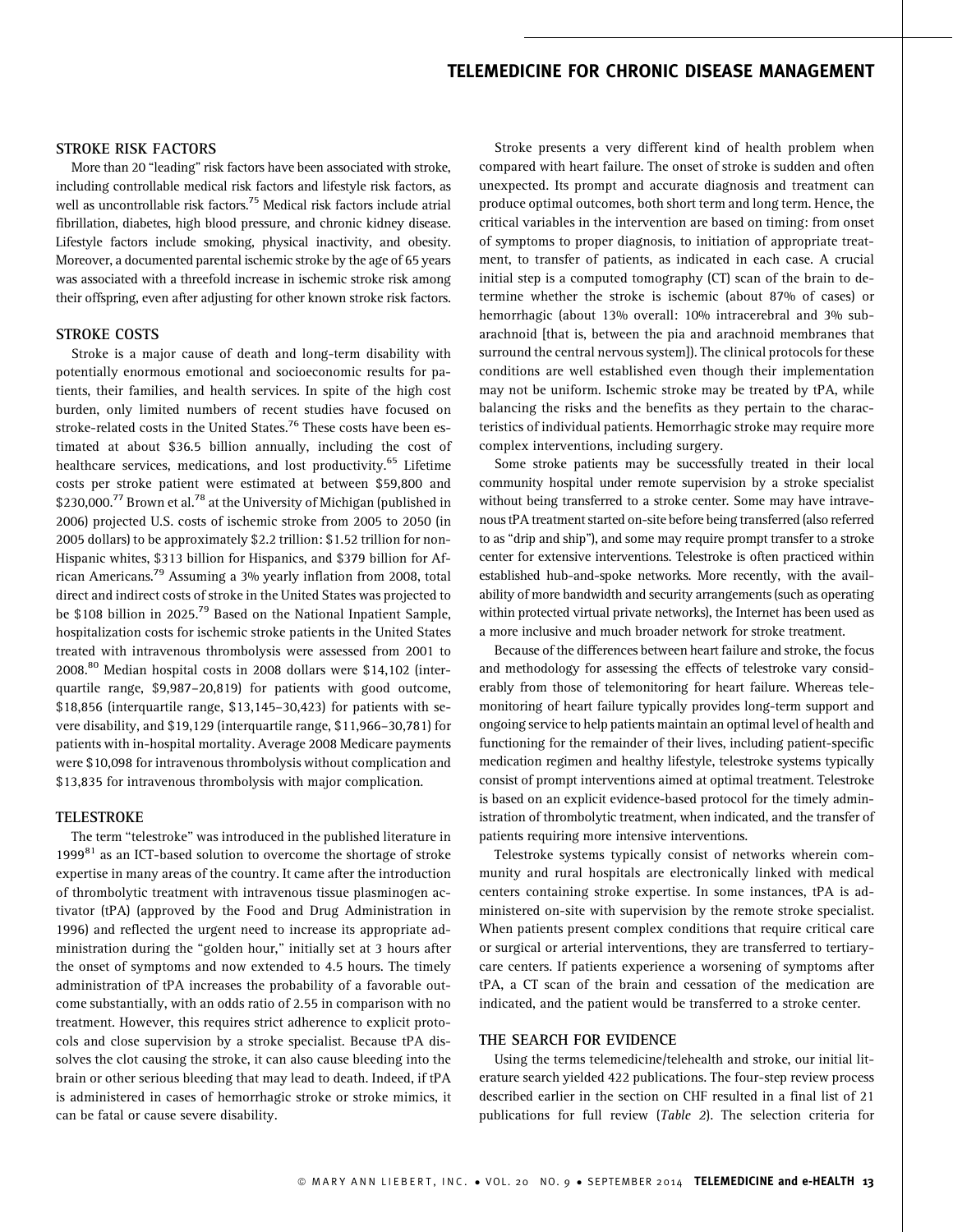| Table 2. Methodology and Findings Pertaining to Stroke |             |                      |               |                    |                             |                                          |                                                        |                                           |                                        |                                                                                     |  |
|--------------------------------------------------------|-------------|----------------------|---------------|--------------------|-----------------------------|------------------------------------------|--------------------------------------------------------|-------------------------------------------|----------------------------------------|-------------------------------------------------------------------------------------|--|
| <b>LITERATURE SOURCE</b>                               |             | <b>METHODOLOGY</b>   |               |                    |                             |                                          | <b>FINDINGS</b>                                        |                                           |                                        |                                                                                     |  |
| <b>REFERENCE</b>                                       | <b>DATE</b> | <b>COUNTRY</b>       | <b>DESIGN</b> | <b>SIZE</b><br>(M) | <b>DURATION</b><br>(MONTHS) | <b>TELEMEDICINE</b><br><b>TECHNOLOGY</b> | <b>FEASIBILITY</b><br><b>AND</b><br><b>RELIABILITY</b> | <b>EVENT</b><br><b>TIMING<sup>a</sup></b> | <b>HEALTH</b><br>OUTCOMES <sup>b</sup> | <b>COMMENTS</b>                                                                     |  |
| Khan et al.82                                          | 2010        | Canada               | PCC           | 210                | 24                          | $\mathsf{T}$                             | Yes                                                    | $\uparrow$                                | $\mathbf 0$                            | No difference between T and                                                         |  |
|                                                        |             |                      |               |                    |                             | VTC                                      |                                                        | $\uparrow$                                |                                        | <b>VTC</b>                                                                          |  |
| Gonzalez et al. <sup>83</sup>                          | 2011        | <b>United States</b> | PCC           | 960                | <b>NR</b>                   | <b>CVP</b>                               | Yes                                                    | $\downarrow$                              | $\mathsf{O}\xspace$                    | 38 seconds longer than<br>bedside                                                   |  |
| Demaerschalk<br>et al. <sup>84</sup>                   | 2012        | <b>United States</b> | PCC           | 100                | <b>NR</b>                   | Network                                  | Yes                                                    | <b>NM</b>                                 | $\mathsf{O}\xspace$                    | NIHSS: 8 high, 6 moderate, 1<br>poor agreement (ataxia)                             |  |
| Allibert et al. <sup>85</sup>                          | 2012        | France               | <b>RCC</b>    | 161                | 72                          | VTC                                      | Yes                                                    | <b>NM</b>                                 | $\mathsf{O}\xspace$                    | LOS shorter                                                                         |  |
| Pervez et al.86                                        | 2010        | <b>United States</b> | <b>RR</b>     | 296                | 3/6                         | T, VTC                                   | Yes                                                    | $\uparrow$                                | $\mathsf{O}\xspace$                    | "Drip and ship" is safe/<br>effective; spoke patients less<br>severe                |  |
| Spokoyny et al. <sup>87</sup>                          | 2014        | <b>United States</b> | <b>RCT</b>    | 261                | <b>NR</b>                   | T, VTC                                   | Yes                                                    | <b>NM</b>                                 | $\uparrow$                             | Telestroke evaluation of head<br>CT scans for acute tPA<br>assessments is reliable. |  |
| Demaerschalk<br>et al.88                               | 2012        | <b>United States</b> | 2 RCTs        | 276                | $\mathfrak{Z}$              | T, VTC                                   | VTC better                                             | $\uparrow$                                | VTC > T                                | VTC higher sensitivity than<br>phone                                                |  |
| Handschu et al. <sup>89</sup>                          | 2008        | Germany              | PCC           | 151                | 12                          | T, VTC                                   | Yes                                                    | VTC Į ; T↑                                | $\uparrow$                             | Exam times (VTC, 49.8<br>minutes/T, 27.2 minutes)                                   |  |
| Puetz et al.90                                         | 2012        | Germany              | PCC           | 536                | <b>NR</b>                   | Network                                  | Yes                                                    | <b>NM</b>                                 | $\uparrow$                             | Stroke neurologists can<br>reliably interpret CT scans.                             |  |
| Müller et al. <sup>91</sup>                            | 2006        | Germany              | PCC/RCC       | 299                | 24                          | VTC                                      | Yes                                                    | <b>NM</b>                                 | $\uparrow$                             | All quality indicators<br>improved; LOS lower                                       |  |
| Audebert et al. <sup>92</sup>                          | 2009        | Germany              | $\sf NR$      | 267                | $\mathfrak{Z}$              | VTC                                      | Yes                                                    | $\uparrow$                                | $\mathsf{O}\xspace$                    | Acceptance high and stable                                                          |  |
| Pedragosa et al.93                                     | 2009        | Spain                | RCC/PCC       | 201                | 12                          | VTC                                      | Yes                                                    | $\uparrow$                                | $\uparrow$                             | Telemedicine allowed 38%<br>(from 17%) neurologist<br>evaluation                    |  |
| Nagao et al.94                                         | 2012        | Australia            | <b>RR</b>     | 275                | 12                          | VTC                                      | Yes                                                    | $\uparrow$                                | $\mathsf{O}\xspace$                    | Telestroke faster, safe,<br>reliable                                                |  |
| Sairanen et al.95                                      | 2011        | Finland              | PCC           | 985                | 24                          | VTC                                      | Yes                                                    | $\uparrow$                                | $\mathbf 0$                            | On-site versus telestroke<br>similar results                                        |  |
| Rudd et al.96                                          | 2014        | United<br>Kingdom    | <b>RCC</b>    | 2,922              | 36                          | $\top$                                   | Yes                                                    | Τļ                                        | $\mathbf 0$                            | In-person 65 minutes, T 73<br>minutes                                               |  |
| Bruno et al.97                                         | 2013        | United States        | RR            | 889                | 20                          | VTC                                      | Yes                                                    | $\uparrow$                                | $\uparrow$                             | Registration delay (median<br>39 minutes)                                           |  |
| Pedragosa et al.98                                     | 2012        | Spain                | PCC           | 119                | 24                          | VTC                                      | ↑ Endovascular<br>treatment                            | $\uparrow$                                | $\uparrow$                             | Saved time in endovascular<br>treatment                                             |  |
| Walter et al.99                                        | 2012        | Germany              | <b>RCT</b>    | 100                | Stopped at 100<br>patients  | <b>MSU</b>                               | MSU feasible/<br>reliable                              | $\uparrow$                                | $\mathsf{O}\xspace$                    | Timing improved                                                                     |  |
| Audebert et al. <sup>100</sup>                         | 2009        | United<br>Kingdom    | PCC           | 3,060              | 12/24                       | VTC                                      | Yes                                                    | $\uparrow$                                | $\uparrow$                             | Long-term benefit for acute<br>stroke patients                                      |  |
| Theiss et al. <sup>101</sup>                           | 2013        | Germany              | LS            | 1,152              | 48                          | VTC                                      | Yes                                                    | $\uparrow$                                | $\uparrow$                             | Increased teleconsultations<br>and 45% increase in protocol<br>conformity           |  |
| Switzer et al. <sup>102</sup>                          | 2013        | <b>United States</b> | PCC           | 1,112              | 60                          | VTC                                      | Yes                                                    | $\uparrow$                                | $\uparrow$                             | Spoke hospitals more<br>effectively used                                            |  |

<sup>a</sup>Arrows indicate direction of change: faster or increased use (1) or slower or decreased use ( $\downarrow$ ).

 $^{\text{b}}$ Arrows indicate direction of change: improved (1) or declined ( $\downarrow$ ).

CT, computed tomography; CVP, cellular videophone; LS, longitudinal study; MSU, mobile stroke unit with computed tomography scanner; NIHSS, National Institutes of Health Stroke Scale; NM, not measured; NR, nonrandomized; O, neutral outcome; PCC, prospective case control; RCC, retrospective case control; RCT, randomized controlled trial; RR, retrospective review; T, telephone; t-PA, tissue plasminogen activator; VTC, video teleconference.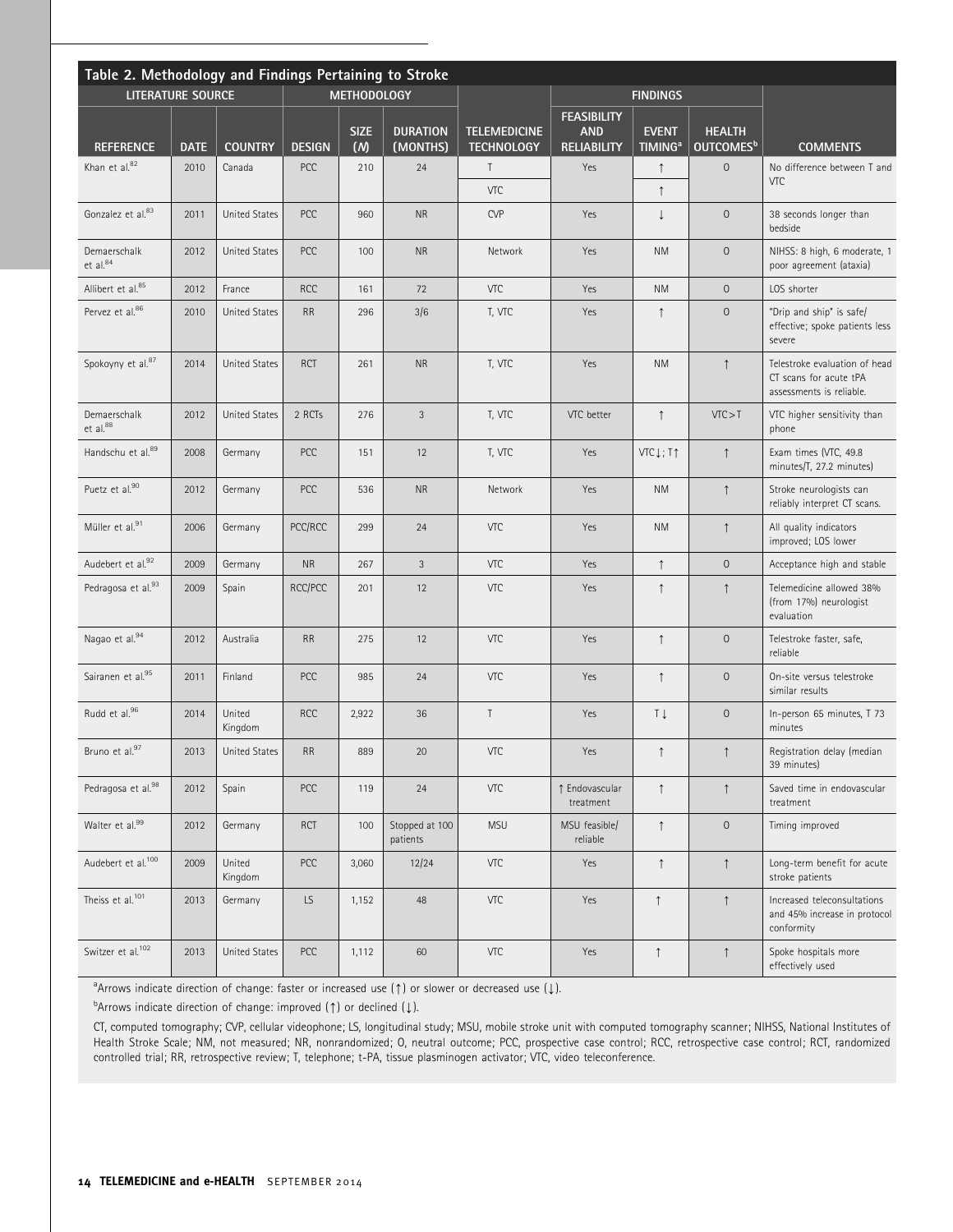telestroke studies had to be adapted because the RCT requirement could not be met in most cases. Stroke studies do not readily lend themselves to case randomization and prospective observation or blinding for clinical and ethical reasons. Because the relative efficacy and safety of the clinical protocols are well established, denying appropriate treatment for patients in the control group would not be justified.

There are, however, other methodological options that enable reliable and valid assessment of the effects of telestroke under these conditions. These methodologies include variations of the case control study design, where cases in the intervention group are matched either prospectively or retrospectively to create the control group. Such quasiexperimental designs have the unique advantage of ready access to large samples, they are substantially less costly than RCTs, and they do not violate any potential ethical rules in informed consent. The typical statistical measure of effect in the case control design is usually given as an odds ratio (i.e., the effect of telestroke, given the alternative).

The telestroke evidence presented here covers the period from 2005 through the spring of 2014. Unless otherwise noted, our analysis of the findings is limited to studies during this period with a minimum sample size of 150 and a robust research design (typically case–control quasi-experimental design).

The findings can be grouped into three sets: (1) feasibility and reliability of telestroke, (2) intermediate outcomes: event timing in the care process (time lapse between onset of symptoms, diagnostic tests and treatment), and (3) health outcomes and cost. As mentioned earlier, the findings from studies that incorporated more than one chronic condition are discussed only once.

Feasibility and reliability. Initially, we report the findings from six studies (three from the United States and one each from Canada, France, and Germany) that investigated the feasibility and/or reliability of telestroke. In 2010, a study reported on a 2-year experience with 210 patients with acute stroke who were referred to the telestroke program serving remote hospitals in Alberta, Canada.<sup>82</sup> Telephone and video were both used in connecting the remote sites to the University of Alberta Hospital. Over a 2-year period, 77% of patients in the video group received thrombolysis versus 45% in the telephone group. Over 21% of patients were treated with tPA at their local hospital. The authors concluded that telestroke is not only feasible, but it can also significantly reduce the need to transfer patients. Furthermore, the study suggests the value of visual information.

A 2011 study tested the feasibility and reliability of using a videophone to assess compliance with the National Institutes of Health Stroke Scale (NIHSS) in patients with acute stroke before they were admitted to the hospital.<sup>83</sup> A cellular videophone with two-way audio and one-way video was used to connect patients from the originating site. In total, 480 paired comparisons by 40 physicians were generated to assess the feasibility and reliability of the videophone vis- $\dot{a}-vis$  bedside stroke management. Performing the NIHSS over videophone took 38 seconds longer than the bedside examination, but it was equally reliable.

A somewhat similar study in 2012 compared the reliability of a video smartphone (i.e., Apple [Cupertino, CA] iPhone® 4) with bedside

observation for assessing NIHSS in acute stroke patients and reported similar results.<sup>84</sup> One hundred consecutive patients 30–96 years of age presenting at the Mayo Clinic with a suspected stroke were observed at the bedside and via video (which captured verbal responses, actions, and body expressions). Of these, 46.8% had a final diagnosis of ischemic stroke, 8.7% of transient ischemic attack, 7.5% of hemorrhagic stroke, and 36.1% of stroke mimics; 0.96% of the diagnoses were uncertain. Among ischemic alert patients, 14.1% received tPA, 3.5% received tPA plus intra-arterial treatments, and 4.0% received intraarterial treatment only. The authors concluded that the iPhone was ''a very reliable tool for stroke telemedicine."<sup>84</sup> Moreover, physicians were highly satisfied with the iPhone in this context.

In 2012, a French study compared the efficacy and safety of thrombolytic treatment of ischemic stroke at a distant hospital via telemedicine.<sup>85</sup> A retrospective analysis of 161 patients over a 6-year period compared the experience of a university hospital versus a remote hospital via telemedicine. No significant differences were observed between the two settings.

In another study, data were abstracted from patient records to ascertain the feasibility and safety of telestroke services provided in a regional network. The complications and outcomes of 296 patients with acute ischemic stroke were compared with those receiving tPA treatment using ''drip and ship'' treatment and those treated at the regional stroke center.<sup>86</sup> Patients at the "spoke hospital" were younger with fewer severe symptoms. The outcomes of the two groups were similar. Among survivors, length of stay among spoke hospital patients was shorter. However, these differences may be explained by the selectivity of the two groups.

A somewhat different methodology was used in a pooled analysis of data from Arizona and California.<sup>87</sup> The data were derived from prospective, randomized, outcome-blinded studies comparing telemedicine/teleradiology with telephone-only consultations. Interobserver reliability was ascertained between the hub vascular neurologist (telemedicine arm) and the spoke radiologist (telephone arm) regarding contraindications for tPA, hemorrhage, tumor, hyperdense artery, acute stroke, prior stroke, and ischemic changes. There was substantial agreement (over 94% for all measures) between vascular neurologists and radiologists at spoke sites. This study demonstrated that telestroke evaluation of head CT scans for acute tPA assessments is reliable. Furthermore, pooled analysis from the same trials and based on a total of 276 patients reported that correct thrombolysis eligibility decisions were more often made by use of telemedicine services versus other modalities (96% telemedicine, 83% telephone) with an odds ratio of 4.2. Administration of tPA was also higher in telemedicine compared with telephone-only consultations (26% versus 24%), but there was no statistically significant difference in post-thrombolysis hemorrhage.<sup>88</sup> This analysis concluded that telemedicine (i.e., video) significantly improved correct decision making for acute ischemic stroke as compared with telephone. The study authors concluded that ''poor sensitivity of telephone determination of thrombolysis eligibility suggests that telephone assessments may result in stroke consultants ruling out patients who should have been treated with tPA."<sup>88</sup> Similar findings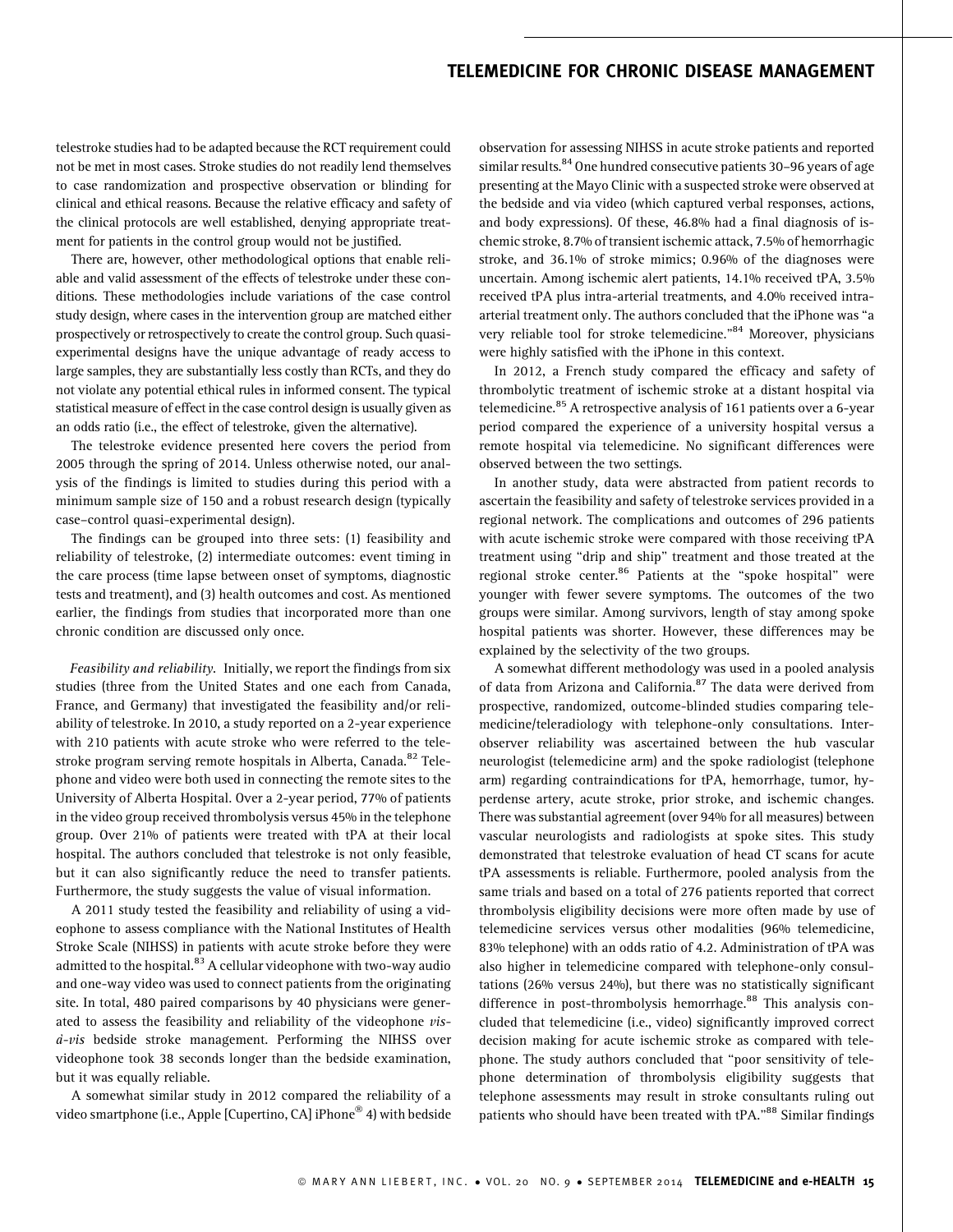regarding the poor sensitivity of the telephone compared with video were reported in an earlier (published in 2008) study in Germany.<sup>89</sup>

Similarly, in a 2012 German study, the reliability of brain CT evaluation by telestroke neurologist was confirmed.<sup>90</sup> Two neuroradiologists re-examined all CT scans for 536 patients who were initially assessed by stroke neurologists. The neuroradiologists detected discrepant findings in 8% of the cases, but only 1.7% were rated as clinically relevant. One patient had evidence of intracranial hemorrhage, but it was not clear whether that patient received tPA. The authors concluded that ''stroke neurologists can reliably interpret the cerebral CT scan of patients with clinically suspected acute ischemic stroke in telemedicine in real time.''<sup>90</sup>

Intermediate outcomes: event timing. A large number of studies focused on the critical time intervals from onset of symptoms, to CT scan of the brain, to treatment and/or transfer, but not always on the same intervals. We report here on seven such studies that met the inclusion criteria for our review. None of these studies utilized an RCT design for the reasons explained earlier.

A study conducted in Germany in 2006 investigated the quality of procedures related to stroke diagnosis and treatment at community hospitals via telemedicine (or telestroke) before  $(n=299)$  and after implementation of telestroke ( $n = 305$ ).<sup>91</sup> More patients were transferred after than before telestroke (10.3% versus 1.3%) to acute care hospitals, but all indicators of quality improved, including cerebral imaging (from 56.5% to 96.4%), speech therapy (from 0% to 58.8%), and occupational therapy (from 0% to 33.4%). One year after admission, mortality declined from 18.9% to 17.2%, respectively, whereas 10.2% and 6.1%, respectively, were living in institutions. The authors published another report later<sup>92</sup> based on the same experience and reported high levels of satisfaction among clinicians related to video quality, time consumption, and medical relevance.

Another trend analysis was conducted in Spain using baseline data for 201 cases in 2006 and 198 cases in 2007 after the activation of the telestroke program.<sup>93</sup> Telestroke consisted of videoconferencing between the patients at a community hospital and the stroke experts at a tertiary-care center. Specialists also had access to neuroimaging scans via the Picture Archiving and Communication System. The historical comparisons pre- and post-telestroke intervention reveal an increase in thrombolytic treatment of 4.5%, a decrease in the interval between onset of symptoms and thrombolytic treatment from 210 minutes to 162 minutes, and a reduction in between-hospital patient transfers.

An Australian study gathered baseline data on 145 patients in the first or control year and on 130 patients in the second or telestroke year.<sup>94</sup> Of 145 in the control group, 36 were eligible for tPA, whereas 54 of 130 were eligible for tPA in the intervention group. Of those eligible, 8 patients received thrombolysis in the intervention group, whereas none in the control group received the treatment. Time lapse between arrival and CT scan was similar in both groups, but the use of a telestroke intervention reduced unnecessary patient transfers and enabled physicians promptly to identify patients requiring urgent neurosurgical interventions.

A prospective cohort study in Finland, conducted from 2007 to 2009 (published in 2011), compared thrombolysis rates at five

community hospitals ( $n = 106$ ) via telestroke with those appearing in person at the emergency room at the hub hospital ( $n = 985$ ).<sup>95</sup> Among those patients with whom telestroke was used, 57.5% had thrombolytic treatment (a two- to threefold increase). Time to tPA treatment (onset to treatment time) was 120 minutes, and length of consultation was 25 minutes when it led to thrombolysis and 15 minutes if it did not. Patients treated with tPA at the community hospitals via telestroke had similar outcomes as those treated at the hub hospital.

A more recently published (in 2014) study in the United Kingdom used a retrospective case series design to assess the efficacy and safety of thrombolysis treatment via telephone-based telestroke.<sup>96</sup> This study was based on a sample of 2,922 patients who were given tPA between 2007 and 2010. Of these, 192 were treated with tPA after an assessment by a remote specialist. The median ''door-to-needle'' time was 8 minutes faster in the group that was seen in person (65 minutes versus 73 minutes by telephone), but no differences were observed in neurological outcomes or instance of hemorrhage.

A retrospective record review was conducted in Georgia on 889 telestroke consultations involving 115 patients treated with tPA during a 20-month period (2011-2012).<sup>97</sup> The authors calculated the time elapsed between emergency department arrival and registration, start of specialist consultation, CT scan, and thrombolytic recommendation and initiation. The most conspicuous delay occurred during registration (median of 39 minutes). However, the median time from emergency department arrival to thrombolysis initiation was 88 minutes. The main benefit of telestroke was to shorten the time from emergency department arrival to thrombolysis. Overall, thrombolysis was initiated within 60 minutes from arrival to the emergency room and was administered to 13% of the patients.

A prospective analysis of 119 patients demonstrated the benefits of telemedicine for patients with acute stroke presenting at community hospitals in Spain (published in 2012).<sup>98</sup> This study focused on the effects of telemedicine in terms of receiving endovascular treatment (as contrasted with thrombolytic treatment). The telemedicine intervention consisted of an interactive videoconferencing system that enabled stroke experts to perform their assessments based on vital signs, interview, and physical examination. A 2-year analysis of patients receiving urgent endovascular recanalization procedures showed that telemedicine patients were more likely to receive such treatment than non-telemedicine patients (20.5% versus 16.4%). This system saved time in the initiation of interventional therapy, as well as the necessary processing of informed consent and preparation of the interventional team before the patients' arrival at the regional stroke center.

Although the vast majority of telestroke studies relied on quasiexperimental designs, mostly by necessity, in 2012 a rare RCT, conducted in Germany, compared diagnosis and treatment of stroke patients in a mobile stroke unit versus in-hospital.<sup>99</sup> Randomization was by week, alternating between experimental and control groups, and was not masked from patients or investigators. The mobile units were equipped with a CT scanner, laboratory, and telemedicine equipment. The study was terminated after interim analysis of 100 cases because it met prespecified criteria for termination (i.e., the benefits were obvious). The median time from alarm to therapy decision decreased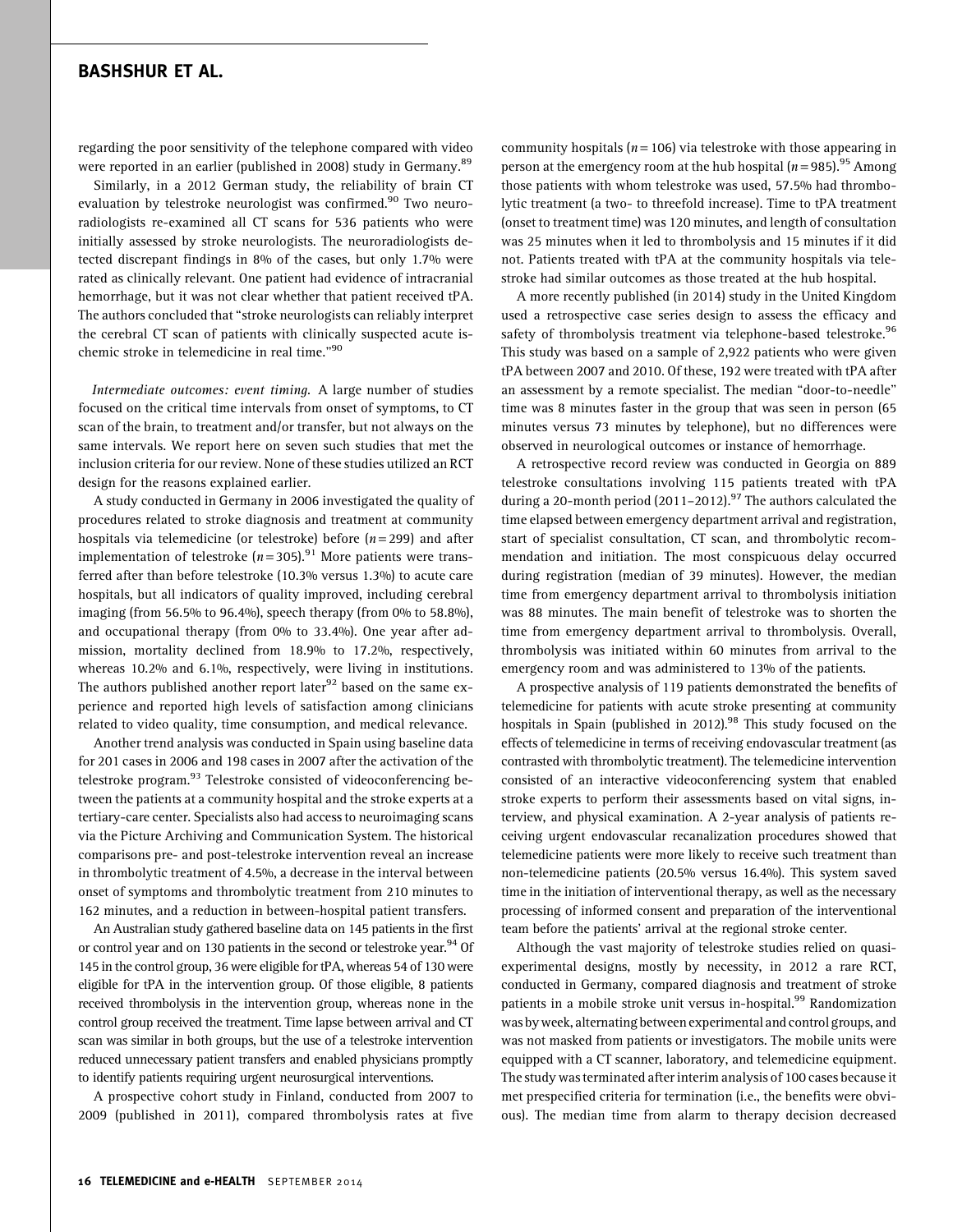from 76 minutes to 35 minutes. Similar gains were observed regarding times from alarm to CT scan, to end of laboratory analysis, and to start of intravenous thrombolysis. Differences in neurological outcomes between the two groups at 7 days were not statistically significant.

Health outcomes and cost. Three large-scale studies investigated health outcomes. In 2009, a prospective nonrandomized study compared a network of five community hospitals with telestroke services with five matched community hospitals without telestroke, involving all patients ( $n = 3,060$ ) with consecutive ischemic or hemorrhagic stroke admitted between 2003 and 2005.<sup>100</sup> This German study measured the effects of telestroke on death, institutional care, and disability. Of 3,060 patients, 1,938 were in the intervention group, and 1,122 were in the control group. Follow-up rates were high: 97.2% for 12 months and 95.7% after 30 months for death and dependency. The authors found that death and dependency were significantly lower in the intervention group and that these differences held across the two follow-up times. Moreover, these differences remained when the authors controlled for age, gender, living with a partner, severity of the stroke, and comorbidities. The most significant finding was the long-term reduction in death and disability for those receiving telestroke services.

Another long-term longitudinal study was conducted in Germany from 2006 to 2009.<sup>101</sup> Over a period of 4 years, the number of teleconsultations increased from 49 in 2006 (technical and organizational proof-of-concept phase) to 177 in 2007 (implementation stage) and 577 in 2009, with a total of 1,152 consultations during the study period. Clinical data were gathered from a nationwide network consisting of 11 hospitals (six primary-care NeuroNet hospitals and five tertiary-care stroke centers). In addition, five primary-care hospitals were used as controls (matched by bed size, departments of internal medicine, and distance to specialized stroke centers). The hospitals in the control group benefited from the same management system with educational content and peer review but had no telestroke capability. The NeuroNet concept involved the use of telemedicine (a) to transfer knowledge from stroke centers to primarycare hospitals, (b) to implement a standardized stroke protocol, and (c) to provide continuing medical education and peer review in stroke. Over the course of the study, the use of thrombolytic therapy increased by 4.8% in NeuroNet hospitals while mortality risk decreased by approximately 29% compared with control hospitals. Between 2006 and 2009, ischemic stroke mortality decreased in all three hospital cohorts. During the implementation stage (2007 and 2008), both NeuroNet and control hospitals had nearly identical mortality declines (from 10.5% to 7.5% and 10% and 7.5%, respectively). Treatment with tPA in NeuroNet hospitals increased by 1.6% per year, reaching 5.8% after 4 years. Conformity with protocols for stroke coding (a process variable) also increased by 45% in NeuroNet hospitals and by 18% in control hospitals. The authors concluded that ''NeuroNet has substantially contributed to improving stroke care...and yielded benefits even in stroke centers."<sup>101</sup>

In 2012 (published in 2013), the cost-effectiveness of telestroke networks in the management of acute ischemic stroke was assessed from

the perspective of a hub-and-spoke hospital network.<sup>102</sup> Over a 7-year period, data from two hub-and-spoke networks (each having one hub and seven spokes, as a typical telestroke network)—Georgia Health Sciences University and the Mayo Clinic—were used to compare costs and effectiveness with and without a telestroke network. The authors developed a decision-analytic model to compare the costs and effectiveness of the telestroke network. This model traced the critical decision points in the care process for ischemic stroke patients presenting at a telestroke network and those without, including both hub and spoke sites. Outcome measures included teleconsultation rates, thrombolysis treatment, endovascular therapies, and patient transfers from spoke to hub hospital. The analysis started with an annual 1,112 patients with ischemic stroke presenting at emergency departments in the network. The model predicted 114 fewer patients would be admitted to the hub each year for those in a network and that 16 additional patients would be admitted to each spoke hospital without a network. About 45 additional patients would be treated with tPA, and 20 more with endovascular stroke therapy, in the telestroke network. The cost savings estimate averaged \$358,435 annually in the telestroke network and increased over time for patients treated during the first year from \$234,836 at the end of Year 1 to \$393,712 at the end of 5 years. Each spoke hospital would save \$109,080 per year, whereas the hub hospital would bear a positive cost of \$405,804 per year. The authors estimated that cost sharing between hub and spoke hospitals would result in cost savings of \$44,804 annually for 5 years. Sensitivity analysis revealed robust overall results. Cost savings were estimated to increase with increases in the number of spoke hospitals. Cost saving estimates for 5 years ranged from \$8,974 with no spoke hospitals to \$2,400,000 for 40 spoke hospitals. In other model scenarios, estimates of cost savings ranged from \$159,718 to \$1,359,500 per year from a network perspective.

### COPD

COPD is an umbrella term for a group of progressive, debilitating respiratory conditions characterized by difficulty breathing, lung airflow limitations, cough, and other symptoms.<sup>e</sup> Although there is no consensus on the definition of COPD,<sup>104</sup> the Global Initiative for Chronic Obstructive Lung Disease (GOLD) guidelines define it as ''a

<sup>e</sup>The GOLD COPD definition excludes emphasis on "emphysema" and "chronic bronchitis" that have been used in "many previous definitions."<sup>103</sup> The 2014 update states that ''emphysema, or destruction of the gas-exchanging surfaces of the lung (alveoli) is a pathological term that is often (but incorrectly) used clinically and describes only one of several structural abnormalities present in patients with COPD. And, chronic bronchitis, or the presence of cough and sputum production for at least 3 months in each of two consecutive years, remains a clinically and epidemiologically useful term. However, it is important to recognize that chronic cough and sputum production (i.e., chronic bronchitis) is an independent disease entity that may precede or follow the development of airflow limitation and may be associated with development and/or acceleration of fixed airflow limitation. (Further)...Chronic bronchitis also exists in patients with normal spirometry."<sup>103,p.2</sup>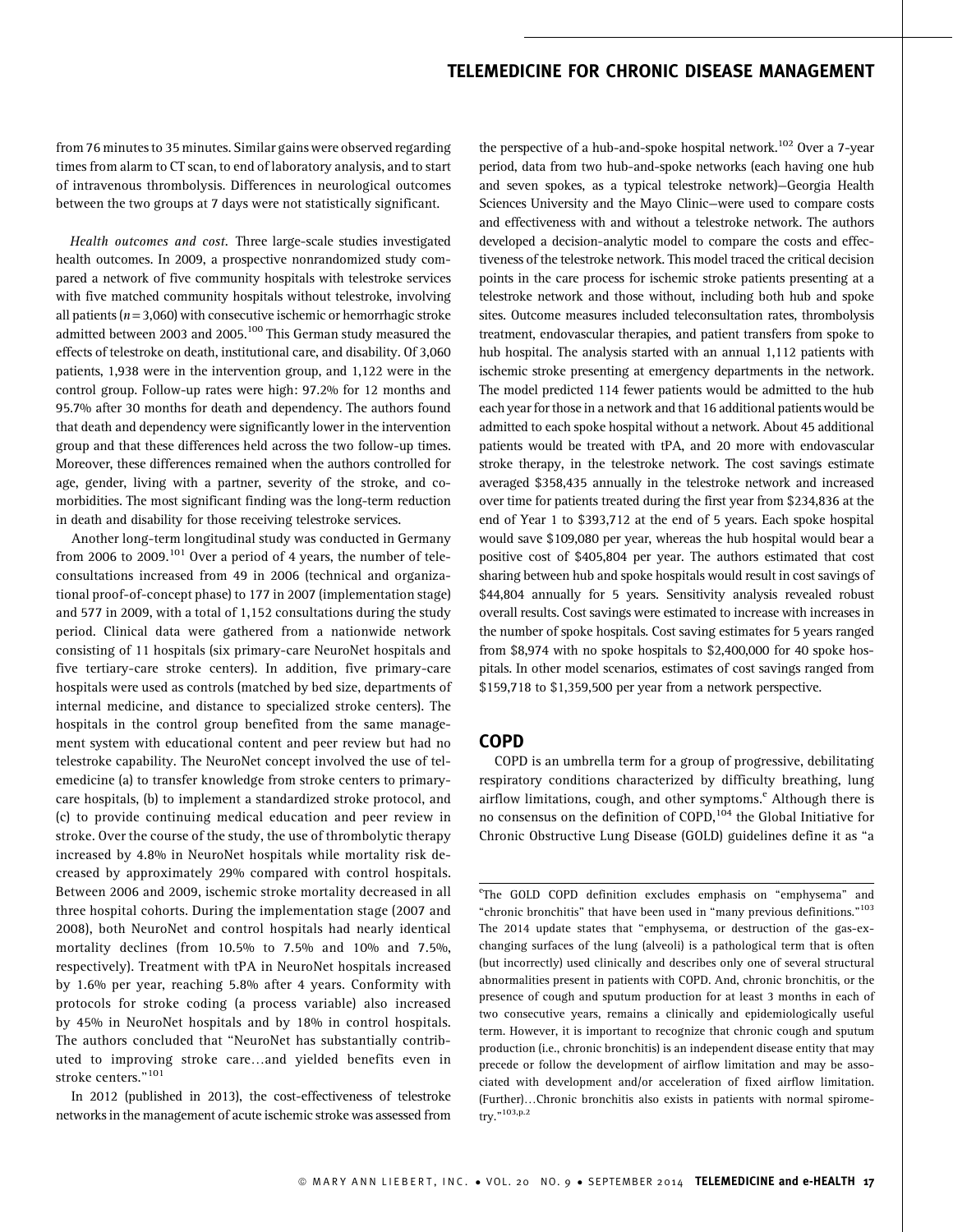common preventable and treatable disease,...characterized by persistent airflow limitation that is usually progressive and associated with an enhanced chronic inflammatory response in the airways and lungs to noxious particles or gases."<sup>103</sup> Exacerbations and comorbidities contribute to the overall severity and the quality of life in individual patients. As the incidence of COPD increases, so does the burden on health services.<sup>105</sup>

An exacerbation of COPD is an acute event characterized by a worsening of respiratory symptoms beyond normal day-to-day variation, typically requiring changes in medication and possibly hospitalization.<sup>106-108</sup> Variable decrease in pulmonary function and the occurrence of tachypnea (excessively rapid breathing) are typical in acute exacerbations.<sup>103</sup> COPD exacerbations are especially important because they adversely affect quality of life, take weeks to resolve, accelerate decline in lung function, and potentially lead to death. In addition, they are associated with high healthcare cost.

#### COPD EPIDEMIOLOGY

COPD is a major cause of disability and death throughout the world, estimated to affect about 10% of the population.<sup>109</sup> In the United States, COPD is the primary contributor to mortality caused by chronic lower respiratory diseases, which became the third leading cause of death in 2008 and retained that position in 2010, accounting for 5.6% (138,080 deaths) of all deaths.<sup>110,111</sup>

The true prevalence data for COPD in the population is difficult to obtain. Only two sources—the National Health Information Survey and the Behavioral Risk Factor Surveillance System—gather information on COPD. Both sources use an all-inclusive question in their surveys that includes emphysema and chronic bronchitis, and data are self-reported. The Behavioral Risk Factor Surveillance System estimated 14.7 million adults (defined as  $\geq$  18 years of age), or 6.2% of this population, had COPD (including chronic bronchitis and emphysema) in 2011, whereas the National Health Information Survey estimated 12.7 million (or  $5.5\%$ ).<sup>112</sup>

In 2011, the age-adjusted prevalence for adults was 6.5% (approximately 13.7 million).<sup>113</sup> Hispanics were less likely than whites and blacks to report having COPD (4.0% compared with 6.3% and 6.1%, respectively). Women were more likely to report having COPD than men (6.7% versus 5.2%). People without a high school education had a prevalence rate of 9.5% compared with 6.8% for those who completed high school and 4.6% of those who completed some college. Prevalence rates were much higher (20.9%) among those unable to work compared with the unemployed (7.8%), retired (7.6%), homemakers or students (4.9%), or employed (3.8%). A considerably higher percentage of current smokers reported having COPD (13.3%) than former smokers (6.8%) or those who never smoked  $(2.8\%)$ .<sup>110</sup> There was considerable geographic variation in respondents reporting physician-diagnosed COPD (including chronic bronchitis and emphysema): Kentucky (10.1%), Alabama (9.9%), Indiana (8.9%), and West Virginia (8.8%) were the states with the highest reported incidence of COPD, whereas states with the lowest rates included Minnesota (4.1%), Utah, Washington, and North Dakota (4.5%).

#### COPD COST

During the period from 1979 to 2001, data from the National Hospital Discharge Survey estimated a total of approximately 45 million (8.5% of all hospitalizations in adults  $>$  25 years of age) discharges were for patients with COPD. Of these, about 36 million discharges (79%) occurred with COPD as a secondary diagnosis, and 9.8 million (20.8%) occurred with COPD as the primary diagnosis.<sup>114</sup> In 2008, the estimated direct economic cost of COPD and asthma was \$53.7 billion. These costs included prescription medicines (\$20.4 billion), visits to outpatient clinics or office-based providers (\$13.2 billion), hospital inpatient stays (\$13.1 billion), home healthcare (\$4.0 billion), and emergency department visits  $($3.1 billion).$ <sup>113</sup> In 2010, 133,575 deaths were attributable to COPD. During the same year, there were 10.3 million (498.4 per 10,000 population) physician office visits, 1.5 million (72.0 per 10,000) emergency department visits, and 699,000 (32.2 per 10,000) hospital discharges for COPD.<sup>113</sup>

#### TELEPULMONOLOGY

Patients with COPD often experience exacerbations in their symptoms that may require hospitalization. Frequent monitoring is indicated to evaluate their lung function and to assist in managing their health. Telepulmonology is designed to serve that purpose, and it consists primarily of two activities: (1) telespirometry for remote measurement of lung function (volume of air inhaled and exhaled), initially to diagnose COPD and periodically to ascertain clinical status, and (2) teleconsultations between primary care providers (physicians and nurses) and pulmonary specialists for the care and treatment of patients at remote sites. The goal of teleconsultation is to provide ready access to expert consultants in areas lacking these resources and also to reduce unnecessary hospitalization. Telepulmonology can be designed as an ongoing remote monitoring of COPD in similar fashion to telemonitoring of CHF.

### Evidence of the Impact of Telepulmonology

As with the other two chronic diseases, our review of the evidence for telepulmonology is focused primarily on the period from 2005 through 2013. Our initial search identified 172 studies. Of these, 17 were included in the final analysis. Here again, our analysis is limited to robust studies with adequate sample size. COPD is similar to CHF in terms of its long-term chronic nature that exacerbates with time, its amenability to treatment, and the feasibility of conducting clinical trials. Hence, the majority of the studies reported here were based on RCTs. Most of these studies were focused on COPD, but a few incorporated more than one of the three chronic disease entities in this report. Hence, we tried to include each study only once. Deviations from this rule are noted explicitly, and the discussion in repeated cases is very limited. As with telestroke findings, those from COPD studies are grouped into three clusters of outcomes, but with a slight variation in headings specific to COPD: (1) feasibility and acceptance of telepulmonology, (2) use of service, and (3) health outcomes and cost (Table 3).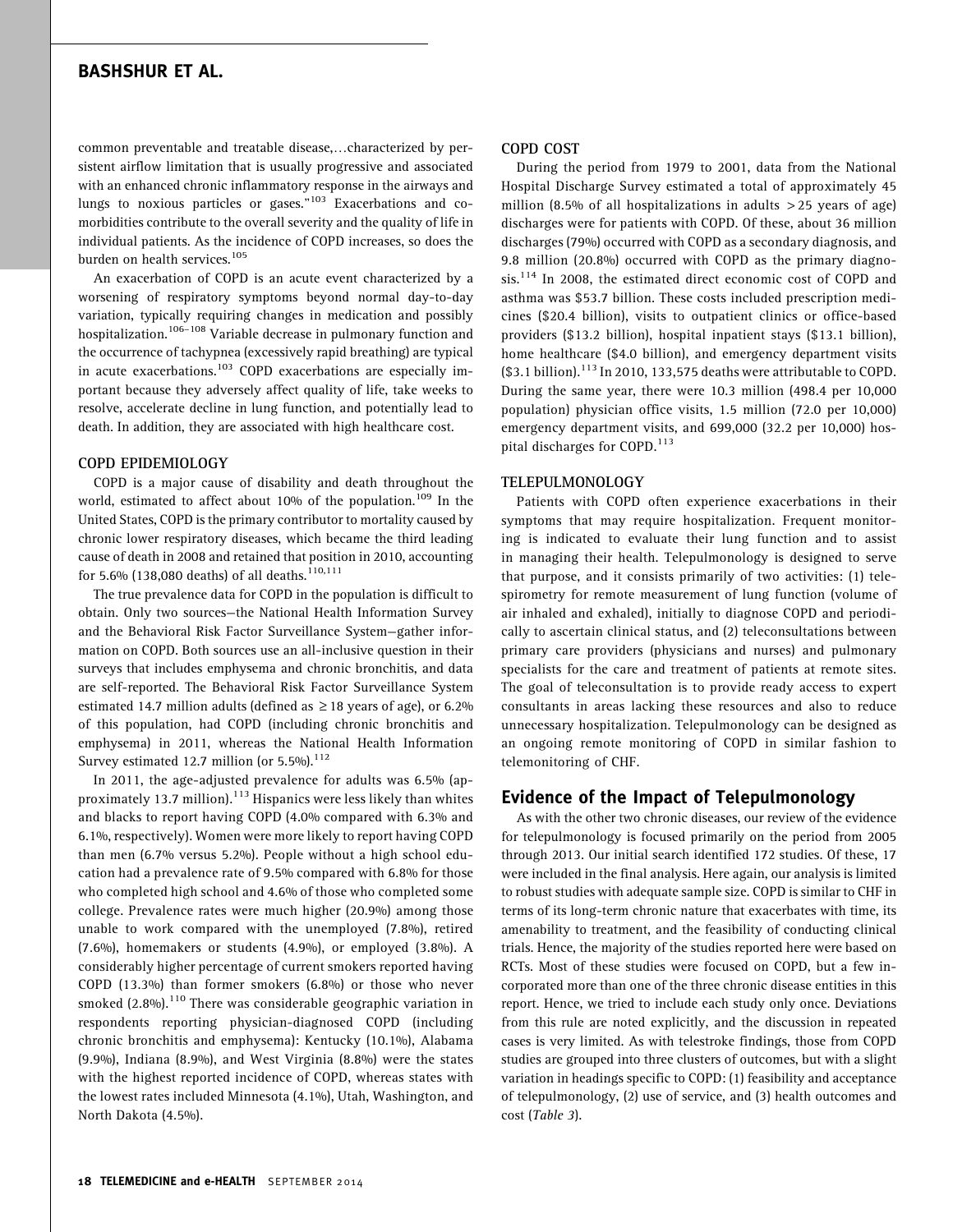| Table 3. Methodology and Findings Pertaining to Chronic Obstructive Pulmonary Disease |             |                         |               |             |                 |                                          |                                  |                                                                          |                                                                          |                                                                                                                    |
|---------------------------------------------------------------------------------------|-------------|-------------------------|---------------|-------------|-----------------|------------------------------------------|----------------------------------|--------------------------------------------------------------------------|--------------------------------------------------------------------------|--------------------------------------------------------------------------------------------------------------------|
| <b>LITERATURE SOURCE</b>                                                              |             | <b>METHODOLOGY</b>      |               |             |                 |                                          | <b>FINDINGS</b>                  |                                                                          |                                                                          |                                                                                                                    |
|                                                                                       |             |                         |               | <b>SIZE</b> |                 |                                          | <b>FEASIBILITY</b>               |                                                                          |                                                                          |                                                                                                                    |
| <b>REFERENCE</b>                                                                      | <b>DATE</b> | <b>COUNTRY</b>          | <b>DESIGN</b> | (M)         | <b>DURATION</b> | <b>TELEMEDICINE</b><br><b>TECHNOLOGY</b> | <b>AND</b><br><b>RELIABILITY</b> | <b>USE OF</b><br><b>SERVICE</b>                                          | <b>HEALTH</b><br><b>OUTCOMES</b>                                         | <b>COMMENTS</b>                                                                                                    |
| Raza et al. <sup>115</sup>                                                            | 2009        | United<br><b>States</b> | RCC/PCC       | 314         | 7 years         | VTC                                      | Yes                              | 8% required<br>in-person visits                                          | <b>NM</b>                                                                | Patient travel avoided;<br>patient satisfied                                                                       |
| Bonavia et al. <sup>116</sup>                                                         | 2009        | Italy                   | OS            | 937         | 2 years         | TS via T                                 | Yes                              | <b>NM</b>                                                                | $\overline{0}$                                                           | High GP acceptance of TS                                                                                           |
| Averame<br>et al. <sup>117</sup>                                                      | 2009        | Italy                   | OS/PCC        | 638         | <b>NR</b>       | TS via T                                 | <b>Yes</b>                       | <b>NM</b>                                                                | TS used in diagnosis<br>and airway<br>management                         | Encourages testing of<br>smokers without<br>symptoms                                                               |
| Bernocchi<br>et al. <sup>118</sup>                                                    | 2012        | Italy                   | OS            | 474         | 6/12 months     | T, PO <sub>x</sub>                       | Yes                              | <b>NM</b>                                                                | <b>HPS</b>                                                               | Growing need for home<br>management                                                                                |
| Whitten and<br>Mickus <sup>119</sup>                                                  | 2007        | United<br><b>States</b> | <b>RCT</b>    | 161         | 11 weeks        | <b>VTC</b>                               | Yes                              | <b>NM</b>                                                                | <b>HPS</b>                                                               | Small n                                                                                                            |
| Vitacca et al. <sup>120</sup>                                                         | 2009        | Italy                   | <b>RCT</b>    | 240         | 1 year          | T, PO <sub>x</sub>                       | Yes                              | $-36%$<br>hospitalizations;<br>$-65%$ GP calls                           | $-71%$ acute<br>exacerbations;<br>telemedicine greater<br>care advantage | Overall costs 33% less<br>with telemedicine                                                                        |
| Vitacca et al. <sup>121</sup>                                                         | 2010        | Italy                   | OS            | 396         | 5 years         | NC, POx                                  | Yes                              | Nurse time<br>increased; MD time<br>decreased                            |                                                                          | 39% cost savings                                                                                                   |
| Dinesen et al. <sup>122</sup>                                                         | 2012        | Denmark                 | <b>RCT</b>    | 111         | 10 months       | WTM, VTC                                 | Yes                              | Lower<br>hospitalization                                                 |                                                                          | Small sample size                                                                                                  |
| Sorknaes<br>et al. $123$                                                              | 2013        | Denmark                 | <b>RCT</b>    | 266         | 26 weeks        | VTC                                      | Yes                              | $\overline{0}$                                                           | 1 week of<br>teleconsultations<br>post-AECOPD, no<br>effect              | Patients had ECOPD; only<br>1 week of telesupport                                                                  |
| Sorknaes<br>et al. $124$                                                              | 2011        | Denmark                 | <b>NRCT</b>   | 100         | 28 days         | VTC                                      | Yes                              | <b>NM</b>                                                                | <b>HPS</b>                                                               | VTC showed protective<br>factor                                                                                    |
| Pinnock et al. <sup>125</sup>                                                         | 2013        | United<br><b>States</b> | <b>RCT</b>    | 256         | 12 months       | <b>HTM</b>                               | Yes                              | Not effective with<br><b>ECOPD</b>                                       | $\overline{0}$                                                           | Speculates positive results<br>of other studies due to<br>clinical service                                         |
| Strickland<br>et al. $126$                                                            | 2011        | Canada                  | <b>CNRA</b>   | 409         | 6 months        | VTC                                      | Yes                              | Reduced and<br>delayed re-<br>admisions/LOS                              | QoL up                                                                   | Lower re-admission rate<br>(12% versus 22%)                                                                        |
| de Toledo<br>et al. $127$                                                             | 2006        | Spain                   | <b>RCT</b>    | 157         | 1 year          | Call center, Web,<br>HTM, VTC            | Yes                              | Lower number<br>of re-admissions                                         |                                                                          | Value in integrated<br>telemedicine case<br>management                                                             |
| Gellis et al. <sup>128</sup>                                                          | 2012        | United<br><b>States</b> | <b>RCT</b>    | 102         | 12 months       | T, HTM                                   | Yes                              |                                                                          | Health, social<br>functioning,<br>depression, ER visits<br>all improved  | LOS not significant at<br>12 months                                                                                |
| Pedone et al. <sup>129</sup>                                                          | 2013        | Italy                   | <b>RCT</b>    | 100         | 9 months        | POx, T, wristband<br>vitals monitor      | Yes                              | LOS longer for<br>intervention group                                     | Med use,<br>hospitalization,<br>exacerbation risk all<br>lower           | Vitals collected every<br>3 hours                                                                                  |
| Cardozo and<br>Steinberg <sup>130</sup>                                               | 2010        | United<br><b>States</b> | OS            | 851         | 60 days         | HTM (embedded in<br>EMR)                 | Yes                              | Positive<br>telemedicine<br>benefit for<br>hospitalization, ER<br>visits | Improved survival                                                        | Re-hospitalization rate<br>13.9% and ER visits 29%<br>(versus national rates of<br>56.4% and 45%,<br>respectively) |
| Thijssing<br>$et$ al. $131$                                                           | 2013        | The<br>Netherlands      | OS            | 1,958       | 3.5 years       | <b>TS</b>                                | Yes                              | Physical referrals<br>reduced 27%                                        | TPC increased<br>pulmonologists'<br>referrals 18% where<br>needed        | Unneeded referrals<br>reduced 68%                                                                                  |

AECOPD, acute exacerbated chronic obstructive pulmonary disease; CNRA, comparative nonrandomized analysis; ECOPD, exacerbated chronic obstructive pulmonary disease; EMR, electronic medical record; ER, emergency room; GP, general practitioner; HPS, high patient satisfaction; HTM, home telemonitoring; LOS, length of stay; NM, not measured; NR, not reported; NRCT, nonrandomized controlled trial; O, neutral outcome; OS, observational study; PCC, prospective case control; POx, pulse oximeter; QoL, quality of life; RCC, retrospective case control; T, telephone; TPC, telepulmonary consultations; TS, telespirometry; VTC, video teleconference; WTM, wireless telemonitoring.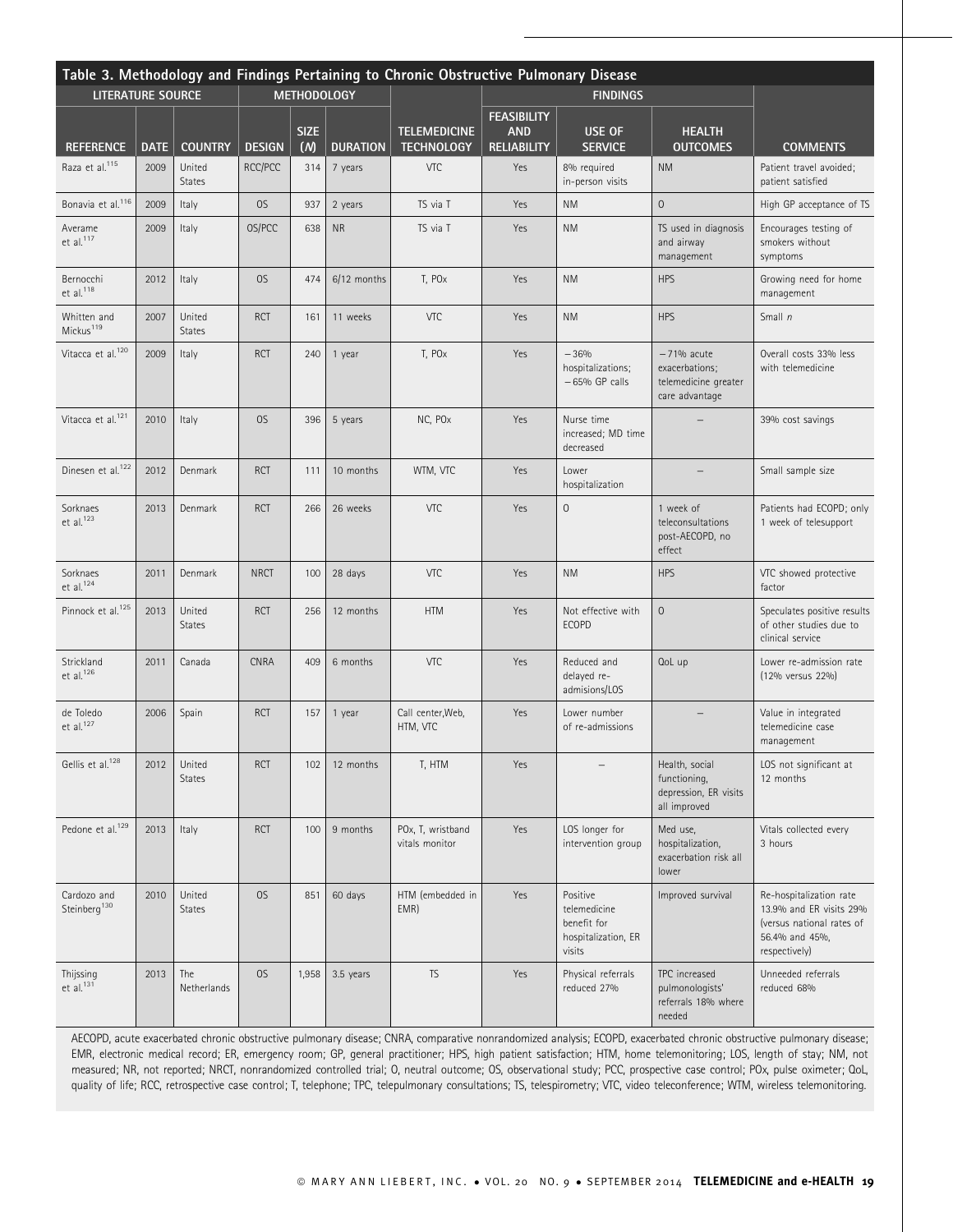#### FEASIBILITY AND ACCEPTANCE

One of the earlier studies (published in 2009) was observational, and it described a pulmonary telemedicine model at a Veterans Affairs hospital in Milwaukee, WI.<sup>115</sup> In total, 314 patients received telemedicine consultations for abnormal radiology (38%), COPD (26%), and dyspnea or shortness of breath (13%). Physical examinations were conducted mostly by telemedicine nurses or respiratory therapists (90% of the cases). Telemedicine consultations resulted in changes in patient management in 41% of the cases, and only 8% required an in-person visit. In addition, over the 5-year period of the study, telepulmonology saved patients over an estimated 294,000 miles of travel, thereby reducing carbon footprint. The authors reported that this intervention was not only feasible from a technical perspective but also improved access to subspecialty care. Moreover, patients were satisfied with their telemedicine experience.

Telespirometry has been investigated for its potential in assisting GPs in managing their patients with COPD. In 2009, an Italian study of 937 GPs who, over a 2-year period, received the results of telespirometry performed on over 20,000 patients (conducted by patients with tracings sent by telephone).<sup>116</sup> Data indicated that  $70\%$ of the tests met the criteria for good or partial compliance in performing the procedure, allowing abnormalities to be detected in 40% of the tracings. Only 9.2% could not be evaluated. Overall, the authors concluded that telespirometry was well accepted by these Italian GPs.

A somewhat similar study was conducted by the same authors (published in 2009), $117$  wherein 638 GPs were trained to perform telespirometry on four sets of subjects: (1) smokers and ex-smokers without respiratory symptoms, (2) patients with respiratory symptoms but not diagnosed, (3) patients diagnosed with asthma, and (4) patients diagnosed with COPD. All traces were interpreted by specialists. In addition to confirming the feasibility of telespirometry in a primary care setting, this study challenged the strategy of denying spirometry for individuals without respiratory symptoms—if they were smokers. The authors argued that the finding of airflow obstruction from spirometry may be used as a deterrent against smoking. At the same time, a significant proportion (23%) of patients already diagnosed with COPD had normal spirometric values.

The experience of a regional network in Lombardy, Italy, demonstrated the feasibility and patient acceptance of telemedicine for managing heart failure and COPD (published in 2012).<sup>118</sup> In total, 474 patients with COPD received remote consultations. More than 95% of patients were satisfied with the service, and 98% were satisfied with the nurse-tutor.

Patient perceptions of a home telemedicine program for COPD and CHF patients were compared with those of a control group receiving usual care.<sup>119</sup> No significant differences were observed between patients in the intervention group and those in the control group with regard to perceptions of health and well-being. However, the small sample size for patients with COPD (28 of 161 patients in the study) precludes any generalization regarding COPD.

#### EFFECTS OF TELEPULMONOLOGY ON USE OF SERVICE

Two reports were published from one program in Italy, labeled as "Tele-assistance in COPD."<sup>120,121</sup> The first was an RCT of 240 patients allocated to either an intervention or a control group and observed over a 1-year period,  $^{120}$  and the second was an observational study of 396 patients over a 5-year period.<sup>121</sup>

In the first study, in total, 866 patients were discharged from the respiratory unit, but only 240 met the selection criteria for the clinical trial. Although patients with worsening symptoms had a significantly higher number of re-hospitalizations, as would be expected, the results from the RCT revealed no significant differences in mortality between the control and intervention groups. However, compared with the control group, those in the intervention group experienced fewer hospitalizations  $(-36%)$ , urgent calls to the GPs  $(-65%)$ , and acute exacerbations  $(-71\%)$ . Cost savings were estimated at 33% per patient after discounting the cost of the telepulmonology system. Of interest also is that these benefits were still significant among patients suffering from chronic respiratory failure who were on oxygen or home ventilators.

The second article was based on an observational study over a 5 year period (2004–2009) of patients with chronic respiratory failure. It reported on trends over time among those having the telemedicine intervention, as well as effects on staff activity and salary cost. The trend data showed a shifting in costs, with an overall decrease in physician time and an increase in nurse time, thereby resulting in cost savings of 39%.

Somewhat similar findings were reported in 2012 from a Danish RCT  $(n=111)$  that investigated the use telemedicine for COPD.<sup>122</sup> Patients were recruited from a health center, a general practice, and a pulmonary hospital ward. Both intervention and control groups were observed over a 10-month period. The intervention group had a lower hospital admission rate compared with the control group (0.49 versus 1.17). Other outcome measures were not statistically significant, likely because of a small sample size.

A more recent (published in 2013) RCT ( $n = 266$ ) in Denmark investigated the effect of daily teleconsultations for 1 week between specialized nurses and patients who had severe COPD and had been discharged from the hospital after an exacerbation.<sup>123</sup> Patients in both the intervention and control groups were offered outpatient clinic consultations with a nurse at 4- and 12-week intervals. The intervention group was offered daily consultations by video for about 7 days (range, 5–9 days) that included, when indicated, smoking cessation, physical training, and rehabilitation followed by telephone consultations. The study found no significant differences between the two groups with regard to mortality or hospital re-admissions. The authors concluded that the limited (1-week) teleconsultations between hospital-based nurses and patients with severe COPD did not significantly reduce readmissions or affect mortality. Yet, different findings were reported by the same senior author (with different coauthors) about 1 year earlier. $124$  This was an interventional study in which all patients were consecutively assigned to the intervention or control group on the basis of the municipality of their residence. Very similar protocols were used. Here, the authors found that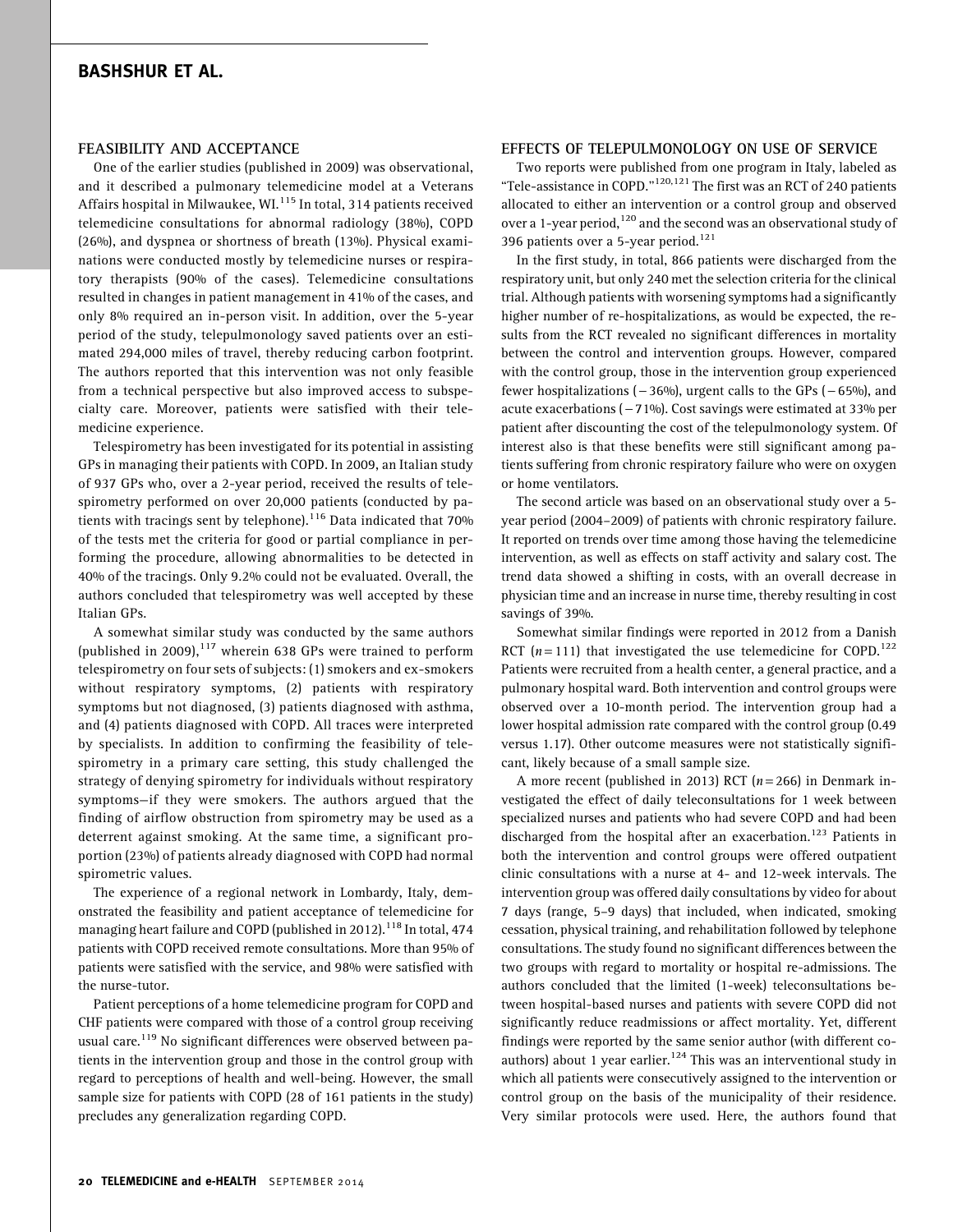videoconferencing was significantly related to reductions in early readmission (16% in the intervention group versus 30% in the control group).

A 2013 study of a multicenter RCT ( $n = 256$ ) conducted over a 12month period among individuals with a history of hospitalizations, however, did not find that videoconferencing postponed hospital admissions or improved the quality of patients' lives.<sup>125</sup> The intervention consisted of daily patient responses entered on a touchscreen device to questions about symptoms and use of treatment and oxygen saturation. The study was focused on investigating the effects of telemonitoring technology. The intervention and control groups were both provided with the same clinical care (i.e., a written management plan, antibiotics, and steroids). The study concluded that among patients ''with a history of admission for exacerbations of COPD, telemonitoring was not effective in postponing admissions and did not improve patients' quality of life. $n^{125}$  The investigators speculated that the positive effects of telemonitoring reported in earlier studies may have been due to enhancements of clinical service in the telemonitoring group.

#### HEALTH OUTCOMES AND COST

A Canadian comparative nonrandomized analysis was conducted on a group of 147 COPD patients who participated in an 8-week pulmonary rehabilitation program via telemedicine and a group of 262 patients who received the same educational content via a standard outpatient hospital-based program.<sup>126</sup> Both groups had similar improvements in quality of life and exercise capacity, and these results were sustained over a period of 6 months. The authors concluded that telehealth rehabilitation was ''an effective tool for increasing COPD pulmonary rehabilitation services."<sup>126</sup>

In 2006, an RCT  $(n=157)$  conducted in Spain investigated the effects of an integrated telemedicine system on hospital re-admission rates and mortality.<sup>127</sup> The telemedicine service consisted of a call center, an application server, and an educational server, all connected to the patients' homes. The application server included three different applications: a Web-based Patient Management Module, a telemonitoring module, and a home visit server. Care was coordinated by a specialized nurse (case manager) and involved a specialist and other professionals. Both groups received a single educational session and a single home visit. Patients in the control group did not have access to the call center. The authors found that the integration of telemedicine with case management ''increased the number of patients who were not readmitted (51% intervention versus 33% control), is acceptable to professionals, and involves low installation and exploitation [utilization] costs."<sup>127</sup>

The following two studies had samples fewer than our suggested standard of 150 cases. Nonetheless, they are included here because of some unique features. A small RCT  $(n = 102)$  involving both heart failure and COPD patients was conducted in  $2012$ .<sup>128</sup> The technology included a small table-top in-home monitor and a central station located at the home health agency. Data were transmitted via a telephone line through a secure link. The intervention group had better health outcomes (general health, social functioning, and reduction in depression). Additionally, they had fewer visits to the emergency department and a general trend of fewer hospital days (but the number of days hospitalized did not reach significance at 12 months).

Another small RCT ( $n = 100$ ) from Italy investigated the effects of telemonitoring on respiratory outcomes in an elderly population (65 years of age and older).<sup>129</sup> The intervention group received a wristband with sensors for heart rate, physical activity, near-body temperature, and galvanic skin response. The wristband was also connected to a pulse oximeter. A cellular telephone received and transmitted the data to a monitoring system. The system performed measurements every 3 hours. Data were gathered automatically, but the patient had to wear and turn on the wristband. A sound reminded the patient to wear the pulse oximeter when the measures were to be collected. After 9 months, the intervention group had a lower rate of exacerbations requiring change in medication and hospitalization (incidence rates of 28% versus 42% per year) and a 33% reduced risk of exacerbation. However, the average length of stay in the intervention group was longer, suggesting that the threshold for hospitalization was lower in the control group.

Two observational studies may be worth reporting here, primarily because of their large samples. The first documented the results of a home-based case management telemedicine program for COPD over a 2-month period ( $n = 851$ ) in Michigan.<sup>130</sup> Although not definitive, the findings suggest some positive benefits from telemedicine in terms of hospitalization, emergency visits, and mortality. The second observational study was conducted in The Netherlands  $(n = 1,958)$  and assessed the effect of telepulmonology on quality and efficiency of care.<sup>131</sup> All GPs in The Netherlands who had a spirometer and computer access were eligible to use telepulmonology and were linked with pulmonologists. Over a 3½-year period, 158 GPs consulted with 32 pulmonologists in this national Web-based system, generating 1958 teleconsultations for 1,828 patients (ranging in age from 6 to 91 years). Of these, 23% of patients were diagnosed with COPD. The majority of the consultations (69%) asked for advice. Eighteen percent of the telepulmonology consultations resulted in a physical referral of patients who would not have been referred without this system. When asked whether the teleconsultation with the pulmonologist was helpful, only 4% of GPs gave a negative answer. About one-third (31%) of the telepulmonology patients were referred for direct care services, and 68% of these consultations actually prevented a referral.

### Cost Studies

The initial literature search yielded for cost studies yielded 499 articles. Of these, 14 were used in the final analysis. Although several studies cited above included some economic data, typically in terms of use of service (hospitalization, emergency department visits, etc.), we include here a special section on studies that focused on economic analysis. The methods include cost-benefit analysis, costeffectiveness analysis, cost minimization analysis, and return on investment. Because telemedicine research cost analysis does not adhere consistently to these traditional methodologies, we include a brief explanation for each: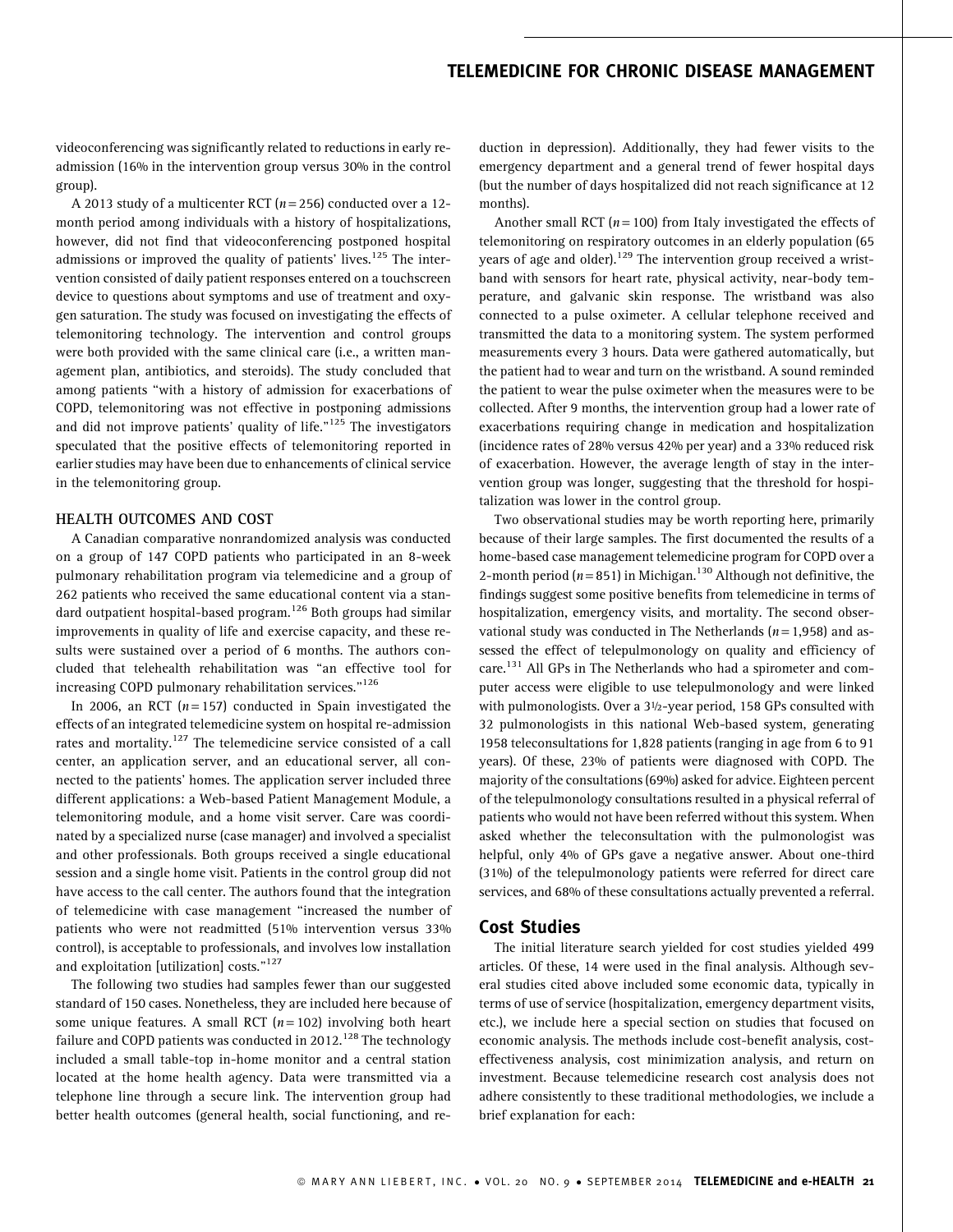- . Cost-benefit analysis is based on converting all inputs and benefits (or outputs) into monetary terms as a basis for comparing the merits of two or more programs, interventions, or projects. It provides a concrete basis for determining whether the benefits of a given intervention (or policy) outweigh its cost. The main impediment in using cost-benefit analysis in healthcare is the difficulty of achieving consensus on translating benefits such as years of life or disability into dollar amounts.
- . On the other hand, in cost-effectiveness analysis the costs are monetary, whereas the outcomes are non-monetary. It can provide a comparison of the relative costs of two interventions for achieving the same result, such as a medical visit or a given state of health.
- . Cost utility analysis is a particular type of cost-effectiveness analysis that uses quality-adjusted life years as an outcome.
- . Cost minimization analysis (or cost saving analysis) is concerned with finding the least costly alternative to producing a medical visit or an episode of care, assuming health outcome is the same.
- . Finally, return on investment divides the total monetary benefit by initial investment and subsequent cost, expressed as a percentage or ratio. However, return on investment may include non-monetary benefits that may be difficult to quantify, such as contribution to public service, enhanced reputation, and client satisfaction.<sup>132</sup> Downstream revenue from enhanced reputation can be measured in quantitative terms, but it is often difficult to trace. Nonetheless, despite the inherent importance of return on investment to health systems or private investors, we did not find robust return on investment studies for this report.

It should also be pointed out that the cost studies reviewed here were not all based on a single perspective. They assumed a societal perspective, a health system perspective, or a payer perspective.

Although not included in this review, there also is a substantial research literature on telemedicine costs in various settings (primary care, healthcare networks, etc.). Examples include psychiatry<sup>133</sup> (including depression<sup>134-136</sup> and dementia<sup>137</sup>), dermatology,<sup>138-144</sup> sleep apnea,<sup>145</sup> orthopedics,<sup>146</sup> nephrology,<sup>147</sup> diabetes,<sup>148–152</sup> cancer,<sup>153-155</sup> otolaryngology,<sup>156</sup> lifestyle (smoking, diet, obesity<sup>157</sup>), tuberculosis, <sup>158</sup> high-risk pregnancy, <sup>159</sup> intensive care, <sup>160</sup> and neonatal care, $^{161}$  as well as other applications.

The following analysis is based on 14 cost studies (Table 4) dealing with one or more of the target chronic diseases in this article and is organized on the basis of the particular cost method used in the study.

#### THE EVIDENCE RELATED TO COST

Three studies that investigated cost-effectiveness of heart failure telemonitoring, telestroke, or a combination of chronic diseases were reviewed earlier and will not be repeated here. In chronological order, these were the Veterans Affairs CCHT program for Veterans with chronic conditions by Darkins et al. $48$  (published in 2008), the Tel-Assistance program for COPD by Vitacca et al. $^{120}$  (published in 2009), and the Georgia/Mayo Clinic hub-and-spoke networks serving ischemic stroke patients by Switzer et al.<sup>102</sup> (published in 2013). All three studies reported positive findings regarding the costeffectiveness of the respective telemedicine interventions. The findings were not uniformly positive, however. A British study by Henderson et al.<sup>162</sup> (published in 2013) reported neutral findings.

#### COST-BENEFIT ANALYSIS

Only two of the cost studies meeting the criteria for inclusion (i.e., having a focus on CHF, stroke, and/or COPD) used variants of costbenefit analysis. The first was discussed in two publications from a telecardiology project in the State of Minas Gerais in Brazil (published in 2011 and 2012) and consisted of a cost-benefit analysis of conducting an ECG via telemedicine versus in-person.<sup>163,164</sup> The authors calculated the opportunity cost of transportation, food, and wage loss, as well as the specific charges for the ECG and consultation with a specialist.<sup>163</sup> Input costs included wages, equipment, implementation, maintenance, and assessment. The cost estimate for transmitting ECG tracings together with a consultation with a cardiologist was 28.92 R\$ (Brazilian Reals, equivalent to about \$13 U.S.), compared with a range of 30.91–54.58 R\$ (equivalent to \$13.90– 24.54 U.S.) for a patient referral to have the ECG in another city. A year later, another report from the same project<sup>164</sup> showed substantial savings in travel costs. Over a 5-year period, the investment of \$9,000,000 U.S. resulted in over twice the savings (\$20,081,840 U.S.) for the public health system.

In 2012, a matched-pair analysis (essentially a case–control study) of 281 program participants receiving an intervention consisting of a decreasing intensity of nurse-supervised telephone calls were compared with a control group of 843 cases (a ratio of 1:3) matched on demographics and morbidity status.<sup>165</sup> In the intervention group, patients were encouraged to perform self-measurements (blood pressure, pulse, weight) via portable devices, and they received a mobile phone to transmit the data to the clinic if a telephone was not already available in the household. Monetized cost data for the two groups (including medication, hospitalization, therapeutic aids, total treatment, and mortality) were compared over a 1-year period. Although the intervention group had up to a 25% reduction in total cost, patients with mild symptoms and slight limitation—NYHA Class II—had the most gains. More severe classes (III and IV) had a slight cost advantage. Overall, patients in the intervention group ''experienced a reduced number of hospital stays, optimized medical therapy, [achieved a] better quality of life, and [had] a reduction in mortality."<sup>165</sup>

#### COST-EFFECTIVENESS ANALYSIS

In total, six studies met the criteria for inclusion based on the use of a cost-effectiveness analysis. In 2008, a large RCT  $(n = 1,069)$  U.S. study investigated the cost-effectiveness and health outcomes of telephonic disease management for heart failure.<sup>166</sup> Patients were enrolled for a period of 18 months and randomized into three groups: usual care, disease management, and augmented disease management. All patients were assigned a disease manager, a registered nurse who provided education and medication management. Those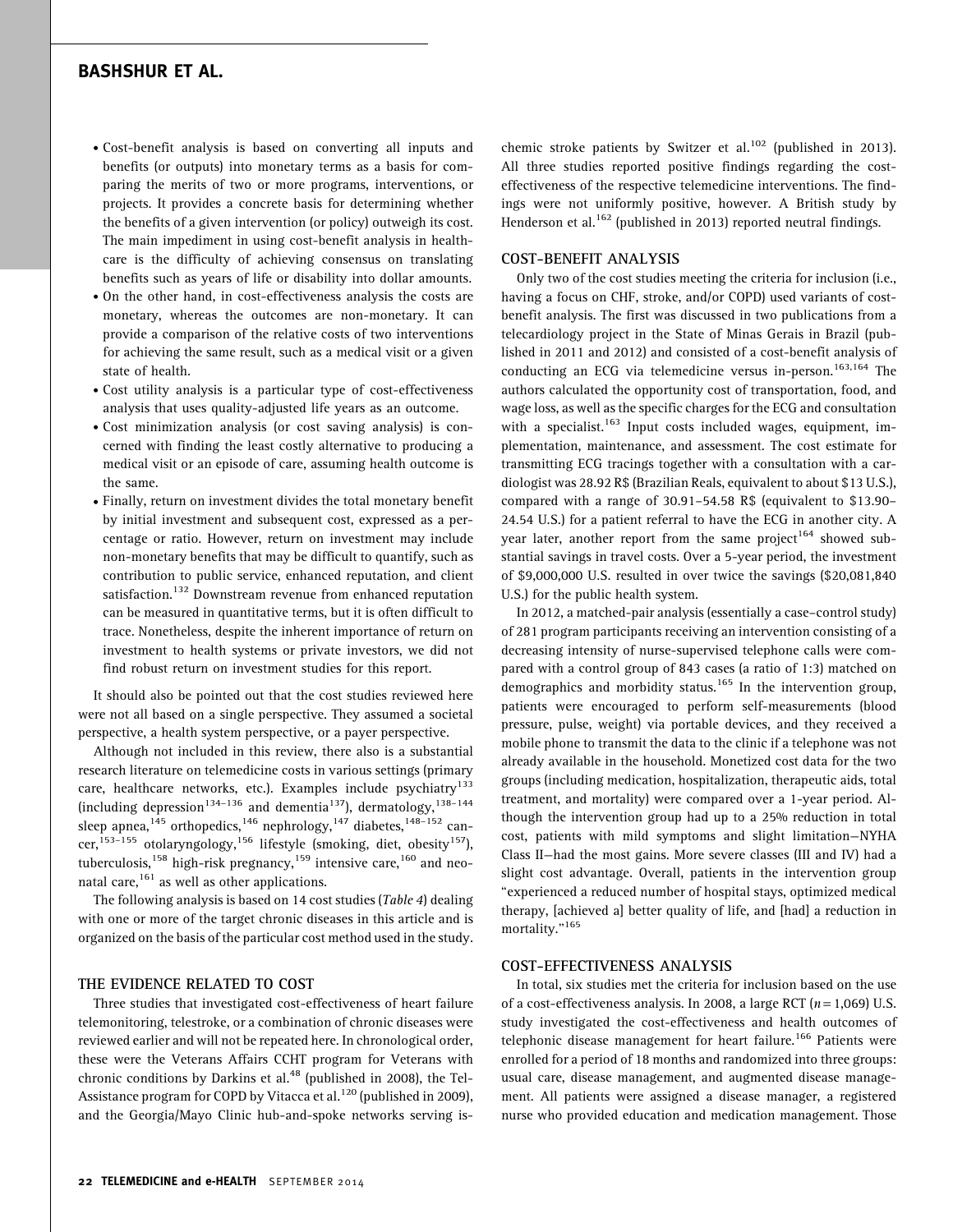| Table 4. Methodology and Findings Pertaining to Cost |                               |                |               |                    |                             |                        |                                 |                                                     |                                                                                                                                                               |  |  |
|------------------------------------------------------|-------------------------------|----------------|---------------|--------------------|-----------------------------|------------------------|---------------------------------|-----------------------------------------------------|---------------------------------------------------------------------------------------------------------------------------------------------------------------|--|--|
| LITERATURE SOURCE                                    |                               |                |               | <b>METHODOLOGY</b> |                             |                        | <b>FINDINGS</b>                 |                                                     |                                                                                                                                                               |  |  |
| <b>REFERENCE</b>                                     | <b>DATE</b><br><b>COUNTRY</b> |                | <b>DESIGN</b> | SIZE (N)           | <b>DURATION</b><br>(MONTHS) | <b>TECHNOLOGY</b>      | <b>COST BENEFIT</b>             | COST-<br><b>EFFECTIVENESS</b>                       | <b>COMMENTS</b>                                                                                                                                               |  |  |
| Henderson<br>et al. <sup>162</sup>                   | 2013                          | United Kingdom | <b>CRCT</b>   | 965                | 12                          | T, HTM                 |                                 | Neutral                                             | Neutral to equivocal<br>findings for QALY and cost                                                                                                            |  |  |
| Andrade<br>et al. <sup>163</sup>                     | 2011                          | <b>Brazil</b>  | CBA           | 82 towns           | 18                          | ECG                    |                                 | HTM, 28.92R\$<br>(versus 31-55R\$)                  | Cost calculation: travel,<br>food, lost wages, ECG<br>charges                                                                                                 |  |  |
| Alkmim et al. <sup>164</sup>                         | 2012                          | Brazil         | OS            | 825,349 ECGs       | 60                          | ECG                    | Cost (\$9M); savings<br>(\$20M) | $\qquad \qquad -$                                   | $2 \times$ health system cost<br>benefit                                                                                                                      |  |  |
| Sohn et al. <sup>165</sup>                           | 2012                          | Germany        | <b>PCC</b>    | 1,124              | 12                          | Cell phone             | 25% cost reduction              |                                                     | Decreasing intensity of<br>nurse calls; QoL up, hospital<br>stays/mortality down, NYHA<br>Class II-IV gains                                                   |  |  |
| Smith et al. <sup>166</sup>                          | 2008                          | United States  | <b>RCT</b>    | 1,069              | 18                          | $\mathsf{T}$           | $-$                             | Telemedicine<br>effective but costly                |                                                                                                                                                               |  |  |
| Elliot et al. <sup>167</sup>                         | 2008                          | United Kingdom | <b>RCT</b>    | 500                | $\mathbf{1}$                | T                      |                                 | Lower costs after 2<br>months                       | Pharmacy/medications<br>compliance, fewer adverse<br>events                                                                                                   |  |  |
| Salvador<br>et al. <sup>168</sup>                    | 2008                          | Spain          | <b>NRP</b>    | 108                | 12                          | Internet<br>monitoring |                                 | Hospital visits<br>lower, QoL higher                | Reduced oral anticoagulant<br>therapy management costs                                                                                                        |  |  |
| Datta et al. <sup>169</sup>                          | 2010                          | United States  | <b>RCT</b>    | 588                | 24                          | Τ                      |                                 | No significant<br>differences                       | Called for 1 week, then<br>every 2 months for 24<br>months; nurse BP<br>management                                                                            |  |  |
| Wennberg<br>et al. <sup>170</sup>                    | 2010                          | United States  | <b>RCT</b>    | 174,120            | 12                          | $\mathsf{T}$           |                                 | 10.1% admission<br>cost reduction                   | Lower medications/scripts<br>\$ cost (3.6%); telehealth<br>coaching (costs, self-care,<br>behavior, etc.); program<br>cost <\$2.00/person/month               |  |  |
| Minetaki<br>et al. <sup>171</sup>                    | 2011                          | Japan          | CBA           | 408                | 48                          | T, HTM                 |                                 |                                                     | Frequency/duration of<br>telemedicine decreased use<br>of output services, travel,<br>worsening patient<br>symptoms                                           |  |  |
| Brunetti et al. <sup>172</sup>                       | 2014                          | Italy          | CA            | 109,750            | 12                          | ICD/ECG triage         |                                 |                                                     | Cost savings of €8.10-<br>38.50/case                                                                                                                          |  |  |
| Calo et al. <sup>173</sup>                           | 2013                          | Italy          | <b>RCT</b>    | 233                | 12                          | T, HTM                 |                                 |                                                     | HTM, hospital visits/LOS<br>shorter (47 minutes versus<br>86 minutes); HTM savings:<br>\$51/patient/year for<br>hospitals, \$190/patient/year<br>for patients |  |  |
| Zanaboni<br>$et$ al. $174$                           | 2013                          | Italy          | <b>RCT</b>    | 200                | 16                          | ICD                    |                                 | No health system<br>cost savings                    | Significant remote patient<br>cost reduction; 0.065 QALY<br>gain                                                                                              |  |  |
| Chen et al. <sup>175</sup>                           | 2013                          | Taiwan         | QE            | 141                | 6/6                         | $\top$                 |                                 | 48% cost decrease<br>(from \$937 to<br>\$492/month) | CHF telemedicine service,<br>hospital admissions/stay<br>down; no difference in ER<br>visits                                                                  |  |  |

BP, blood pressure; CA, cost analysis; CBA, cost benefit analysis, ICD, implantable cardiac defibrillator; CHF, congestive heart failure; CRCT, cluster randomized trial; ECG, electrocardiogram; HTM, home telemonitoring; ICD, implantable cardiac defibrillator; NC, nurse calls by telephone; NRP, nonrandomized prospective study; NYHA, New York Heart Association; OS, observational study; PCC, prospective case control; QE, quasi-experimental; QoL, quality of life; QALY, quality-adjusted life year; RCT, randomized controlled trial; SR, self-reporting; T, telephone.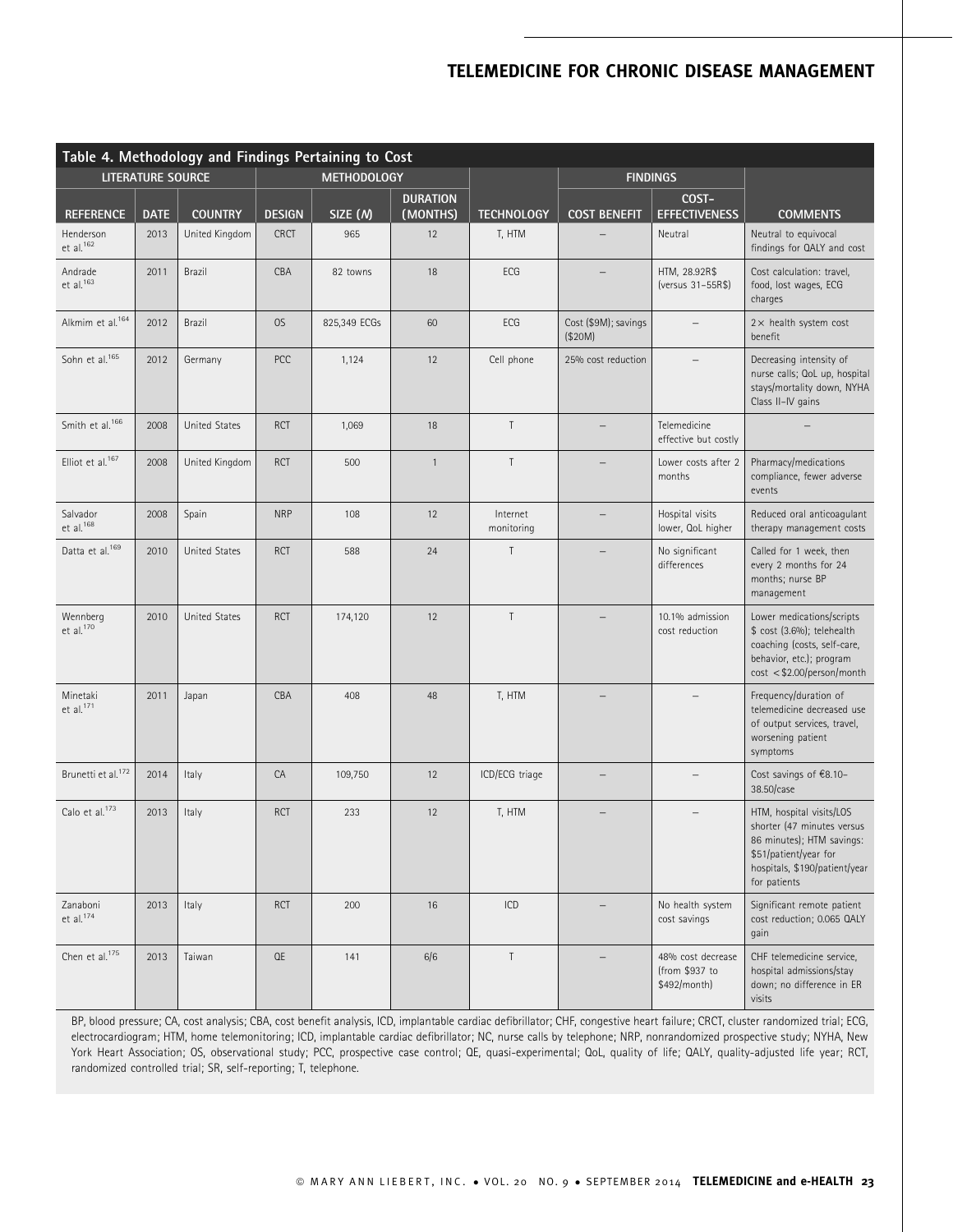in the augmented disease management group also received devices for self-monitoring (electronic blood pressure monitor, pulse oximeter, and a wristwatch activity monitor). However, data for the two intervention groups (disease management and augmented disease management) were combined in a pooled analysis because their outcomes were similar. Of the original sample, 30% did not complete the study, missed one or more visits, were lost to follow-up, or died. An ''intent-to-treat'' methodology was used to estimate cost and survival data for the entire sample. The resulting difference in total costs between the two disease management groups and the usual care group could be almost entirely attributed to the costs of the intervention itself. At the same time, the analysis showed significant survival advantage among the combined intervention groups (79.4 days) compared with all patients (17.4 days). Even those in the intervention groups who were acutely ill (NYHA Classes III and IV) had survival of 47.7 days. There was also evidence that patients in the non-augmented disease management group received more care, with higher costs for emergency room visits, hospital admissions, outpatient visits, and drugs. The authors concluded that although the invention was effective, it was also costly to implement.

An RCT ( $n = 500$ ) conducted in the United Kingdom assessed the cost-effectiveness of a telephonic pharmacy intervention on compliance with prescribed medications.<sup>167</sup> After a 4-week follow-up, patients receiving telephone calls from the pharmacist were more likely to comply with their medication regimen and also experienced fewer medication-related adverse events. After 2 months, the same group had lower costs.

A nonrandomized pilot study in Spain  $(n = 108)$  compared an Internet-based monitoring intervention with usual care for patients on oral anticoagulant therapy (typically prescribed for heart failure).<sup>168</sup> The measurement for calibrating the optimal dose was standardized by the World Health Organization in 1983 as the International Normalized Ratio (INR) to minimize adverse effects of anticoagulant therapy. The INRs were similar between the intervention and control groups. However, quality of life measures were higher and outpatient visits were substantially lower in the intervention group compared with the control group.

In 2010, an RCT at the Durham, NC Veterans Affairs Medical Center ( $n = 588$ ) evaluated the economic effects of telephone calls by nurses in a program designed to improve blood pressure control among hypertensive primary care patients.<sup>169</sup> The nurses used educational scripts and tailored algorithms to fit individual patient needs. Telephone calls were initially made 1 week after randomization and subsequently every 2 months for 24 months. Patients in the control group were also contacted at 6 and 24 months by their primary care provider. The direct and indirect costs of the two modalities were calculated, and the total cost difference between the two groups was not statistically significant.

In the same year, a very large U.S.-based RCT  $(n = 174,120)$  investigated the economic effects of a telephone-based care management intervention on medical costs and healthcare resource use.<sup>170</sup> Health coaches contacted patients with high-cost chronic conditions to instruct them about shared decision making, self-care, and behavioral change. Patients were randomly assigned to telephonic case management plus enhanced support (coaching) or only telephonic case management. A 10.1% reduction in annual hospital admissions accounted for the majority of the cost savings for patients in the group that received enhanced support. They also had 3.6% lower medical and prescription drug costs.

In 2011, matched panel data of medical expenditures for 408 residents in Fukushima Prefecture, Japan, were analyzed to ascertain the cost effects of e-health in relation to the duration and frequency of the intervention.<sup>171</sup> Investigators found that the frequency and duration of e-health use decreased travel expenses and the use of outpatient services by preventing exacerbation of symptoms.

In the remainder of this section, we report on four studies that were published in 2013–2014: three from Italy and one from Taiwan. The Italian studies focused on cost implications of ECG triage and implantable ICDs. The first was a cost analysis from the perspective of a regional healthcare system.<sup>172</sup> It was based on the costs incurred by all patients who called the local emergency service in 2012 and had a pre-hospital triage for those with suspected acute cardiac disease  $(n = 109, 750)$ . The pre-hospital ECGs were read by a remote cardiologist. Cost savings were calculated by subtracting the cost of the pre-hospital triage. The cost for a single ECG/consultation was €16.70 (\$22.70 U.S.), compared with a regional rate list of €24.80– 55.20 (\$33.81–75.25 U.S.) for emergency department charges. Hence, the telemedicine consultation resulted in cost savings of  $\epsilon$ 8.10–38.50 (\$11.04–52.48 U.S.) per case.

The second was an RCT  $(n=233)$  comparing the costs of remote monitoring of implantable defibrillators with those of conventional in-hospital quarterly follow-ups over a 12-month period.<sup>173</sup> Costs were calculated for patients and providers separately, excluding the cost of the device. Patients in the remote monitoring group were scheduled for one in-hospital visit per year unless more visits are indicated by device alarms or the patient's clinical status. Patients in the remote monitoring group had fewer hospital admissions and substantially shorter duration of follow-up visits compared with the control group (47 minutes versus 86 minutes). The authors concluded that if the costs of the device and service were not charged to patients or providers, patients could save \$190 by using remote monitoring, and hospitals could save an additional \$51 per patient per year.

Another cost analysis of implantable defibrillators was based on an RCT ( $n = 200$ ).<sup>174</sup> Patients with implantable defibrillators with wireless transmission were randomized between remote monitoring and conventional care and were followed up for 16 months. No significant cost savings for the healthcare system were observed, but there was a significant reduction in cost for patients. Also, patients in the remote arm gained 0.065 quality-adjusted life-years compared with those in the standard arm. A cost savings of  $\epsilon$ 888.10 (\$1,210.66 U.S.) was realized per patient over the 16-month study period.

Finally, a 2013 quasi-experimental study in Taiwan investigated the clinical outcomes and cost-effectiveness of a telemedicine service for older adults with cardiovascular diseases.  $^{175}$  This study followed a single group pre–post design. In total, 141 consecutive patients with cardiovascular disease were recruited. Of these, 93 were 65 years of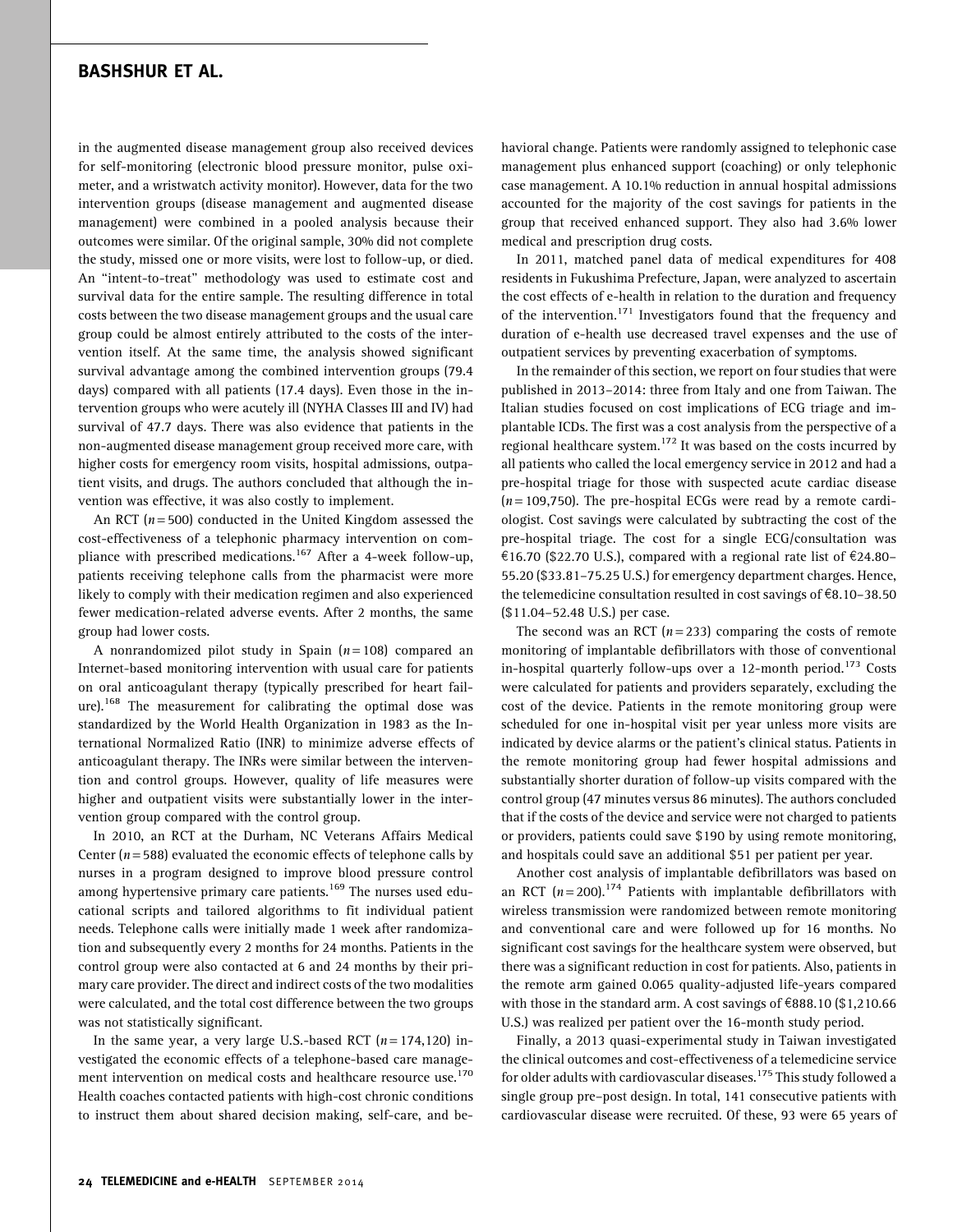age or older, and 48 were younger than 65 years. The intervention included real-time transmission of biometric measures, telephone exchanges for communication and health promotion, and full-time case managers and cardiologists. The telemedicine intervention resulted in significant reductions in all-case admission rates and hospital stays, an increase in outpatient visits, and no difference in emergency visits. The total cost of all-cause healthcare (comparing costs 6 months before and 6 months after the intervention) decreased by 48%: from \$937 to \$491.52 per month.

### Summary and Conclusions

This article assessed the evidence concerning the effects of telemedicine on healthcare quality, access, and costs  $vis-\dot{a}-vis$  three of the leading causes of death in the United States: CHF, stroke, and COPD. Conclusions were based on a systematic review of the professional literature published from 2000 to early 2014, selected on the basis of scientific merit. Of the studies that met the minimum criteria for inclusion, 19 dealt with CHF, 21 with stroke, and 17 with COPD. An additional set of 14 studies investigated cost.

#### CONTEXTUAL AND METHODOLOGICAL ISSUES

A careful review of the published literature reveals significant variations in the methodologies used as well as the outcomes measured. These include research design and sample size, as well as the specific attributes of the intervention itself, such as technological configuration, provider mix, patient mix, program content, frequency, and duration. The technologies used ranged from telephones (including smartphones) to videoconferencing, from manual to automated data entry, from point-to-point connections to dedicated networks to the Internet, and from autonomous equipment to wearable or implantable devices, some with remote diagnostic capabilities. Some systems linked patients with providers, whereas others linked providers with other providers. For stroke in particular, some included specially equipped emergency mobile units.

Other significant aspects of the various telemedicine interventions included the types of providers and patients. For instance, nurses, registered nurses, and specialized nurses were, in most instances, the "front line" managers/contact persons regardless of the level of technology used. And, where required, technicians set up remote monitoring equipment in patients' homes and trained patients in their use. In two instances,  $54,96$  remote telemonitoring cases were managed by specialist physicians. The patient populations varied in age, severity of illness, comorbidity, and location. Finally, issues of program fidelity, maturation, and bundling add another layer of complications that may be important to consider. The variations from one study to another significantly constrain our ability to draw conclusions that can be generalized. At the same time, it must be recognized that a homogeneous telemedicine landscape now or in the future is beyond reasonable expectation. Indeed, we might anticipate even greater diversity as the implementation of telemedicine matures. Therefore, the heterogeneity of telemedicine applications reviewed here does provide a window into telemedicine's impact across the complex ''real world'' of current programs designed to manage chronic illnesses, as well as the specific application configurations that had positive impacts. Because of these variations, the findings and conclusions must be viewed from the perspective of the methodology used in each study. Nonetheless, there are significant areas of agreement on several dimensions.

#### THE EVIDENCE

The preponderance of evidence from studies using rigorous research methods points to beneficial results from telemonitoring in its various manifestations, albeit with a few exceptions. Generally, the benefits include reductions in use of service: hospital admissions/ re-admissions, length of hospital stay, and emergency department visits typically declined. It is important that there often were reductions in mortality (decreases ranging from 15% to 56%). Some studies reported neutral or mixed findings. For example, there may have been no decrease in hospital admissions, but a reduced length of stay or a corresponding increase in outpatient visits. Some investigators reported little change in health services utilization but reductions in mortality. One study<sup>61</sup> reported an increase in mortality among frail elderly patients but no increase in use of services. These findings and explanations for them are reported in detail in the main body of the report. In totality, however, the findings provide useful insight and notable trends in telemedicine interventions in the management of three major chronic diseases.

The implications of the evidence can be summarized at several levels of generality. At the most general level, the telemedicine intervention in chronic disease management consists of a set of inputs and outputs. Telemedicine changes the inputs of the traditional medical care process. Patients consequently are engaged in managing their own health in an increased number of phases of the care process. They are encouraged to adopt healthy lifestyles and to manage their medications, and they are provided with coordinated remote and local continuous care management. The capacity for early intervention and rapid response associated with telemedicine, plus empowered, educated, and engaged patients, can have significant effects on the outputs. Costs frequently are reduced by avoiding unnecessary services. Moreover, the costly complications of chronic illness may be reduced, yielding improved health outcomes among more informed patients, who are more likely to engage in positive health behaviors and to adhere more closely to prescribed medical regimens and self-care guidelines. In brief, the extent to which the inputs in the care process are changed is likely to have a direct bearing on the nature and magnitude of changes in outputs.

At the second lower level of generality, there are five notable interactions between aspects of the intervention and observed findings from the studies:

1. The technological configuration. The type and complexity of the technology can have an independent effect on the outcomes under investigation. For example, in telestroke, visual clues and the ability to interact virtually with the patient, together with neuroimaging to assess the appropriateness of administering tPA, provided significant information to the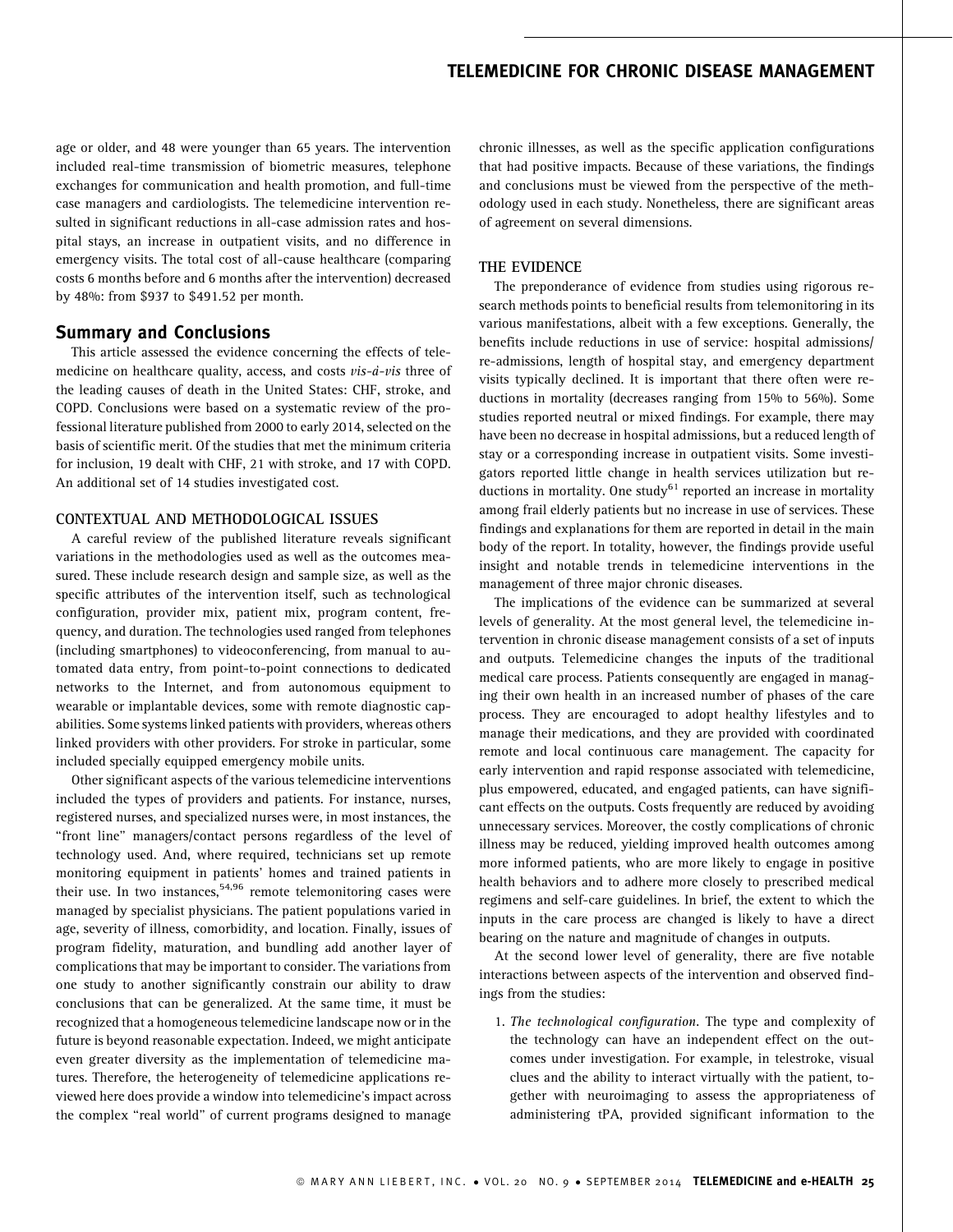consultant in making a diagnosis and in guiding the care process from a distance. Telephone-only discussions were less effective. However, the technology has been evolving rapidly, and it may be the case that advances in mobile telephony with high-resolution video and audio connectivity will result in increased telephone utility. Wearable sensors, implantable devices, and smartphones have produced demonstrable efficiencies in the delivery of service. These are less cumbersome for older patients with multiple health issues and are likely to provide more reliable information than patient self-reporting.

2. Patient mix. When highly skewed toward a sicker patient population, such patient characteristics as age, severity of illness, and comorbidities can mask the true effects of the telemedicine intervention in a way that is less likely when telemedicine is used with a healthier group of patients, without complex comorbidities. Frail elderly patients suffering from several serious chronic illnesses are not likely to use or benefit from this technology as it has thus far been implemented.

In addition to a generational difference, many patients lack the necessary manual dexterity, patience, or inclination to rely on devices to manage their deteriorating health unless, of course, these devices are totally unobtrusive and simple to operate. It may be, however, that telemedicine could be beneficial to geriatricians and others who specialize in treating the elderly, allowing them to organize the treatment of complex patients with multiple diagnoses, to improve their management at times of care transitions<sup>176</sup> (see also Chugh et al. $177$ ), and possibly to facilitate their understanding and adherence to discharge instructions.

If the sampling frame is diverse, randomization of subjects cannot fully rectify the problem, especially when investigators attempt to impute values of missing data for nonparticipants and dropouts, as sometimes occurs when an ''intent-to-treat'' analysis is used. For example, imputing utilization data after patients die or drop out of a study is at best an imperfect interpolation, based on the highly questionable assumption that values are missing entirely at random.

- 3. Patient engagement. A related phenomenon pertains to the level and intensity of patient participation in the intervention. One large study<sup>59</sup> suggested that "patient engagement" had a significant effect in terms of use of service and cost. Obviously, the true effects of the intervention can be manifest only when it is administered in full fidelity.
- 4. Provider mix. Whereas nurses served as the "front line professional'' in the vast majority of studies, they were not assigned the same level of responsibility in decision making. It seems that they performed best when an explicit protocol including software was followed. In one instance,  $54$  where physicians were in control of the telemedicine intervention, more patients in the intervention group were hospitalized than those in the control group.
- 5. Truncated comparison. Some studies enhanced the services available to the control group—normally referred to as ''usual care''—in order to isolate the specific effects of the technological

component per se, by providing patients ready access to nurses and physicians on demand and giving them weight scales and other devices, in other words, equating the experimental and control groups in every way except for electronic connectivity. This ignores the fact that, under normal conditions (outside of participating in a study), patients would not have these additional benefits. Although this approach may enable a more targeted testing of specific hypotheses regarding telecommunications, it is not an appropriate control for a ''bundled'' innovation that serves as a substitute for in-person care in an integrated system.

At a more detailed ''fine-grained'' level, the main body of this article provided the key findings from each of the studies that met the minimal inclusion criteria concerning the effects of telemonitoring among persons with CHF, stroke, or COPD. An empirical assessment of these findings reveals significant concurrence on positive effects  $vis-\dot{a}-vis$  the following: (1) process of care (early detection, timely initiation of treatment, prompt referral and follow-up, and accurate measurement and diagnosis); (2) intermediate outcomes (reductions in hospitalization, re-hospitalization, length of hospital stay, and emergency department visits); and (3) ultimate outcomes (improved symptoms, reduced disability, and reduced mortality/increased longevity as well as increased satisfaction). The empirical assessment is based on the direction and weight of the evidence.

The extant data provide strong support for the contention that telemonitoring of patients with CHF is likely to reduce mortality and morbidity. The evidence is even stronger for the cost-effectiveness of telemedicine interventions among persons with these chronic illnesses. Significant associations have been found between telemedicine and reduced hospital admissions, shorter length of stays, and reductions in emergency department visits. Hence, it may be reasonably inferred that cost savings and health benefits would accrue to both patients and providers from this intervention.

Significant reductions in ''death and dependency'' were associated with telestroke interventions for persons suffering a stroke. Support for this general conclusion derives from studies assessing event timing from onset of symptoms, to diagnostic tests, to initiation of thrombolytic treatment when indicated, and to referral when necessary. Telestroke programs demonstrated accuracy in diagnosing ischemic versus hemorrhagic stroke and in reducing time to definitive treatment. Also impressive were the wide range and combinations of telemedicine technologies used that uniformly resulted in improvements in the diagnosis and management of stroke. It is important that these improvements were obtained across a wide variety of settings involving patients in remote communities. Studies focusing specifically on ''cost-effectiveness'' were limited. Nevertheless, annual cost savings to hub-and-spoke hospital networks were identified. More timely remote identification of stroke type and simultaneous reduction of time to treatment are associated with reduced cost to both patient and provider, coupled with better health outcomes and improved quality of life for patients.

The major issue addressed in assessing telemedicine's impact on the treatment of COPD focused on predicting, anticipating, preventing, and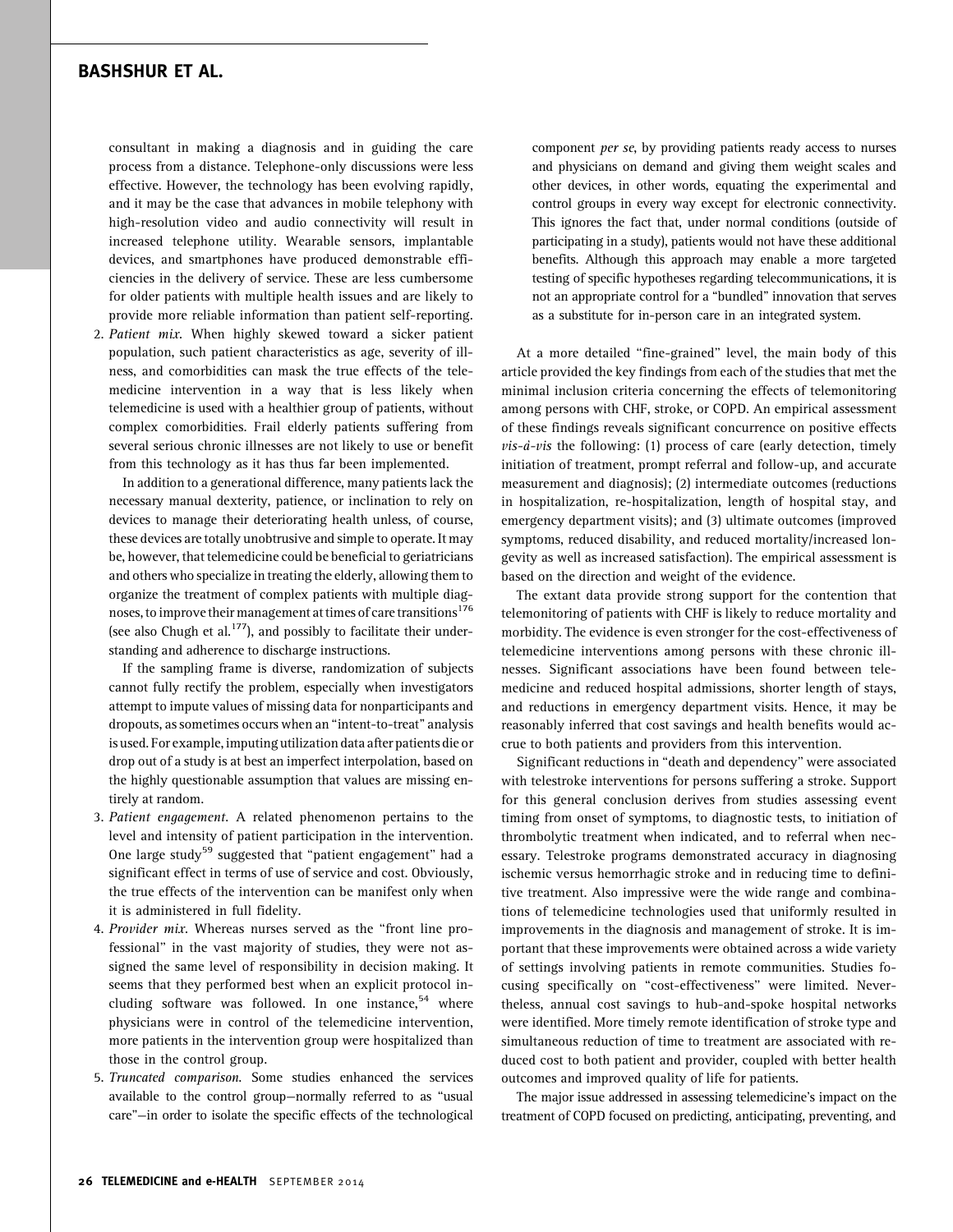managing exacerbations in patients' conditions. Although amenable to treatment, these conditions adversely affect quality of life. A significant decline in pulmonary function increases the risk of mortality, and its management is costly. The major telemedicine intervention for COPD is telespirometry (remote testing for lung function) along with monitoring of heart rate, physical activity, and oxygen saturation. Perhaps in part because of the nature of COPD, few studies incorporated mortality as an end point. It is important, however, that telemedicine interventions were found to reduce acute exacerbations requiring change in medications, hospitalizations, and re-admissions. Additionally, telemedicine intervention was associated with improved rehabilitation and a decreased need for urgent care from pulmonologists or the patients' own GPs.

#### A FINAL COMMENT

With the wider dissemination of telemonitoring, we can expect more patients with serious chronic illnesses to survive longer and to enjoy better quality of life than in the pre-telemedicine era. Of course, in this case, the law of ''unintended consequences'' may come into play. Delaying mortality for older adults, as they live longer, is likely to lead to increased use of health services, especially over the long run. Nonetheless, the high cost of acute episodic care will be reduced through timely intervention and substitution, and patients may be more likely to avoid risky behaviors, thereby lowering overall healthcare expenditures.

#### Executive Summary

Concern with issues of inequitable access, uneven distribution of quality, and cost inflation in healthcare has long historical roots. Yet, the various policies and programs aimed at redressing them since the beginning of the 20th century have met with limited success, as manifest in their continuity and, in some instances, exacerbation. Although there is no consensus on the most effective approaches to address these problems, there is universal agreement regarding their serious implications for the health, well-being, and productivity of large segments of the population, as well as the threat to the public purse.

Advanced applications in ICT in healthcare (referred to here as telemedicine) were developed and tested with an eye to improve healthcare access and quality while attempting to contain cost inflation. This technology has opened new vistas in connectivity, clinical and shared decision making, system integration, and patient empowerment, as well as organizational and operational efficiency. Indeed, the need for the wider deployment of telemedicine systems (also referred to as telehealth, e-health, mobile health, and connected health) stems from a large and ever-expanding body of empirical evidence that attests to their merit in addressing the issues of healthcare access, quality, and cost. This is particularly notable in the case of chronic diseases, which are leading causes of death, illness, disability, and diminished quality of life. Together they also make up the largest contributor to healthcare costs. It is estimated that over 50% of all adults have at least one chronic illness. It is important that these diseases are amenable to telemedicine intervention.

A careful review of the published literature on telemedicine management of three chronic diseases (CHF, stroke, and COPD) reveals inconsistencies in methodologies used and variations in outcomes measured. We tried to reduce such variations by selecting only RCTs or designs approximating an RCT and a minimal sample of 150 cases (with a few exceptions, which are noted). A separate section is devoted to cost studies. Because the studies did not use a standard methodological protocol, their respective findings and conclusions must be viewed from the perspective of the design features that were used, including research design, sample size, and the specific attributes of the intervention itself, such as technological configuration, provider mix, patient mix, program content, frequency, and duration of the intervention. There were also variations in the measures of outcome. Findings are presented in terms of the reported empirical evidence on health outcomes, use of service, and cost.

#### FINDINGS RELATED TO HEALTH OUTCOMES

Among CHF patients, telemonitoring was significantly associated with reductions in mortality ranging from 15% to 56% compared with patients undergoing "usual" care. In only one study<sup>61</sup> was mortality higher among the telemonitoring group. However, this exception may be accounted for by the fact that the study population was composed of a very elderly and severely sick patient population and other methodological issues. Conclusions from several studies indicate ''noticeable change (improvement) in health outcomes,'' "fewer episodes of health worsening," "improved quality of life," and ''general improvement in clinical, functional, and quality of life status." In one robust study,  $54$  no significant differences were observed between the intervention and control groups in terms of mortality and morbidity. Telemonitoring offers lesser benefits for elderly patients with multiple health problems, especially when those in ''usual care'' have ready access to appropriate care.

Telestroke provides an inherent advantage for stroke patients who do not have ready access to stroke specialists. Prompt diagnosis, initiation of treatment, supervision, and referral (when indicated) are critical for a successful outcome, given a potentially debilitating, if not fatal, disease. Except for the telephone-only intervention (with poor sensitivity compared with video), the various modalities of telestroke have been demonstrated to reduce mortality in the range of 25% during the first year after the event.

Only three COPD studies measured mortality outcomes. Two RCT studies reported neutral findings, but one of these studies followed up patients for only 1 week.<sup>123</sup> An observational study found "some positive benefits *vis-à-vis* COPD mortality" 2 months after discharge from the hospital.<sup>130</sup> Likely positive effects of telepulmonology include fewer exacerbations in the disease and improvements in quality of life and exercise capacity.

#### FINDINGS RELATED TO USE OF SERVICE

The majority of studies of telemonitoring for all three chronic diseases reported lower hospital admissions and re-admissions, length of stay, and emergency department visits. There were notable exceptions, but in those instances the effects of telemonitoring were neutral. One study $^{121}$  found telepulmonology to result in cost shifting in the outpatient setting (i.e., a decrease in demand for pulmonologists and an increase in demand for nurses).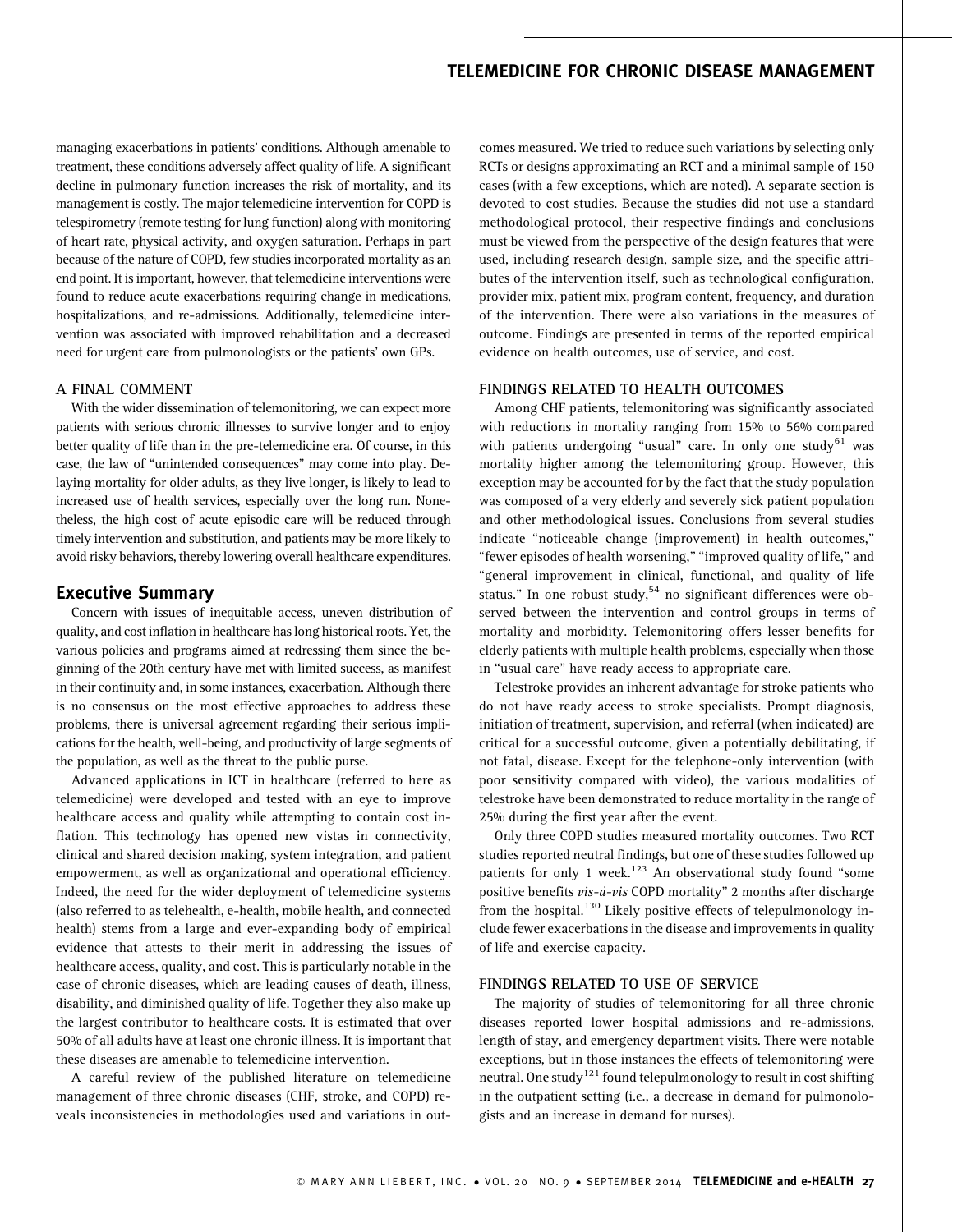#### FINDINGS RELATED TO COST

The economic effects of telemonitoring have been measured or examined in two ways: (1) changes in rates or volumes of hospital admissions, re-admissions, length of stay, and/or emergency department visits and (2) cost-benefit analysis and cost-effectiveness analysis of telemonitoring in terms of specified outcomes. In both instances and with few exceptions, the evidence supports the economic benefits of telemonitoring compared with usual care among patients with CHF, stroke, and COPD.

### Conclusions

There is an ever-growing and complex body of empirical evidence that attests to the potential of telemedicine for addressing problems of access to care, quality of care, and healthcare costs in the management of the three chronic diseases chosen for this review. Despite some inconsistencies in methodologies, the preponderance of the evidence produced by telemonitoring studies points to significant trends in reducing hospitalization and emergency department visits and preventing and/or limiting illness severity and episodes, resulting in improved health outcomes. It is hoped that this evidence would be useful for policymakers, researchers, program developers, providers, payers, and the public at large.

### Acknowledgements

The Alliance for Connected Health provided partial support for the work leading to this publication in the form of an unrestricted grant.

### Disclosure Statement

J.S. is an employee of The Global Telemedicine Group. No competing financial interests exist for any of the other authors.

#### REFERENCES

- 1. Bodenheimer T, Chen E, Bennett HD. Confronting the growing burden of chronic disease: Can the U.S. health care workforce do the job? Health Aff (Millwood) 2009;28:64–74.
- 2. Trans Am Med Assoc 1848;1:101–133.
- 3. Johnson C, Conway J, Talliaferro H. Report on the number of practitioners in Virginia. Trans Am Med Assoc 1848;1:359–364.
- 4. Lyon E. Further data on the alleged lack of physicians and distribution of irregular practitioners. JAMA 1923;80:718.
- 5. Smith H, Warnshuis F. The distribution of physicians in relation to population— A statistical survey and study covering ten years (1913–1924). J Mich Med Soc 1926;25:89–94.
- 6. Carroll A. Too few physicians doesn't necessarily mean too many specialists. June 16, 2013. news@JAMA. Available at http://theincidentaleconomist.com/ wordpress/jama-forum-too-few-generalist-physicians-doesnt-necessarilymean-too-many-specialists (last accessed May 1, 2014).
- 7. Young A, Chaudhry H, Thomas J, et al. A census of actively licensed physicians in the United States, 2012. J Med Reg 2013;99:11–24.
- 8. Bashshur R, Shannon G. History of telemedicine: Evolution, context and transformation. New Rochelle, NY: Mary Ann Liebert, Inc., 2009.
- 9. Howitt A. The native tribes of South-Eastern Australia. New York: MacMillan and Company, 1904.
- 10. Fine L. Circle of urine glasses: Art of uroscopy. Am J Nephrol 1986;6:307-311.
- 11. Wild W. Doctor-patient correspondence in eighteenth-century Britain: A change in rhetoric and relationship. Stud Eighteenth Century Culture 2000;29:47-64.
- 12. Jepsen T. My sisters telegraphic: Women in the telegraph office, 1846–1950. Athens, OH: Ohio University Press, 2000.
- 13. Letter to the editor. Lancet 1879;(Nov).
- 14. Einthoven W. Het telecardiogram [The telecardiogram]. Ned Tijd Geenesk 1906;6:307–311.
- 15. Brown SG. A telephone relay. J Inst Electr Eng 1910;45:590–601.
- 16. James W, Williams H. The electrocardiogram in clinical medicine. Am J Med Sci 1910;140:408–421, 644–669.
- 17. Rafto T. Telegrafverkets historie: 1855–1955. Bergen, Norway: John Griegs Boktr, 1955.
- 18. Elford DR. Telemedicine in northern Norway. J Telemed Telecare 1997;3:1–22.
- 19. Goethe WHG. Medical care on ships without a doctor—Radio medical advice. In: Handbook of nautical medicine. Berlin: Springer, 1984:53–65.
- 20. Gershon-Cohen J, Cooley AG. Telognosis, three year experience with diagnosis by telephone-transmitted roentgenograms. Radiology 1950;55:582–587.
- 21. Jutras A, Duckett G. Distant radiodiagnosis; telefluoroscopy & cinefluorography. Union Med Canada 1957;86:1284–1289.
- 22. Wittson CL, Dutton R. A new tool in psychiatric education. Mental Hosp 1955;11:35–38.
- 23. Bashshur R, Shannon G, Sapci H. Telemedicine evaluation. Telemed J E Health 2005;11:296–316.
- 24. Chronic disease prevention and health promotion. Available at www.CDC.gov/ chronicdisease/overview/index.htm (last accessed March 25, 2014).
- 25. Woolliscroft J, Koelling TM. Redesigning the management of chronic illness. Telemed J E Health 2004;10:118–121.
- 26. Wagner EH. Managed care and chronic illness: Health services research needs. Health Serv Res 1997;32:702.
- 27. Bodenheimer T, Wagner EH, Grumbach K. Improving primary care for patients with chronic illness. JAMA 2002;288:1775–1779.
- 28. Coleman K, et al. Evidence on the chronic care model in the new millennium. Health Aff (Millwood) 2009;28:75–85.
- 29. American Heart Association. About heart failure. Available at www.heart.org/ HEARTORG/Conditions/HeartFailure/AboutHeartFailure/About-Heart-Failure\_UCM\_002044\_Article.jsp (last accessed February 15, 2014).
- 30. McMurray J, Adamopoulos S, Arker S, et al. ESC guidelines for the diagnosis and treatment of acute and chronic heart failure 2012. Eur J Heart Fail 2012;14:803–869.
- 31. American Heart Association. Classification of functional capacity and objective assessment. Available at https://my.americanheart.org/professional/ StatementsGuidelines/ByPublicationDate/PreviousYears/Classification-of-Functional-Capacity-and-Objective-Assessment\_UCM\_423811\_Article.jsp (last accessed February 22, 2014).
- 32. Horsley L. ACC and AHA update on chronic heart failure quidelines. Am Fam Physician 2010;81:654–665.
- 33. Mahmood SS, Wang TJ. The epidemiology of congestive heart failure: Contributions from the Framingham Heart Study. Global Heart 2013;8:77–82.
- 34. Rathi S, Deedwania PC. The epidemiology and pathophysiology of heart failure. Med Clin North Am 2012;96:881–890.
- 35. Zarrinkoub R, Wettermark B, Wändell P, Mejhert M, Szulkin R, Ljunggren G, Kahan T. The epidemiology of heart failure, based on data for 2.1 million inhabitants in Sweden. Eur J Heart Fail 2013;15:995–1002.
- 36. Wong YW, Felker GM. Etiology and overview of heart failure. In: Krum H, von Lueder T, eds. Advances in heart failure management. London: Future Medicine, Ltd., 2012;6–17.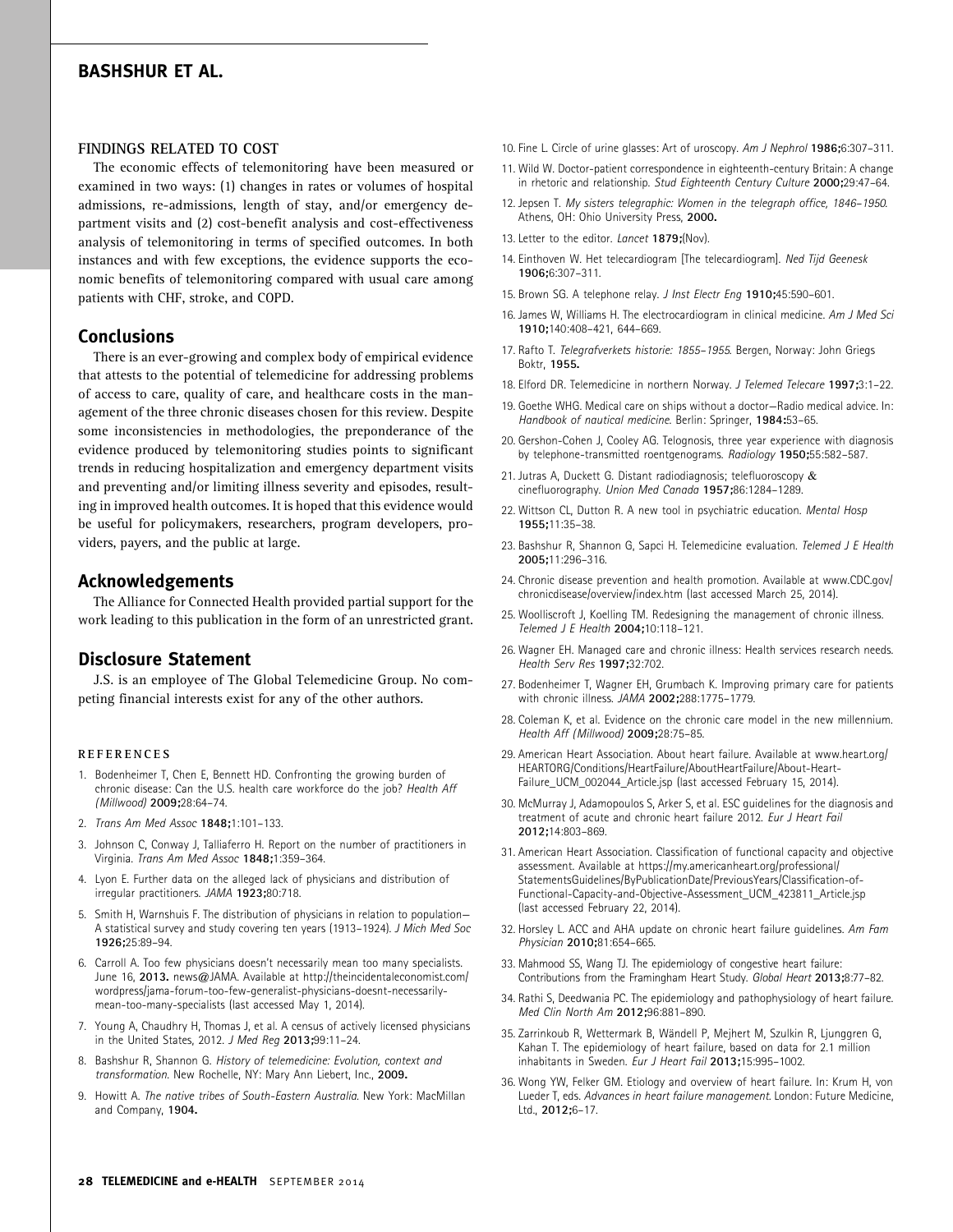- 37. He J, Ogden L, Bazzano L, et al. Risk factors for congestive heart failure in U.S. men and women (NHANES1 Epidemiologic Follow-up Study). Arch Intern Med 2001;161:996–1002.
- 38. Heidenreich P, Trogdon J, Khavjou O, et al. Forecasting the future of cardiovascular disease in the United States: A policy statement from the American Heart Association. Circulation 2011;123:933–944.
- 39. Lloyd-Jones D, Larson M, Leip E, et al. Lifetime risk for developing congestive heart failure: The Framingham Heart Study. Circulation 2002;106:3068-3072.
- 40. Go AS, Mozaffarian D, Roger VL, et al. Heart disease and stroke statistics—2013 update: A report from the American Heart Association. Circulation 2013;127:e6-e245.
- 41. Lloyd-Jones D, Adams R, Brown T, et al. Heart disease and stroke statistics— 2010 update: A report from the American Heart Association. Circulation 2012;121:e46–e215.
- 42. Morbidity and mortality: 2012 chart book on cardiovascular and lung diseases. Bethesda, MD: National Heart Lung and Blood Institute, 2012.
- 43. Johnston B, Wheeler L, Deuser J, et al. Outcomes of the Kaiser Permanente telehome health research project. Arch Fam Med 2000;9:40-45.
- 44. Riegel B, Carlson B, Kopp C, et al. Effect of a standardized case-management telephone intervention on resource use in patients with chronic heart failure. Arch Intern Med 2002;162:705–712.
- 45. Goldberg LR, Piette, JD, Walsh, MN, et al. Randomized trial of a daily electronic home monitoring system in patients with advanced heart failure: The Weight Monitoring in Heart Failure (WHARF) trial. Am Heart J 2003;146:705–712.
- 46. Cleland JG, Louis, AA, Rigby, AS, et al. Noninvasive home telemonitoring for patients with heart failure at high risk of recurrent admission and death: The Trans-European Network-Home-Care Management System (TEN-HMS) study. J Am Coll Cardiol 2005;45:1654–1664.
- 47. Woodend AK, Sharrard H, Fraser M, et al. Telehome monitoring in patients with cardiac disease who are at high risk of readmission. Heart Lung 2008;37:36–45.
- 48. Darkins A, Ryan P, Kobb R, et al. Care coordination/home telehealth: The systematic implementation of health informatics, home telehealth, and disease management to support the care of veteran patients with chronic conditions. Telemed J E Health 2008;14:1118–1126.
- 49. Dendale P, De Keulenaer G, Troisfontaines P, et al. Effect of a telemonitoringfacilitated collaboration between general practitioner and heart failure clinic on mortality and rehospitalization rates in severe heart failure: The TEMA-HF 1 (TElemonitoring in the MAnagement of Heart Failure) study. Eur J Heart Fail 2012;14:333–340.
- 50. Ferrante D, Varini S, Macchia A, et al. Long-term results after a telephone intervention in chronic heart failure: DIAL (randomized trial of phone intervention in chronic heart failure) follow-up. J Am Coll Cardiol 2010;56:372–378.
- 51. Weintraub A, Gregory D, Patel A, et al. A multicenter randomized controlled evaluation of automated home monitoring and telephonic disease management in patients recently hospitalized for congestive heart failure: The SPAN-CHF II trial. J Card Fail 2010;16:285-292.
- 52. Chaudhry SI, Mattera JA, Curtis JP, et al. Telemonitoring in patients with heart failure. N Engl J Med 2010;363:2301–2309.
- 53. Giordano A, Zanelli E, Scalvini S. Home-based telemanagement in chronic heart failure: An 8-year single site experience. J Telemed Telecare 2011;17: 382–386.
- 54. Koehler F, Winkler S, Shieber M, et al. Impact of remote telemedical management on mortality and hospitalizations in ambulatory patients with chronic heart failure. Circulation 2011;123:1873–1880.
- 55. Landolina M, Perego G, Lunati M, et al. Remote monitoring reduces healthcare use and improves quality of care in heart failure patients with implantable defibrillators: The evolution of management strategies of heart failure patients with implantable defibrillators (EVOLVO) study. Circulation 2012;125:2985–2992.
- 56. Chen YH, Ho YL, Huang HC, et al. Assessment of the clinical outcomes and costeffectiveness of the management of systolic heart failure in Chinese patients using a home-based intervention. J Int Med Res 2010;38:242–252.
- 57. Boyne JJ, Vrijhoef HJ, Crijns HJ, et al. Tailored telemonitoring in patients with heart failure: Results of a multicentre randomized controlled trial. Eur J Heart Fail 2012;14:791–801.
- 58. Steventon A, Bardsley M, Billings J, et al. Effect of telehealth on use of secondary care and mortality: Findings from the Whole System Demonstrator cluster randomised trial. BMJ 2012;344:e3874.
- 59. Baker LC, Johnson SJ, Macaulay D, et al. Integrated telehealth and care management program for Medicare beneficiaries with chronic disease linked to savings. Health Aff (Millwood) 2011;30:1689–1697.
- 60. Baker LC, Macaulay L, Sorg R, Diener M, et al. Effects of care management and telehealth: A longitudinal analysis using Medicare data. J Am Geriatr Soc 2013;61:1560–1567.
- 61. Takahashi P, Pecina J, Upatising B, et al. A randomized controlled trial of telemonitoring in older adults with multiple health issues to prevent hospitalizations and emergency department visits. Arch Intern Med 2012;172:773–780.
- 62. Wilson S. Another sobering result for home telehealth—And where we might go next. Arch Intern Med 2012;172:779–780.
- 63. American Heart Association/American Stroke Association. About stroke. 2012. Available at www.strokeassociation.org/STROKEORG/AboutStroke/About-Stroke\_UCM\_308529\_SubHomePage.jsp (last accessed February 25, 2014).
- 64. National Institute of Neurological Disorders and Stroke. NINDS stroke information page. 2014. Available at www.ninds.nih.gov/disorders/stroke/ stroke.htm (last accessed February 25, 2014).
- 65. Go AS, Mozaffarian D, Roger VL, et al. Heart disease and stroke statistics—2014 update: A report from the American Heart Association. Circulation 2014;129:e28–e292.
- 66. National Institutes of Health. Stroke fact sheet. 2010. Available at http:// report.nih.gov/nihfactsheets/Pdfs/Stroke(NINDS).pdf (last accessed April 21, 2014).
- 67. Murphy SL, Xu J, Kochanek KD. Deaths: Final data for 2010. Natl Vital Stat Rep 2013;61(4):1–118.
- 68. Kjellstrom T, Norrving B, Shatchukute A, eds. Helsingborg Declaration 2006 on European Stroke Strategies. Cerebrovasc Dis 2007;23:229–241.
- 69. Das R, Seshadri S, Beiser A, et al. Prevalence and correlates of silent cerebral infarcts in the Framingham Offspring study. Stroke 2008;39:2929–2935.
- 70. Vermeer W, Longstreth W, Koudstaal P. Silent brain infarcts: A systematic review. Lancet Neurol 2007;6:611–619.
- 71. Howard V, Kleindorfer D, Judd S, et al. Disparities in stroke incidence contribution to disparities in stroke mortality. Ann Neurol 2011;69:619–627.
- 72. Ovbiagele B, Goldstein L, Higashida R, et al. Forecasting the future of stroke in the United States: A policy statement from the American Heart Association and American Stroke Association. Stroke 2013;44:2361–2375.
- 73. Seshadri S, Beiser A, Kelly-Hayes M, et al. The lifetime risk of stroke: Estimates from the Framingham Study. Stroke 2006;37:345–350.
- 74. Morgenstern L, Smith M, Lisabeth L, et al. Excess stroke in Mexican American compared with non-Hispanic whites: The Brain Attack Surveillance in Corpus Christi Project. Am J Epidemiol 2004;160:376–383.
- 75. National Stroke Association. Am I at risk for stroke: Stroke risk factors. Available at www.stroke.org/site/PageServer?pagename = risk (last accessed March 2, 2014).
- 76. Demaerschalk BM, Hwang HM, Leung G. US cost burden of ischemic stroke: A systematic literature review. Am J Manag Care 2010;16:525–533.
- 77. Caro J, Huybrechts K, Duschesne I. Management patterns and costs of acute ischemic stroke: An international study. Stroke 2003;31:582–590.
- 78. Brown DL, Boden-Albala B, Langa KM, et al. Projected costs of ischemic stroke in the United States. Neurology 2006;67:1390–1395.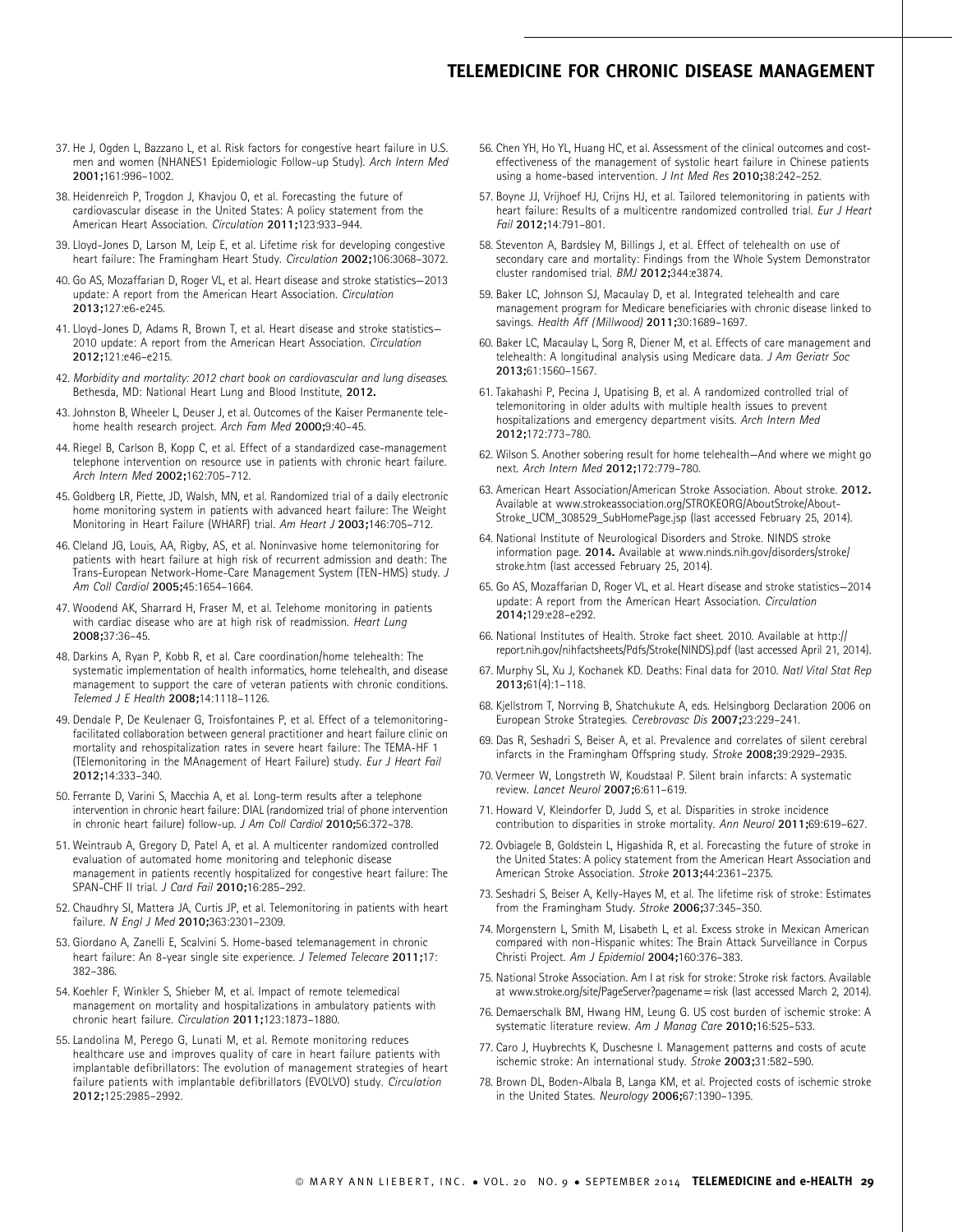- 79. Partridge M. Costs of ischemic stroke projected to rise. Physicians Practice. 2006. Available at www.physicianspractice.com (last accessed April 24, 2014).
- 80. Brinjikji W, Rabinstein A, Cloft H. Hospitalization costs for acute ischemic stroke patients treated with intravenous thrombolysis in the United States are substantially higher than Medicare payments. Stroke 2012;43:1131– 1133.
- 81. Levine SR, Gorman M. ''Telestroke'': The application of telemedicine for stroke. Stroke 1999;30:464–469.
- 82. Khan K, Shuaib A, Whittaker T, et al. Telestroke in Northern Alberta: A two year experience with remote hospitals. Can J Neurol Sci 2010;37:808-813.
- 83. Gonzalez M, Hanna N, Rodrigo M, et al. Reliability of prehospital real-time cellular video phone in assessing the simplified National Institutes of Health Stroke Scale in patients with acute stroke: A novel telemedicine technology. Stroke 2011;42:1522–1527.
- 84. Demaerschalk B, Vegunta S, Vargas B, et al. Reliability of real-time video smartphone for assessing National Institutes of Health Stroke Scale scores in acute stroke patients. Stroke 2012;43:3271–3277.
- 85. Allibert R, Ziegler F, Bataillard M, Gomes C, Jary A, Moulin T. Telemedicine and fibrinolysis in France-Comte [in French]. Rev Neurol (Paris) 2012;168: 40–48.
- 86. Pervez MA, Silva G, Masrur S, et al. Remote supervision of IV-tPA for acute ischemic stroke by telemedicine and telephone prior to a regional stroke center is feasible and safe. Stroke 2010;41:e18–e24.
- 87. Spokoyny I, Raman R, Ernstrom K, et al. Pooled assessment of computed tomography interpretation by vascular neurologists in the STRokE DOC Telestroke Network. J Stroke Cerebrovasc Dis 2014;23:511–515.
- 88. Demaerschalk B, Roman R, Enstrom K, et al. Efficacy of telemedicine for stroke: Pooled analysis of the stroke team remote evaluation using a digital observation camera (STRoKE DOC) Arizona telestroke trials. Telemed J E Health 2012;18:230–237.
- 89. Handschu R, Scibor M, Willasczek B, et al. Telemedicine in acute stroke, remote video-examination compared to simple telephone consultation. J Neurol 2008;255:1792–1797.
- 90. Puetz V, Bodechtel U, Gerber C, et al. Reliability of brain CT evaluation by stroke neurologists in telemedicine. Neurology 2012;80:332–338.
- 91. Muller H, Nimmrichter B, Schenkel J, et al. Improvement in stroke care in a nonurban community hospital—Quality of procedures before and after participating in a telemedical stroke network [in German]. Dtsch Med Wochenschr 2006;131:1309–1314.
- 92. Audebert H, Tietz V, Boy S, et al. Acceptance of telemedicine for acute stroke care. The German Project TEMPIS [in German]. Nervenarzt 2009; 80:184–189.
- 93. Pedragosa A, Alvarez-Sabin J, Molina C, et al. Impact of a telemedicine system on acute stroke care in a community hospital. J Telemed Telecare 2009;15:260–263.
- 94. Nagao KJ, Koschel A, Haines HM, et al. Rural Victorian Telestroke project. Intern Med J 2012;42:1088-1095.
- 95. Sairanen T, Soinila S, Nikkanen M, et al. Two years of Finnish telestroke thrombolysis at spokes equal to that at the hub. Neurology 2011;76.13:1145–1152.
- 96. Rudd M, Rodgers H, Curless R, et al. Remote specialist assessment for intravenous thrombolysis of acute ischaemic stroke by telephone. Emerg Med J 2014;29:704–708.
- 97. Bruno A, Lanning K, Gross H, et al. Timeliness of intravenous thrombolysis via telestroke in Georgia. Stroke 2013;44:2620–2622.
- 98. Pedragosa A, Alvarez-Sabin J, Rubiera M. Impact of telemedicine on acute management of stroke patients undergoing endovascular procedures. Cerebrovasc Dis 2012;34:436–442.
- 99. Walter S, Kostopoulos P, Haass A, et al. Diagnosis and treatment of patients with stroke in a mobile stroke unit versus in hospital: A randomized controlled trial. Lancet Neurol 2012;11:397–404.
- 100. Audebert H, Schultes K, Tietz V, et al. Long-term effects of specialized stroke care with telemedicine support in community hospitals on behalf of the Telemedical Project for Integrative Stroke Care (TEMPiS). Stroke 2009;40:902–908.
- 101. Theiss S, Gunzel F, Storm A, et al. Using routine data for quality assessment in NeuroNet telestroke care. J Stroke Cerebrovasc Dis 2013;22:984–990.
- 102. Switzer J, Demaerschalk B, Xie J, et al. Cost effectiveness of hub-and-spoke telestroke networks for the management of acute ischemic stroke from the hospitals' perspectives. Circ Cardiovasc Qual Outcomes 2013;6:18-26.
- 103. GOLD. Global strategy for the diagnosis, management and prevention of chronic obstructive pulmonary disease. NHLBI/WHO Workshop Report, April 2001. NIH publication no. 2701:1-100. Bethesda, MD: National Heart, Lung and Blood Institute, updated 2014.
- 104. Caramori G, Adcock I, Papi A. Clinical definition of COPD exacerbations and classification of their severity. South Med J 2009;102:277–282.
- 105. Donaldson G, Wedzicha J. COPD exacerbations 1: Epidemiology. Thorax 2006;61:164–168.
- 106. Rodriguez-Roisin R. Toward a consensus definition for COPD exacerbations. Chest 2000;117(5 Suppl 2):398S–401S.
- 107. Burge S, Wedzicha JH. COPD exacerbations: Definitions and classifications. Eur Respir J Suppl 2003;41:46s–53s.
- 108. Celli B, Barnes P. Exacerbations of chronic obstructive pulmonary disease. Eur Respir J 2007;29:1224–1238.
- 109. Rabe K, Hurd S, Anzueto A, et al. Global strategy for the diagnosis, management, and prevention of chronic obstructive pulmonary disease: GOLD executive summary. Am J Respir Crit Care Med 2007;176:532–555.
- 110. Centers for Disease Control and Prevention. Chronic obstructive pulmonary disease among adults—United States, 2011. MMWR Morb Mortal Wkly Rep 2012;61:938–951.
- 111. Centers for Disease Control and Prevention. QuickStats: Number of deaths from 10 leading causes—National vital statistics system, United States, 2010. MMWR Morb Mortal Wkly Rep 2013;62:155.
- 112. American Lung Association. Trends in COPD (chronic bronchitis and emphysema): Morbidity and mortality. Washington, DC: American Lung Association, Epidemiology and Statistics Unit, Research and Education Division, 2013.
- 113. Ford E, Croft J, Mannino D, et al. COPD surveillance—United States, 1999– 2011. Chest 2013;144:284–305.
- 114. Holguin F, Folk E, Redd SC, Mannino DM. Comorbidity and mortality in COPDrelated hospitalizations in the United States, 1979 to 2001. Chest 2005;128:2005–2011.
- 115. Raza T, Joshi M, Shapira RM, Agha Z. Pulmonary telemedicine—A model to access the subspecialist services in underserved rural areas. Int J Med Inform 2009;78:53–59.
- 116. Bonavia M, Averame G, Canonica W, et al. Feasibility and validation of telespirometry in general practice: The Italian Alliance study. Respir Med 2009;103:1732–1737.
- 117. Averame G, Bonavia M, Ferri P, et al. Office spirometry can improve the diagnosis of obstructive airway disease in primary care setting. Respir Med 2009;103:866–872.
- 118. Bernocchi P, Scalvini S. Tridico C, et al. Healthcare continuity from hospital to territory in Lombardy: TELEMACO project. Am J Manag Care 2012;18:e101e108.
- 119. Whitten P, Mickus M. Home telecare for COPD/CHF patients: Outcomes and perceptions. J Telemed Telecare 2007;13:69–73.
- 120. Vitacca M, Bianchi L, Guerra A, et al. Tele-assistance in chronic respiratory failure patients: A randomized clinical trial. Eur Respir J 2009;33:411-418.
- 121. Vitacca M, Bazza, A, Bianchi L, et al. Tele-assistance in chronic respiratory failure: Patients' characterization and staff workload of 5-year activity. Telemed J E Health 2010;16:299–305.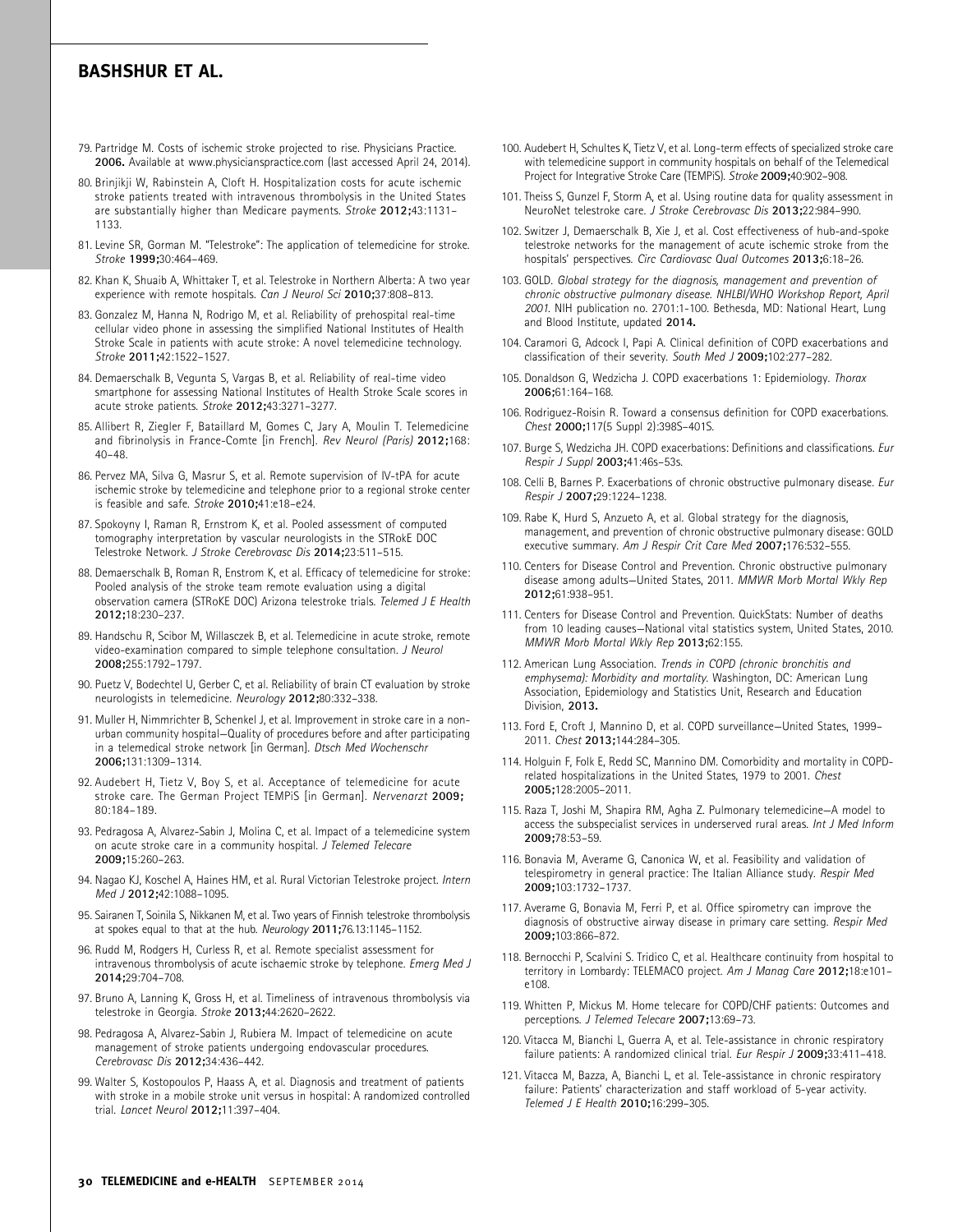- 122. Dinesen B, Haesum L, Sorensen N, et al. Using preventive home monitoring to reduce hospital admission rates and reduce costs: A case study of telehealth among chronic obstructive pulmonary disease patients. J Telemed Telecare 2012;18:221–225.
- 123. Sorknaes A, Bech M, Madsen H, et al. The effect of real-time teleconsultations between hospital-based nurses and patients with severe COPD discharged after an exacerbation. J Telemed Telecare 2013;19: 466–474.
- 124. Sorknaes A, Madsen M, Hallas J, et al. Nurse tele-consultation with discharged COPD patients reduce early readmission—An interventional study. Clin Respir J 2011;5:26–34.
- 125. Pinnock H, Hanley J, McCloughan L, et al. Effectiveness of telemonitoring integrated into existing clinical services on hospital admission for exacerbation of chronic obstructive pulmonary disease: Researcher blind, multicentre, randomised controlled trial. BMJ 2013;347:f6070.
- 126. Strickland M, Jourdain T, Wong E, et al. Using telehealth technology to deliver pulmonary rehabilitation to patients with chronic obstructive pulmonary disease. Can Respir J 2011;18:216–220.
- 127. de Toledo P, Jiménez S, del Pozo F, Roca J, Alonso A, Hernandez C. Telemedicine experience for chronic care in COPD. IEEE Trans Inf Technol Biomed 2006;10:567–573.
- 128. Gellis Z, Kenaley B, McGinty J, et al. Outcomes of a telehealth intervention for homebound older adults with heart of chronic respiratory failure: A randomized controlled trial. Gerontologist 2012;52:541–552.
- 129. Pedone C, Chiurco D, Scarlata S, et al. Efficacy of multiparametric telemonitoring on respiratory outcomes in elderly people with COPD: A randomized controlled trial. BMC Health Serv Res 2013;13:82.
- 130. Cardozo L, Steinberg J. Telemedicine for recently discharged older patients. Telemed J E Health 2010;16:49–55.
- 131. Thijssing L, Van Der Heijen J, Chavannes N, et al. Telepulmonology: Effect on quality and efficiency of care. Respir Med 2014;108:314–318.
- 132. Reardon T. Research findings and strategies for assessing telemedicine costs. Telemed J E Health 2005;11:348–368.
- 133. Rabinowitz T, Murphy KM, Amour JL, Ricci MA, Caputo MP, Newhouse PA. Benefits of a telepsychiatry consultation service for rural nursing home residents. Telemed J E Health 2010;16:34–40.
- 134. Simon GE, VonKorff M, Rutter C, Wagner E. Randomised trial of monitoring, feedback, and management of care by telephone to improve treatment of depression in primary care. BMJ 2000;320:550.
- 135. Pyne JM, Fortney JC, Tripathi SP, Maciejewski ML, Edlund MJ, Williams DK. Cost-effectiveness analysis of a rural telemedicine collaborative care intervention for depression. Arch Gen Psychiatry 2010;67:812–821.
- 136. Lokkerbol J, Adema D, Cuijpers P, Reynolds CF 3rd, Schulz R, Weehuizen R, Smit F. Improving the cost-effectiveness of a healthcare system for depressive disorders by implementing telemedicine: A health economic modeling study. Am J Geriatr Psychiatry 2014;22:253–262.
- 137. Wray LO, Shulan MD, Toseland RW, Freeman KE, Vásquez BE, Gao J. The effect of telephone support groups on costs of care for veterans with dementia. Gerontologist 2010;50:623–631.
- 138. Moreno-Ramirez D, Ferrandiz L, Ruiz-de-Casas A, Nieto-Garcia A, Moreno-Alvarez P, Galdeano R, Camacho FM. Economic evaluation of a store-andforward teledermatology system for skin cancer patients. J Telemed Telecare 2009;15:40–45.
- 139. Ferrándiz L, Moreno-Ramírez D, Ruiz-de-Casas A, Nieto-García A, Moreno-A´lvarez P, Galdeano R, Camacho FM. An economic analysis of presurgical teledermatology in patients with nonmelanoma skin cancer [in Spanish]. Actas Dermosifiliogr 2008;99:795–802.
- 140. Ng MF, Stevenson JH. Diagnostic value and cost-effectiveness of good quality digital images accompanying electronic referrals for suspected skin malignancies. Ann Plast Surg 2011;66:377–380.
- 141. van Os-Medendorp H, Koffijberg H, Eland-de Kok PCM, van der Zalm A, de Bruin-Weller MS, Pasmans SGMA, et al. E-health in caring for patients with atopic dermatitis: A randomized controlled cost-effectiveness study of internet-guided monitoring and online self-management training. Br J Dermatol 2012;166:1060–1068.
- 142. Bergmo TS. A cost-minimization analysis of a realtime teledermatology service in northern Norway. J Telemed Telecare 2000;6:273-277.
- 143. Armstrong AW, Dorer DJ, Lugn NE, Kvedar JC. Economic evaluation of interactive teledermatology compared with conventional care. Telemed J E Health 2007;13:91–99.
- 144. Pak HS, Datta SK, Triplett CA, Lindquist JH, Grambow SC, Whited JD. Cost minimization analysis of a store-and-forward teledermatology consult system. Telemed J E Health 2009;15:160–165.
- 145. Pelletier-Fleury N, Gagnadoux F, Philippe C, Rakotonanahary D, Lanoé JL, Fleury B. A cost-minimization study of telemedicine. Int J Technol Assess Health Care 2001;17:604–611.
- 146. Harno K, Arajärvi E, Paavola T, Carlson C, Viikinkoski P. Clinical effectiveness and cost analysis of patient referral by videoconferencing in orthopaedics. J Telemed Telecare 2001;7:219–225.
- 147. Mark DA, Fitzmaurice GJ, Haughey KA, O'Donnell ME, Harty JC. Assessment of the quality of care and financial impact of a virtual renal clinic compared with the traditional outpatient service model. Int J Clin Pract 2011;65:1100–1107.
- 148. Fischer HH, Eisert SL, Everhart RM, Durfee MJ, Moore SL, Soria S, et al. Nurserun, telephone-based outreach to improve lipids in people with diabetes. Am J Manag Care 2012;18:77–84.
- 149. Eakin EG, Reeves MM, Marshall AL, Dunstan DW, Graves N, Healy GN, et al. Living Well with Diabetes: A randomized controlled trial of a telephonedelivered intervention for maintenance of weight loss, physical activity and glycaemic control in adults with type 2 diabetes. BMC Public Health 2010;10:452.
- 150. Kesavadev J, Shankar A, Pillai PBS, Krishnan G, Jothydev S. Cost-effective use of telemedicine and self-monitoring of blood glucose via Diabetes Tele Management System (DTMS) to achieve target glycosylated hemoglobin values without serious symptomatic hypoglycemia in 1,000 subjects with type 2 diabetes mellitus—A retrospective study. Diabetes Technol Ther 2012;14:772–776.
- 151. Eminović N, Dijkgraaf MG, Berghout RM, Prins AH, Bindels PJ, de Keizer NF. A cost minimisation analysis in teledermatology: Model-based approach. BMC Health Serv Res 2010;10:251.
- 152. Salzsieder E, Augstein P. The Karlsburg Diabetes Management System: Translation from research to eHealth application. J Diabetes Sci Technol 2011;5:13–22.
- 153. Hitt WC, Low G, Bird TM, Ott R. Telemedical cervical cancer screening to bridge Medicaid service care gap for rural women. Telemed J E Health 2013;19:403– 408.
- 154. Kimman ML, Dirksen CD, Voogd AC, Falger P, Gijsen BCM, Thuring M, et al. Economic evaluation of four follow-up strategies after curative treatment for breast cancer: Results of an RCT. Eur J Cancer 2011;47:1175–1185.
- 155. Thaker DA, Monypenny R, Olver I, Sabesan S. Cost savings from a telemedicine model of care in northern Queensland, Australia. Med J Aust 2013;199:414–417.
- 156. Xu CQ, Smith AC, Scuffham PA, Wootton R. A cost minimisation analysis of a telepaediatric otolaryngology service. BMC Health Serv Res 2008;8:30.
- 157. Joo NS, Park YW, Park KH, Kim CW, Kim BT. Cost-effectiveness of a community-based obesity control programme. J Telemed Telecare 2010;16:63–67.
- 158. Wade VA, Karnon J, Eliott JA, Hiller JE. Home videophones improve direct observation in tuberculosis treatment: A mixed methods evaluation. PLoS One 2012;7:e50155.
- 159. Buysse H, De Moor G, Van Maele G, Baert E, Thienpont G, Temmerman M. Cost-effectiveness of telemonitoring for high-risk pregnant women. Int J Med Inform 2008;77:470–476.